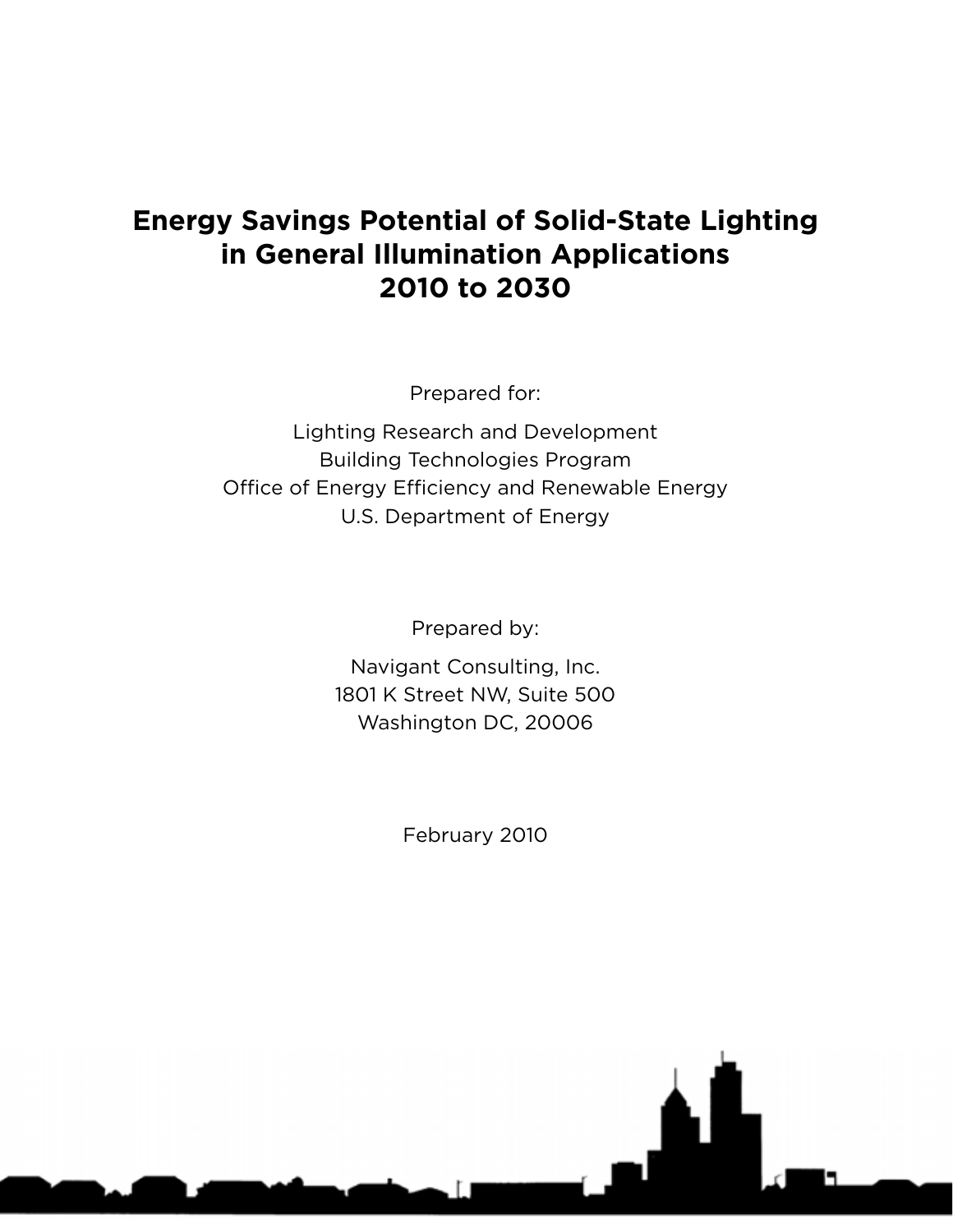#### **DISCLAIMER**

 Neither the United States Government, nor any agency thereof, nor any of their employees, nor any of This report was prepared as an account of work sponsored by an agency of the United States Government. their contractors, subcontractors, or their employees, makes any warranty, express or implied, or assumes any legal liability or responsibility for the accuracy, completeness, or usefulness of any information, apparatus, product, or process disclosed, or represents that its use would not infringe privately-owned rights. Reference herein to any specific commercial product, process, or service by trade name, trademark, manufacturer, or otherwise, does not necessarily constitute or imply its endorsement, recommendation, or favoring by the United States Government or any agency, contractor or subcontractor thereof. The views and opinions of authors expressed herein do not necessarily state or reflect those of the United States Government or any agency thereof.

#### **COPIES OF THIS REPORT**

Electronic (PDF) copies of this report are available to the public from:

 U.S. Department of Energy url: http://www.ssl.energy.gov/ Solid-State Lighting Web site Building Technologies Program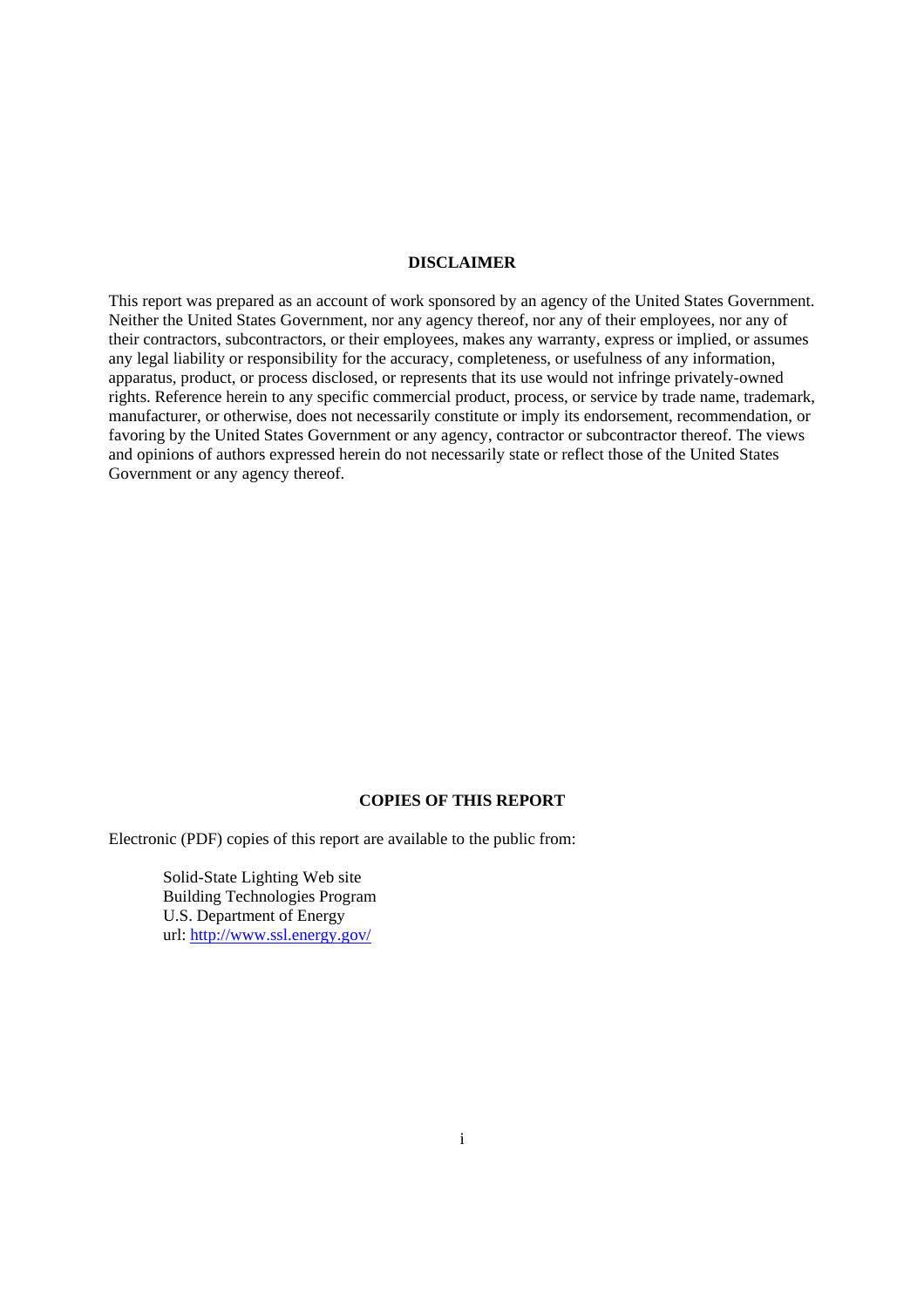#### **ACKNOWLEDGEMENTS**

The authors would like to acknowledge the valuable support, guidance, and input provided during the preparation of this report. Dr. James R. Brodrick of the U.S. Department of Energy, Building Technologies Program offered day-to-day oversight of this assignment, helping to shape the approach, execution, and documentation. The authors also thank industry representatives for their input on the performance improvement curves for solid-state lighting. Our gracious thanks to the Next Generation Lighting Initiative Alliance (NGLIA), including Kyle Pitsor and Craig Updyke of the National Electrical Manufacturers Association (NEMA), Fred Welsh of Radcliffe Advisors, and the following members of the Technical Committee:

#### **NGLIA LED and OLED Technical Committee**

| Chuck Berghoff        | OptoElectronix                                 |
|-----------------------|------------------------------------------------|
| Dietrich Bertram      | Philips Solid-State Lighting Solutions         |
| Michael Bottini       | OptoElectronix                                 |
| George Craford        | Philips Solid-State Lighting Solutions         |
| Mike Hack             | <b>Universal Display Corporation</b>           |
| Mark McClear          | CREE, Inc.                                     |
| <b>Russ Mortenson</b> | QuNano AB                                      |
| Peter Ngai            | Acuity Brands Lighting, Inc.                   |
| <b>Bill Orner</b>     | OptoElectronix                                 |
| Asanga Padmaperuma    | <b>Pacific Northwest National Laboratories</b> |
| Jeff Popielarczyk     | GE-Lumination                                  |
| Gary Silverman        | Arkema, Inc.                                   |
| Jeff Tsao             | Sandia National Laboratories                   |

#### **COMMENTS**

The Department of Energy is interested in receiving comments on the material presented in this report. If you have any comments on the material presented in this report, please submit your feedback to Jim Brodrick at the following address:

 U.S. Department of Energy James R. Brodrick, Ph.D. Program Manager, Lighting R&D EE-2J / Forrestal Building 1000 Independence Avenue SW Washington DC 20585-0121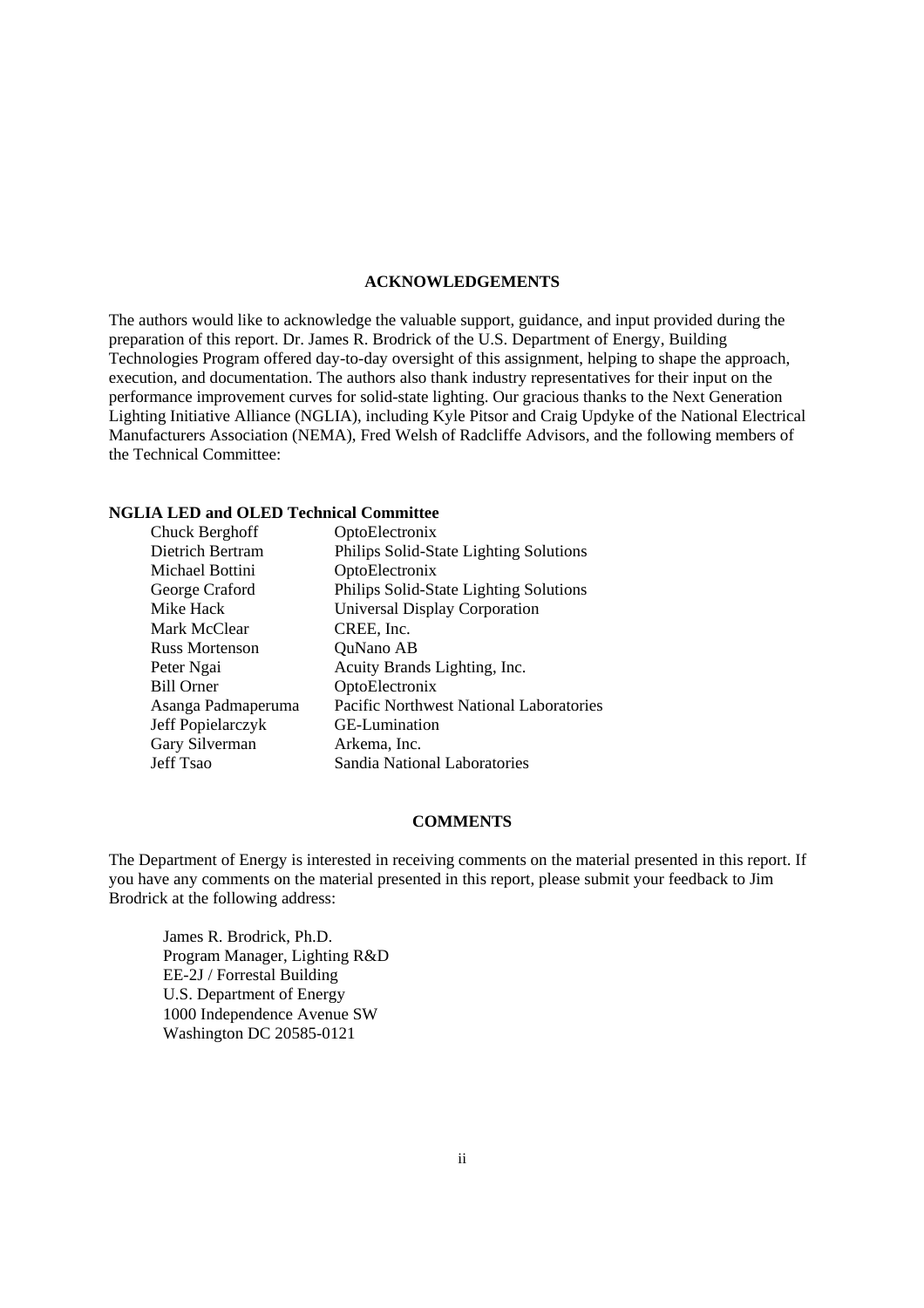# **TABLE OF CONTENTS**

|              | 1.1.<br>1.2. |                                                                    |  |
|--------------|--------------|--------------------------------------------------------------------|--|
|              |              |                                                                    |  |
|              | 2.1.<br>2.2. |                                                                    |  |
|              |              |                                                                    |  |
| $\mathbf{4}$ |              |                                                                    |  |
| 5.           |              |                                                                    |  |
| 6.           |              |                                                                    |  |
| 7.           |              |                                                                    |  |
| 8.           |              |                                                                    |  |
|              |              | APPENDIX A. SSL TECHNOLOGY PERFORMANCE IMPROVEMENT PROJECTIONS  41 |  |
|              |              |                                                                    |  |
|              |              | APPENDIX C. A FEW EXAMPLES OF DOE PROGRAM SUPPORT FOR SSL R&D  46  |  |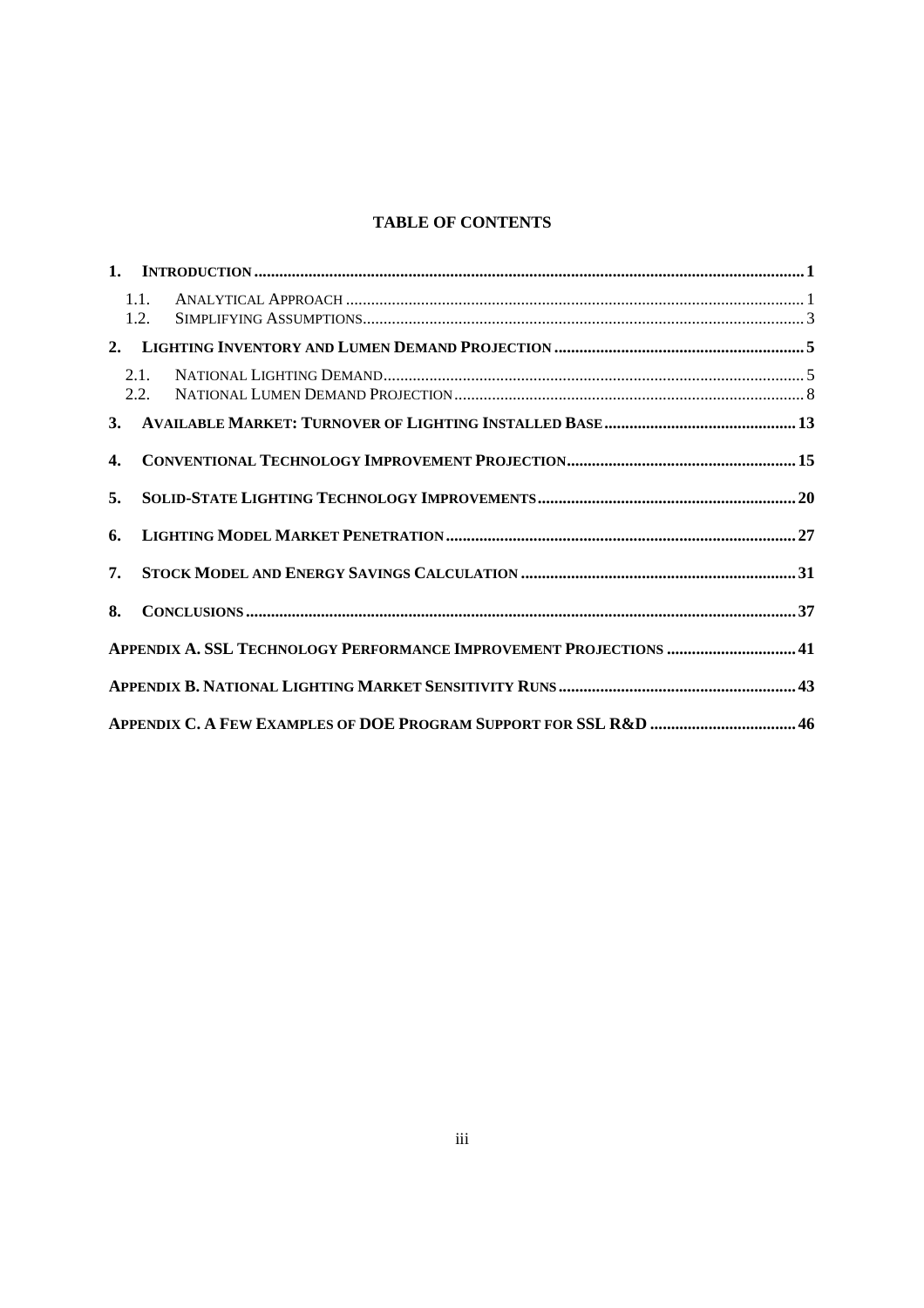# **TABLES**

| Table 5-1. SSL Market Scenario Descriptions and Maximum Price and Performance Values in 203021 |  |
|------------------------------------------------------------------------------------------------|--|
|                                                                                                |  |
|                                                                                                |  |
|                                                                                                |  |
|                                                                                                |  |
|                                                                                                |  |
|                                                                                                |  |
|                                                                                                |  |
| Table 6-2. Purchase Decisions Based on SSL and Conventional Technology Comparison 30           |  |
|                                                                                                |  |
|                                                                                                |  |

# **FIGURES**

| Figure 7-4. National Energy Consumption for Lighting through 2030 for Each Scenario (Quads)34 |  |
|-----------------------------------------------------------------------------------------------|--|
|                                                                                               |  |
|                                                                                               |  |
|                                                                                               |  |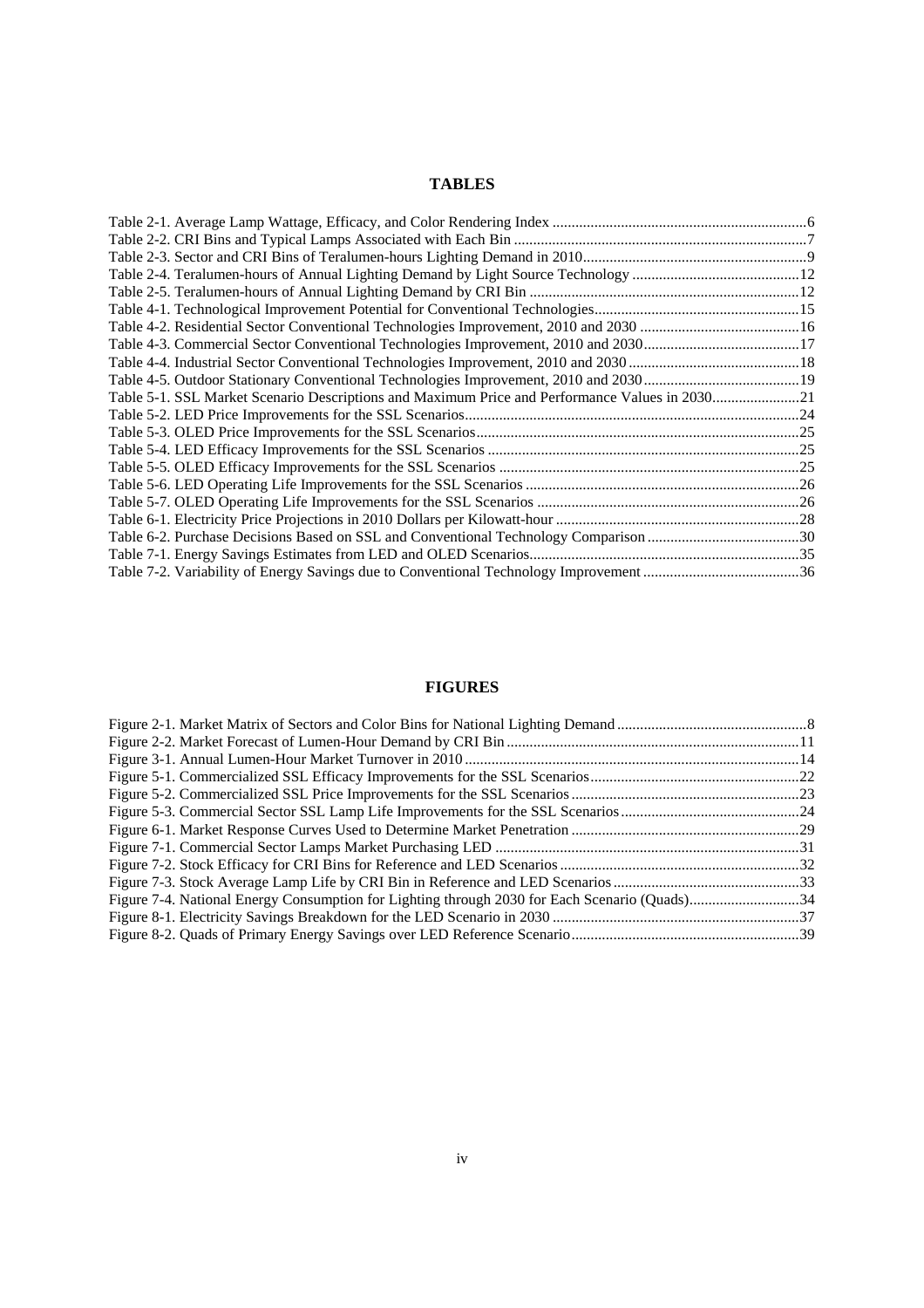# **ABBREVIATIONS**

| <b>AEO</b>       | <b>Annual Energy Outlook</b>                  |
|------------------|-----------------------------------------------|
| <b>CRI</b>       | Color rendering index                         |
| DOC              | Department of Commerce                        |
| <b>DOE</b>       | Department of Energy                          |
| <b>EISA 2007</b> | Energy Independence and Security Act of 2007  |
| EIA              | Energy Information Administration (DOE)       |
| HID              | High intensity discharge                      |
| kWh              | Kilowatt hour                                 |
| LBNL             | Lawrence Berkeley National Laboratory         |
| LED              | Light emitting diode                          |
| lm/W             | Lumens per watt                               |
| <b>NAICS</b>     | North American Industry Classification System |
| NEMA             | National Electrical Manufacturers Association |
| <b>NEMS</b>      | National Energy Modeling System               |
| OLED             | Organic light emitting diode                  |
| R&D              | Research and development                      |
| SECA             | Solid State Energy Conversion Alliance        |
| SSL              | Solid-state lighting                          |
| U.S.             | <b>United States</b>                          |
|                  |                                               |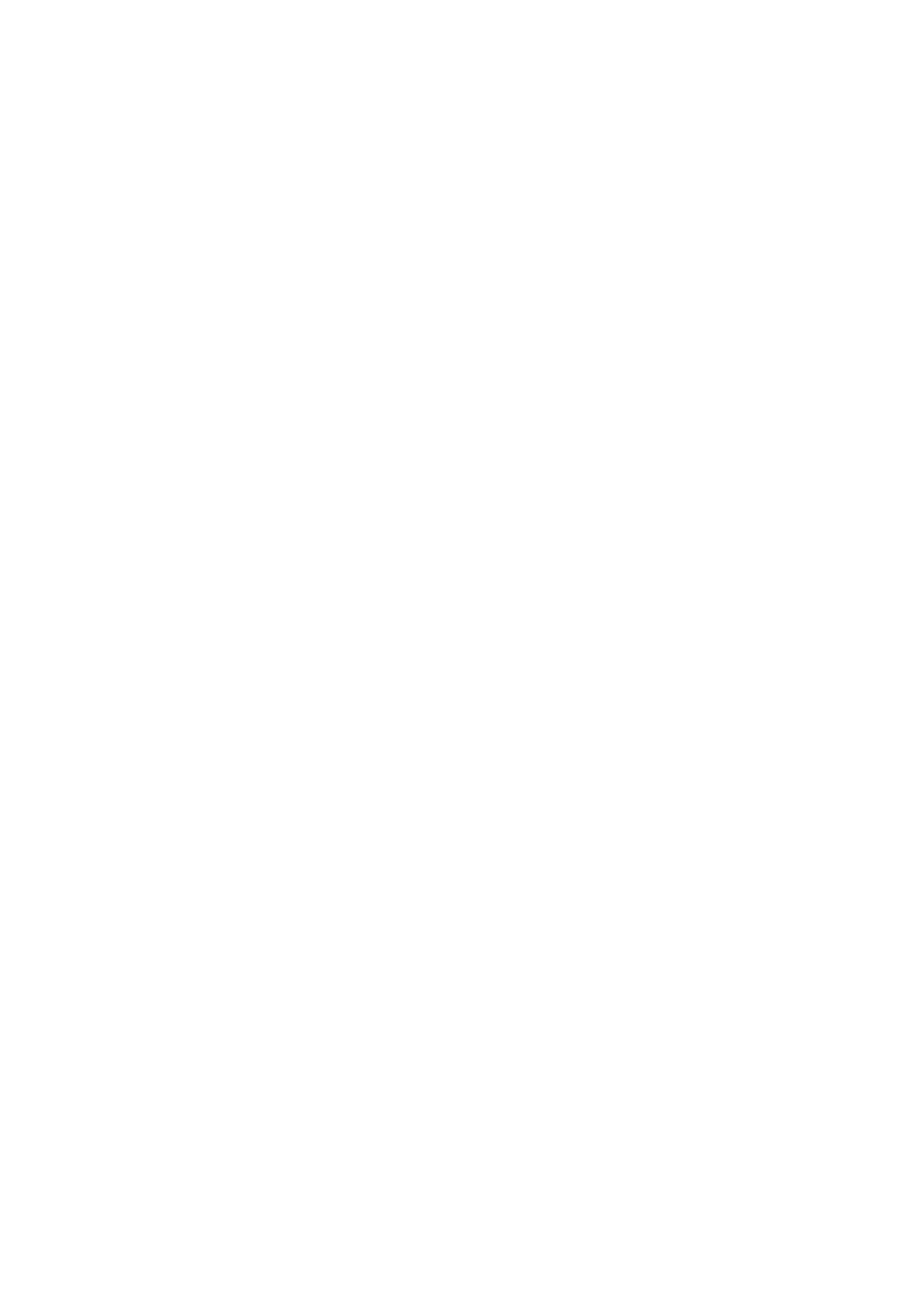#### <span id="page-7-0"></span>**1. Introduction**

Solid-state lighting (SSL) has the potential to revolutionize the lighting market through the introduction of highly energy-efficient, longer-lasting, versatile light sources, including high-quality white light. Previously relegated to colored-light applications such as traffic signals and exit signs, SSL products are now successfully competing with conventional technologies including incandescent and fluorescent lamps in general illumination applications. SSL can be found in directional lamp fittings such as down-lights and under-cabinet lighting; in area light fittings such as replacement two-foot by two-foot ceiling fixtures and roadway lighting; and in niche applications such as commercial refrigeration display lighting and automobile day-running lamps.

 become more competitive with conventional light sources and can be expected to capture increasing shares of the general illumination market. This analysis attempts to quantify the national energy savings SSL technology continues to advance at a rapid pace, with improvements being achieved in efficacy, light quality, and operating life. In addition, manufacturing improvements and market competition are putting downward pressure on retail prices, benefiting consumers. As industry and government investment continues to improve the performance and reduce the costs associated with this technology, SSL will that would accrue due to the increasing market penetration of energy-efficient solid state lighting.

The U.S. Department of Energy (DOE) and National Electrical Manufacturers Association (NEMA) are collaborating on a Next Generation Lighting Initiative to accelerate the development of white-light SSL and position the U.S. as a global leader in this technology. The Energy Policy Act of 2005 (P.L. 109-58) formally established this Initiative in Section 912,, and allocated substantial funding for this critical work. SSL has also been included in the Energy Independence and Security Act of 2007 and the American Recovery and Reinvestment Act of 2009. Both of these laws expanded DOE's SSL work supporting research and programs to accelerate market adoption and save energy.

 plan, based on input from the industry and the scientific community (DOE, 2009). The estimates given in could be realized through the market penetration of energy-efficient SSL if the technology achieves In early 2009, DOE's SSL program updated price and performance projections in its multi-year program the multi-year program plan project performance improvements over time, including higher efficacy values and reduced retail prices. Advancements in SSL technology over the last two decades have contributed to a gradual market penetration in colored and some specialty white-light niche applications (DOE, 2008). The analysis contained in this report considers these updated estimates to determine the impact on national energy consumption if SSL were to achieve projected price and performance targets from the multi-year program plan. This report updates the previously published estimates of energy savings potential from SSL in general illumination applications published in 2006 (DOE, 2006), 2003 (DOE, 2003), and 2001 (DOE, 2001). This report presents an estimate of the national energy savings that certain forecasted price and performance objectives. To develop this estimate of energy savings, a model was developed of the U.S. national lighting market, considering various lighting technologies, end-use sectors and end-use applications within those sectors. This report presents input assumptions, the methodology and the findings of this analysis.

#### **1.1. Analytical Approach**

The methodology followed in structuring and developing a model of the U.S. lighting market and evaluating consumer decisions about lighting technologies is outlined below: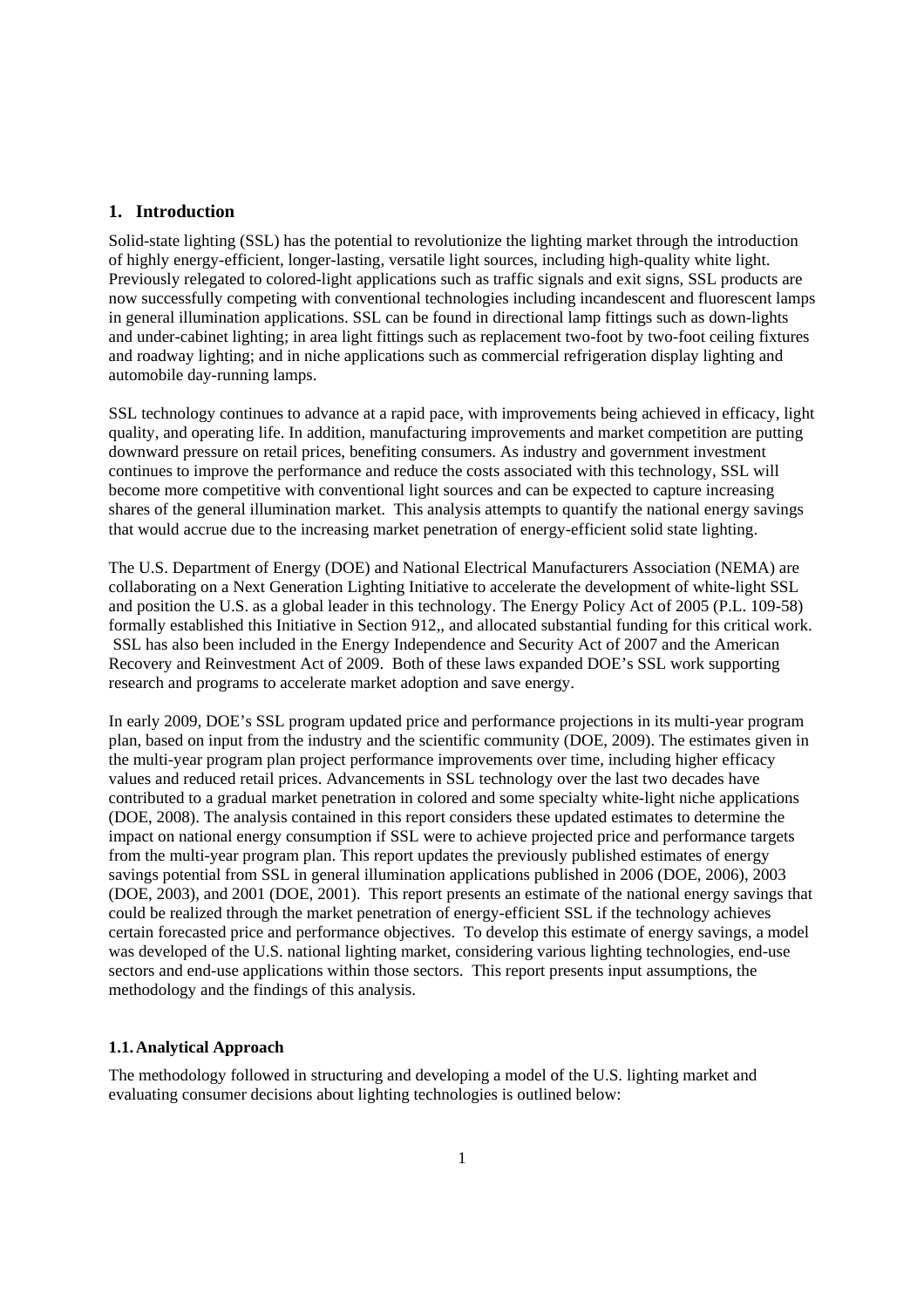- 1. Estimate Lighting Service utilizing the estimated lighting inventory published in the U.S. Lighting Market Characterization report (DOE, 2002), the market model applies the average efficacies, wattages and operating hours to convert the national lighting inventory into lumenhours of lighting service in each sector (i.e., residential, commercial, industrial and outdoor stationary). It then uses the percentage change in square footage between 2001 and 2010 (est.) to bring the lumen-hours of lighting service forward to 2010, the start of the analysis period for this study.
- base year into four lighting quality bins.<sup>1</sup> 2. Group Together Similar Quality Types of Lighting — using the color rendering index (CRI) of each light source as an indicator of light quality, the model apportions the lumen service for the
- 3. Forecast Lumen Demand holding lumen demand per square foot of floor space constant within each sector, forecast lumen demand from 2010 to 2030 by applying the building construction projection forecasts provided by the National Energy Modeling System (NEMS) in the Annual Energy Outlook 2009 (EIA, 2009).
- between different lighting technologies, such as from T12 to T8 and from general service 4. Lighting Technology Adjustment to Account for New Regulations — the model takes into account legislation and DOE regulations that are final and in place, including for example the Energy Independence and Security Act of 2007 and DOE's final rule for general service fluorescent lamps and incandescent reflector lamps, published on July 14, 2009 (74 FR 34080). The model does not take into account draft or pending legislation, as both the effective date and level of standard are uncertain. The model accounts for the new regulations by shifting lumens incandescent lamps to compact fluorescent lamps and halogen.
- 5. Market Turnover using an adjustable stock model, estimate the lumen "turnover" (i.e., annual available lumen market) in the U.S., based on new installations (new construction), replacement lamps, and retrofit fixtures. This turnover is calculated based on the published lamp lives of the baseline technologies and the estimated operating hours in the various end-use applications. New construction is derived from maintaining lighting density per unit area for the projected new building floor space in the various sectors. The calculated lumen turnover constitutes the available lighting market into which LED and OLED lamps and fixtures compete.
- 6. Conventional Technology Improvement Forecast recognizing that the incumbent, conventional lighting technologies will work to compete with the new SSL market entrant, the model allows for both cost reductions and performance improvements in efficacy and operating life for conventional (i.e., incandescent/halogen, fluorescent and high intensity discharge) lighting technologies. Three performance improvement scenarios are constructed (see Chapter 4), with varying degrees of improvement. The improvements for this forecast are introduced linearly over the 20-year analysis period.
- then extrapolated out to 2030 (see Chapter 5). 7. SSL Technology Improvement Forecast — the model bases the price and performance curves for LED and OLED technologies on those published in the DOE's Solid-State Lighting Research and Development Multi-Year Program Plan FY'09-FY'15. (DOE, 2009) The improvement trends are
- 8. Lighting Service Costs the model calculates forecasted costs associated with lighting service

<u>.</u>

To simplify the market analysis, CRI bins (groups of CRI values) are created to associate similar lighting services estimated within each sector. While CRI as a single metric cannot capture all the distinctions between lighting technologies, it is convenient and captures fundamental differences in lighting services. For more information on the CRI bins, see Chapter 2 of this report. 1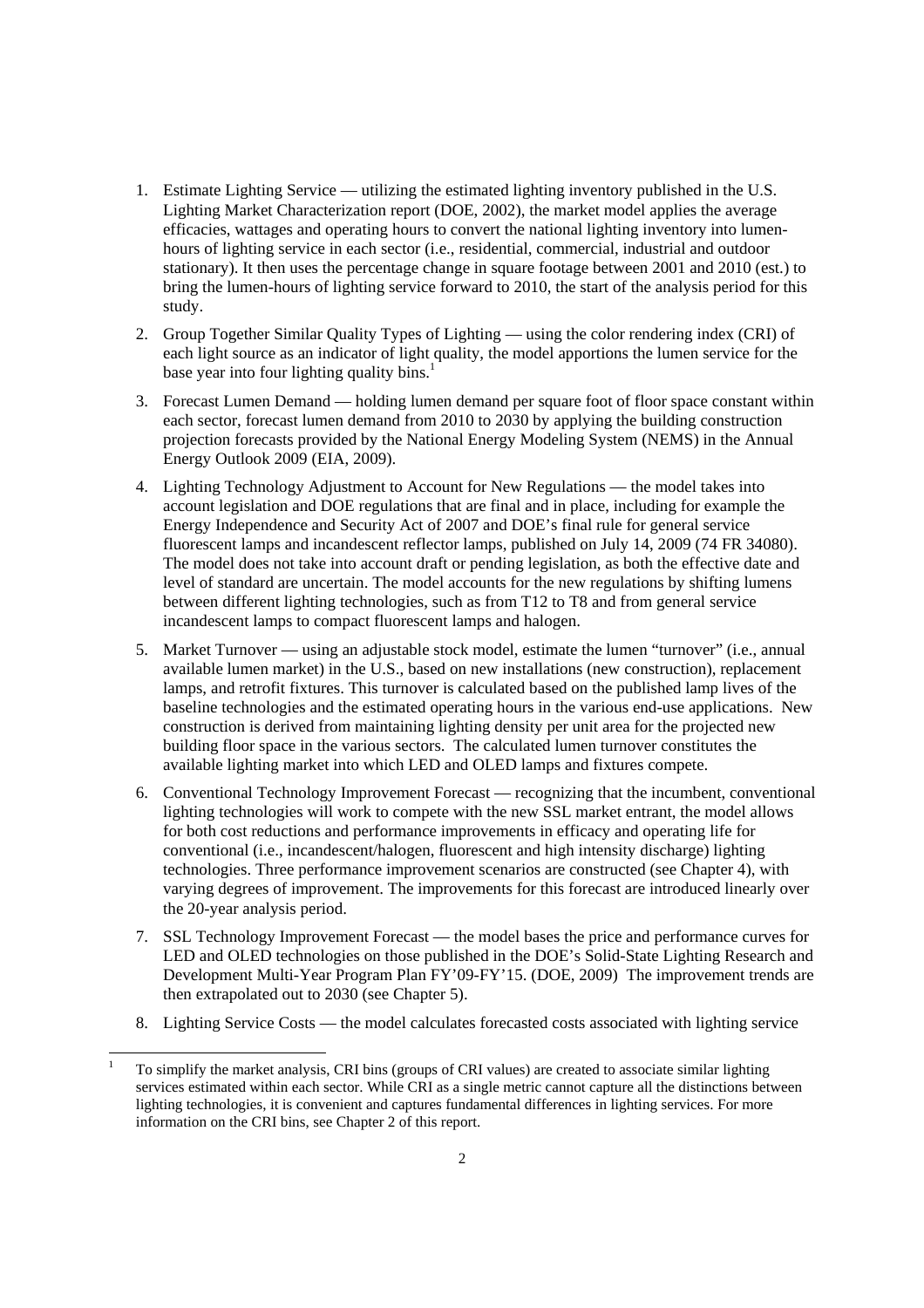<span id="page-9-0"></span> based on today's market and anticipated improvements for new installations (i.e., fixture, ballast and lamp) and luminaire operation (i.e., electricity, maintenance, and replacement lamps).

- based on a calculated payback period and estimated consumer response curves (see Chapter 6). In electricity prices by sector, and acceptable consumer payback periods. 9. Economic Lighting Market Model — the model calculates LED and OLED market penetration (separately) based on competition between LED / OLED and the conventional lighting technologies. The model awards lumens of service to either SSL or conventional lighting sources this way, the model incorporates variability into the lighting market that is reflective of national
- 10. Calculate Energy Savings relative to a baseline of energy consumption where it is assumed that there are no LED or OLED products sold in the U.S. market, the model calculates energy savings considering LED and OLED products being sold into the lighting market, taking into account all the aforementioned variables and factors. The result is a calculated year-on-year energy savings basis, spanning the analysis period.

The 10-step approach outlined above describes the process and calculation steps behind the energy savings estimates presented in this report. The U.S. lighting market model, the numerical engine behind these energy savings estimates, is constructed and divided into six major sections, which are discussed separately in this report:

- Lighting inventory and lumen demand projection from 2010 to 2030 (Chapter 2)
- Available lumen market turnover in the installed base of lighting (Chapter 3)
- Conventional technology improvement projection from 2010 to 2030 (Chapter 4)
- SSL technology improvement estimates based on the Multiyear Program Plan (Chapter 5)
- Paybacks and lighting model market penetration (Chapter 6)
- Stock model changes and resultant energy savings estimates (Chapter 7)
- Consideration of a wide range of SSL prices and efficacies (Chapter 8)

#### **1.2. Simplifying Assumptions**

 In constructing the lighting market model, several simplifying assumptions were necessary to manage the relevant sections of this report, but are summarized here for convenience and clarity of presentation. analytical complexity of the U.S. lighting market. These assumptions are discussed in detail in the Some of these assumptions will have the effect of increasing the energy savings estimate of SSL and others have the effect of reducing it. Each of the assumptions described below includes analysis of whether it has a tendency to increase or decrease the resulting estimate of energy savings potential derived from SSL.

- SSL Retrofit Lamps the model assumes that SSL technology manufacturers will produce SSL lamps that can be installed directly into existing fixtures, such as medium screw-base sockets (E26) or medium-bipin T8 fluorescent luminaires. This assumption tends to increase the energy savings estimate as it removes barriers to entry that otherwise might exist, such as having SSL market penetration contingent on the costly replacement of fixtures.
- Constant Lighting Intensity it is assumed that levels of lighting intensity (lumens per square foot) in buildings remains constant over the analysis period (2010-2030). This assumption will tend to decrease the estimate of energy savings from SSL, because it will require that SSL match the source lumen output levels of conventional sources in all applications. Due to the fact that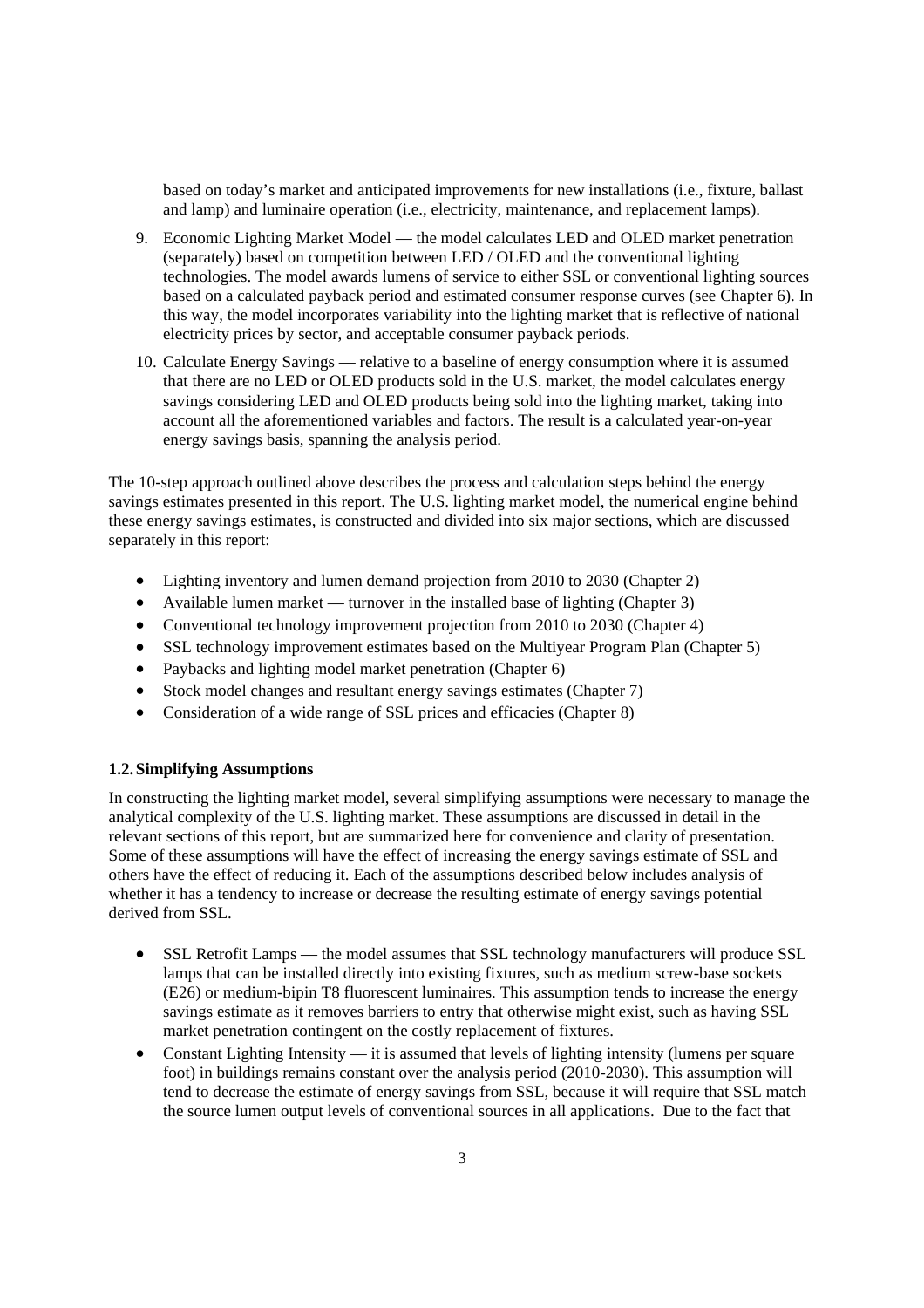lumens. Furthermore, it is possible that the market may respond to higher energy prices and responsive, localized lighting designs would enable a reduction in the overall ambient lighting SSL has a more compact and directional light emission source, the optical losses would tend to be lower and thus equivalent levels of area illumination could be achieved with fewer sourceincreasing levels of environmental concern through smart design. For example, taking advantage of task lighting luminaires and lighting control regimens (e.g., occupancy sensors) to create levels (and associated energy consumption).

- separately over the analysis period. Any deviation from this projection could cause the energy the market economics underpinning the energy savings estimate would not be realized and the SSL Performance Improvement Curves — the market penetration model is driven by assumptions built into the price and performance improvement projections of LEDs and OLEDs considered savings estimate to be higher or lower. If the price and performance projections are not achieved, actual energy savings would be lower. Similarly, if the price and performance projections exceed those used in this analysis, then market penetration would be greater, and energy savings higher.
- account in an actual lighting equipment purchasing decision, including acceptance and spread over a five year period, rather than assuming all the cost-effective installations switch to Simple Payback — the economic portion of the model assumes the lighting market responds primarily to simple payback, which focuses on a comparison of first cost and operating cost savings across all sectors. This assumption would tend to increase the energy savings estimate as it assumes people respond to this single indicator, when there are many other factors taken into availability of the technology. (N.B. in order to account for these market barriers that are more difficult to quantify, the model incorporates a five-year lag whereby once a particular replacement opportunity becomes economically viable for SSL, that share of lumen-hours of light output is SSL in the first year).
- market share based on the calculated payback. These payback curves represent an average for the Simple Payback Response Curves — the model utilizes payback period response curves to award entire sector, and could cause the energy savings estimate to be higher or lower, based on whether the actual average is above or below the estimated value of the payback curve.
- metric is able to capture all aspects of light quality. This analysis uses CRI as an indicator of • CRI Light Quality — while there are several metrics that describe the quality of light, no single quality, differentiating between tasks that require low, medium, high and very high CRI. This assumption does not have any influence over the stated energy savings estimate, rather it is simply a convenient surrogate for classifying and differentiating between lighting technologies.
- assumption may lead to underestimating the energy savings from LED, as lighting consumers that it is a low first-cost lamp that typically doesn't have long daily operating hours. In that Competition within CRI Bins — the analysis subdivides the national lighting inventory into groups of similar CRI ratings by sector. Competition for the substitution of replacement lamps as well as the installation of new and retrofit fixtures occurs within those CRI bins. During the analysis period, end-users cannot substitute a technology from a different CRI bin. This may be willing to accept a lower value CRI. For example, the use of incandescent lamps in a residential garage may not be a function of the high CRI of incandescent lamps, but rather the fact application, consumers may readily accept a lower CRI LED lamp as an alternative, however the model only permits the substitution of very high CRI LED lamps because that was the CRI of the lighting technology being replaced.
- construction over a twenty-year period. This assumption is based on historical trends, and should Lighting Demand Growth Rate — the model incorporates growth rates that project new not cause any variance in the energy savings estimate.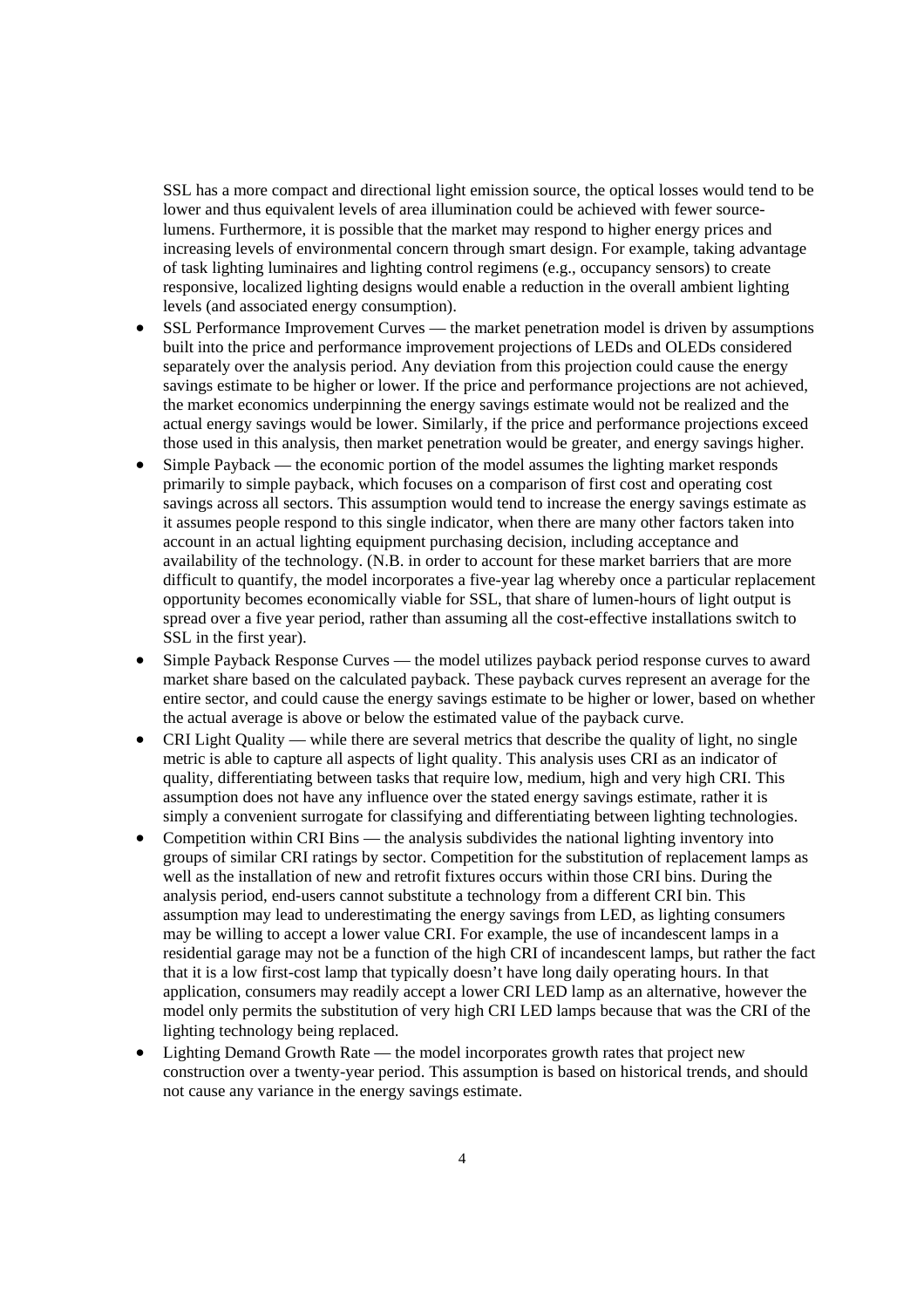## <span id="page-11-0"></span>**2. Lighting Inventory and Lumen Demand Projection**

 total building floor space inventory from the NEMS database to ascertain the lighting demand per square foot of building space. Lighting demand per square foot is then held constant in each sector, and total national lumen demand increases over the analysis period using floor space growth estimates from the AEO 2009 for residential and commercial sectors and by user-input for industrial and outdoor stationary sectors. These growth rates range from  $1.00 - 1.65$  percent per annum. This analysis forecasts the demand for lighting services using the U.S. Lighting Market Characterization report (DOE, 2002) to estimate the national lighting demand (in teralumen-hours<sup>2</sup>) and then groups this service by lighting color quality (using CRI bins). The baseline lighting demand is then divided by the

#### **2.1. National Lighting Demand**

<u>.</u>

To determine the national demand for lighting services, estimates of the installed base of lamps, wattages, average operating hours and efficacies were derived from the U.S. Lighting Market Characterization report (DOE, 2002). All these inputs are combined to develop the inventory described in this section. The Lighting Market Characterization report estimates the installed base of lighting in the U.S. considering nearly thirty different lamp types:

- **Incandescent:** general service (A-line) incandescent, general service incandescent reflector, incandescent specialty
- **Halogen**: general service halogen, halogen reflector; halogen miniature reflectors, reflector lowvoltage halogen
- • **Fluorescent:** T5 lamps, T8 lamps, T12 lamps, compact fluorescent lamp plug-in, compact fluorescent screw-in, compact fluorescent lamp plug-in reflector, compact fluorescent lamp screw-in reflector, circline, induction discharge, miscellaneous fluorescent
- • **High Intensity Discharge:** mercury vapor, metal halide, high pressure sodium, low pressure sodium3

 For each of the lamp types, the lamp wattage by sector is multiplied by the estimated installed base of consumed 100 kWh of electricity for general service incandescent lighting, this would be converted into service incandescent lamp. Efficacy ratings are tracked by sector because the average installed wattages lamps and the annual operating hours. For fluorescent and high intensity discharge (HID) lamps, ballast losses are included with the lamp wattage estimate. This provides a lighting system kilowatt hour (kWh) consumption per annum building estimate (for the residential, commercial, and industrial sectors) and an aggregate national estimate for the outdoor stationary sector. These values are then multiplied by their respective weighted-average light source efficacies, converting the national annual energy demand per building into an annual lighting service demand per building. For example, if a residential dwelling 1300 kilolumen-hours per year of lighting service. This result is found by multiplying 100 kWh of electricity consumption by 13 lumens per watt (lm/W), the estimated efficacy of a residential general vary by sector. Often, higher incandescent wattage lamps of the same type have higher efficacy ratings,

Due to the magnitude of calculated national lumen demand, the notation "tera" is used, meaning  $10E+12$ (1,000,000,000,000) lumen-hours of annual lighting service. One thousand lumen-hours are approximately equal

 $\overline{3}$ to the light output of a standard 75 watt incandescent lamp for one hour.<br>Note: although low-pressure sodium is itself not a high-intensity discharge lamp, it is classified in this lamp type for convenience, as it is often used in HID-type applications.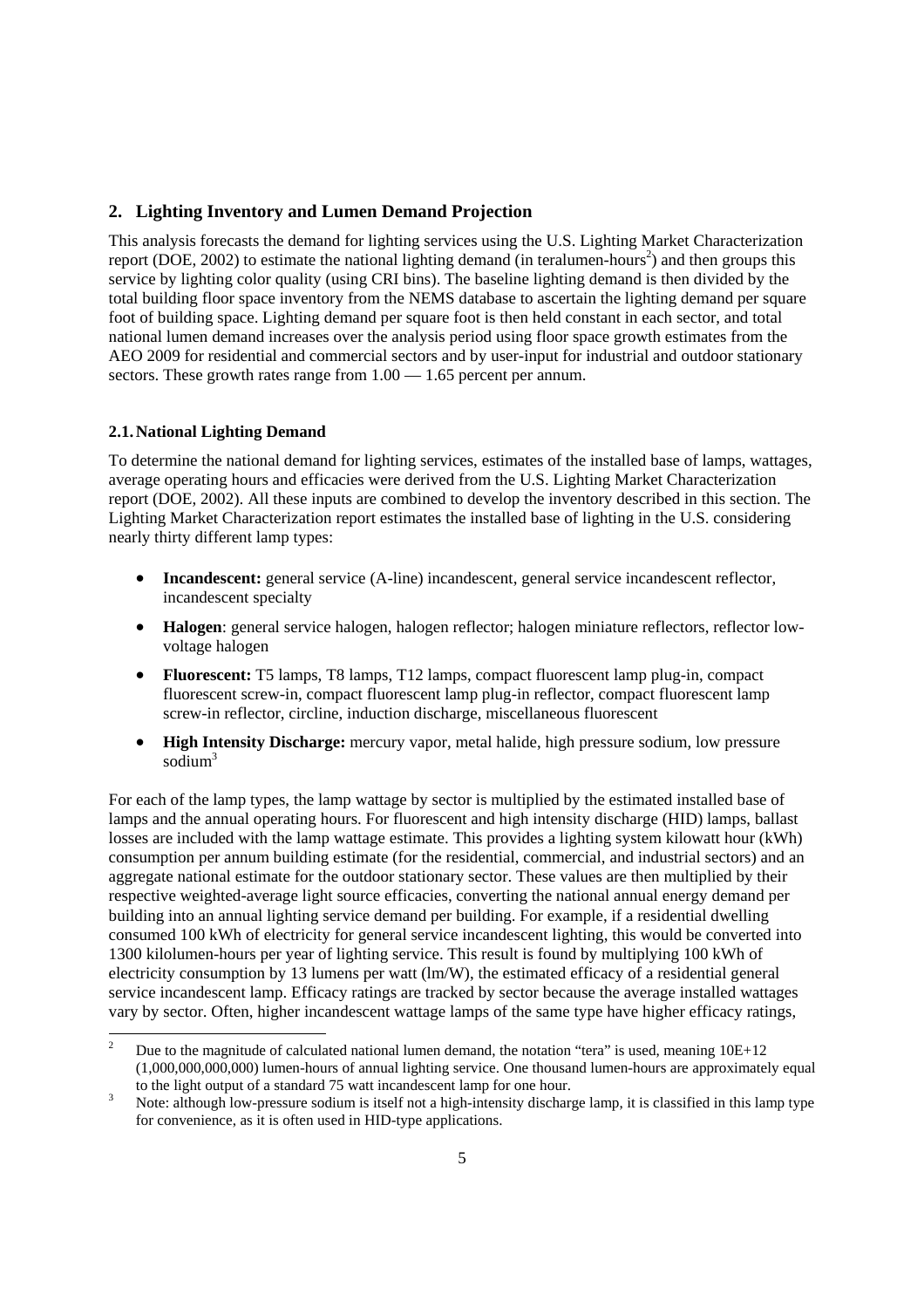and increasing wattages and efficacies will both contribute to greater annual lumens of service. Conversely, fluorescent lamps tend to have increasing efficacy at lower wattages.

Table 2-1 presents the data used in the model for the various lighting technologies in the baseline inventory as well as the CRI of the lamps. The average wattage, efficacy, and CRI are primarily extracted from the U.S. Lighting Market Characterization study (DOE, 2002); however, a few minor updates have been incorporated as new and better shipment information became available, including average wattage of halogen and T5 fluorescent lamps.

| <b>Lamp Type</b> |                                    |                          | Wattage (watts) |                 |                |                          | Efficacy (lm/W) |                 |                          | <b>CRI</b>      |
|------------------|------------------------------------|--------------------------|-----------------|-----------------|----------------|--------------------------|-----------------|-----------------|--------------------------|-----------------|
|                  | Sub-classification                 | <b>Res</b>               | Com             | Ind             | Out            | <b>Res</b>               | Com             | Ind             | Out                      | All             |
|                  | <b>Incandescent</b>                |                          |                 |                 |                |                          |                 |                 |                          |                 |
|                  | Standard - General Service         | 63                       | 83              | 126             | 138            | 13                       | 14              | 16              | 16                       | 100             |
|                  | Standard - Reflector               | 102                      | 104             | 102             | 103            | 13                       | 14              | 14              | 14                       | 100             |
|                  | Halogen - General Service          | 57                       | 75              | $\overline{a}$  | $\overline{a}$ | 16                       | 17              | $\bar{a}$       |                          | 100             |
|                  | Halogen - Reflector                | 91                       | 150             | 185             | 167            | 15                       | 20              | 25              | 18                       | 100             |
|                  | Halogen - Reflector, Low Volt      | ÷,                       | 48              | 58              | ÷,             | $\bar{\phantom{a}}$      | 13              | 13              |                          | 100             |
|                  | Low Wattage (less than 25W)        | $\blacksquare$           | $\overline{15}$ | $\overline{19}$ | $\frac{1}{2}$  | $\blacksquare$           | $\overline{10}$ | $\overline{10}$ | $\overline{\phantom{a}}$ | 100             |
|                  | <b>Fluorescent</b>                 |                          |                 |                 |                |                          |                 |                 |                          |                 |
|                  | T <sub>5</sub>                     |                          | 28              | 28              | ÷,             | $\overline{a}$           | 95              | 95              |                          | 78              |
|                  | $T8 - less than 4 ft$              | $\mathbf{r}$             | 23              | 23              | $\overline{a}$ | $\overline{\phantom{a}}$ | 66              | 66              | $\overline{\phantom{a}}$ | 80              |
|                  | T8 - 4 ft                          | 32                       | 33              | 31              | ÷,             | 83                       | 83              | 83              |                          | 80              |
|                  | T8 - more than 4 ft                | L.                       | 50              | 53              | 105            | ÷,                       | 84              | 84              | 84                       | 68              |
|                  | T8 - U-bent                        | $\overline{a}$           | 34              | 32              | $\frac{1}{2}$  | $\bar{\phantom{a}}$      | 81              | 81              |                          | 80              |
|                  | T <sub>12</sub> - less than $4$ ft |                          | 29              | 32              | $\frac{1}{2}$  | $\overline{\phantom{a}}$ | 60              | 60              |                          | 71              |
|                  | $T12 - 4$ ft                       | 41                       | 45              | 44              | $\overline{a}$ | 68                       | 68              | 68              | $\overline{a}$           | $\overline{70}$ |
|                  | T12 - more than 4 ft               | $\overline{a}$           | 93              | 95              | 190            | $\bar{\phantom{a}}$      | 69              | 69              | 69                       | 76              |
|                  | $T12 - U$ -bent                    | $\bar{a}$                | $\overline{46}$ | 46              | $\overline{a}$ | $\bar{a}$                | 64              | 64              | $\overline{a}$           | 67              |
|                  | Compact - Plug-in                  | L.                       | 17              | 31              | $\frac{1}{2}$  | $\blacksquare$           | 60              | 60              | $\blacksquare$           | 82              |
|                  | Compact - Screw-in                 | 18                       | 16              | 14              | $\overline{a}$ | 55                       | 55              | 55              | $\overline{a}$           | 82              |
|                  | Compact - Plug-in - reflector      | $\overline{a}$           | 16              | $\overline{a}$  | $\overline{a}$ | $\overline{a}$           | 55              | $\overline{a}$  | $\frac{1}{2}$            | 82              |
|                  | Compact - Screw-in - reflector     | 11                       | 16              | 14              | ÷,             | 55                       | 55              | 55              | $\bar{\phantom{a}}$      | 82              |
|                  | Circline                           | $\overline{a}$           | 30              | 35              | $\frac{1}{2}$  | $\overline{\phantom{a}}$ | 60              | 60              | ÷,                       | 73              |
|                  | <b>Induction Discharge</b>         |                          | $\overline{a}$  | $\overline{a}$  |                | L.                       |                 |                 |                          | 85              |
|                  | Miscellaneous Fluorescent          | $\blacksquare$           | 18              | 34              | 150            | $\blacksquare$           | 55              | 55              | 55                       | 80              |
|                  | <b>High Intensity Discharge</b>    |                          |                 |                 |                |                          |                 |                 |                          |                 |
|                  | Mercury Vapor                      | 179                      | 200             | 225             | 215            | 38                       | 43              | 43              | 43                       | 45              |
|                  | Metal Halide                       | $\overline{a}$           | 472             | 438             | 311            | $\overline{\phantom{a}}$ | 60              | 60              | 60                       | 65              |
|                  | High Pressure Sodium               | 79                       | 260             | 258             | 216            | 100                      | 100             | 100             | 100                      | 22              |
|                  | Low Pressure Sodium                | $\overline{\phantom{a}}$ | 104             | 90              | 180            | $\overline{a}$           | 113             | 113             | 113                      | 10              |

**Table 2-1. Average Lamp Wattage, Efficacy, and Color Rendering Index** 

Note: dash ("-") indicates no data for that light source / sector combination.

Source: DOE, 2002, with minor updates where new data have become available.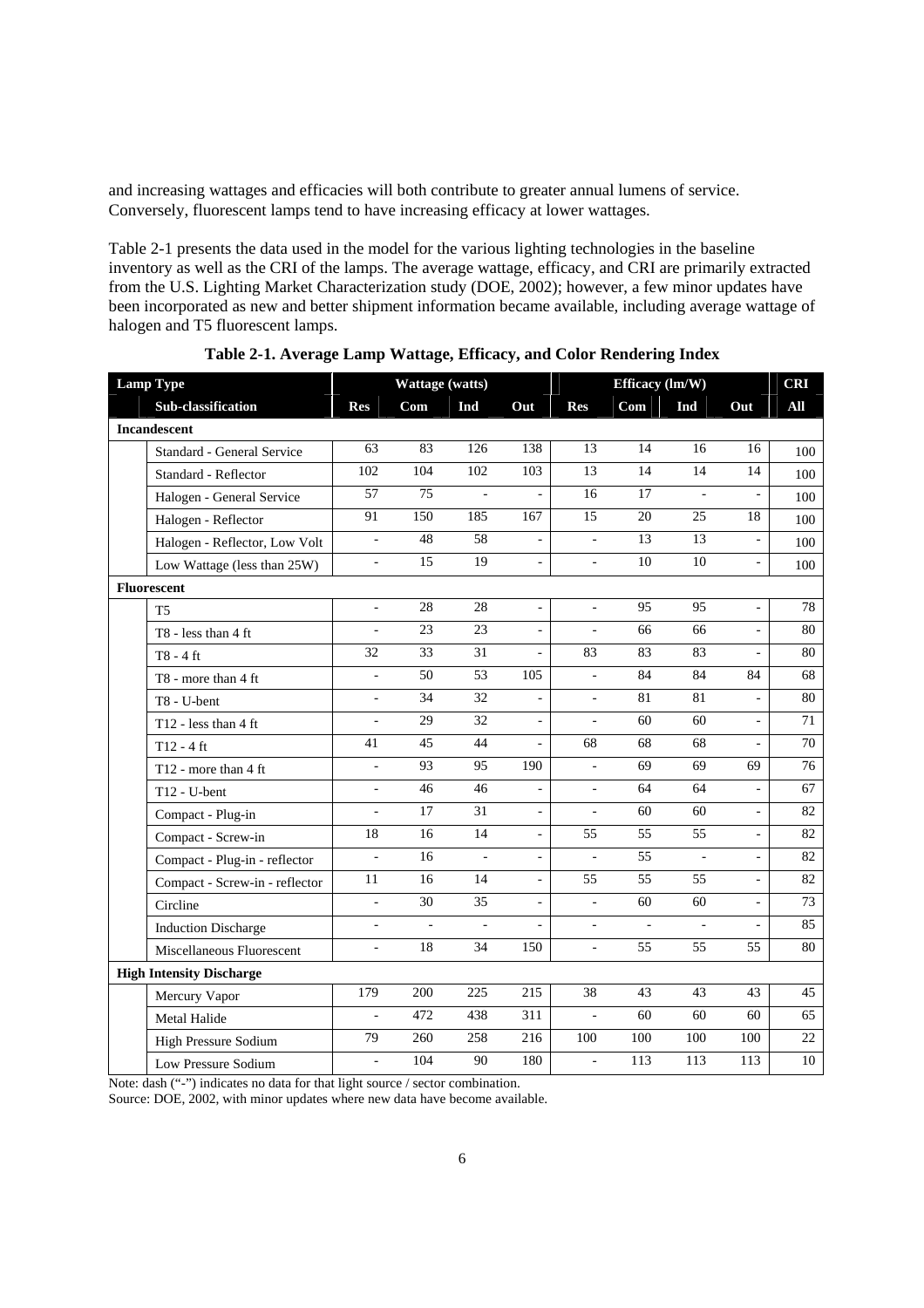The right-most column of Table 2-1 provides the CRI ratings used for each of the light sources tracked in the U.S. Lighting Market Characterization report (DOE, 2002). These CRI values are taken from major lamp manufacturer catalogues and are used to classify the lumen-hours of lighting service from that lamp type and sector into four CRI bins. The CRI bins were created to group together the annual lighting demand according to lighting service quality. Although CRI as a single metric cannot capture all the distinctions between lighting technologies, it is a convenient, readily understood measure that is representative of fundamental differences in lighting service enabling a greater degree of equivalency when considering SSL replacement technologies in the model.

 One of the modeling assumptions made was that the demand for lumens in any given CRI bin will not shift out of that bin during the analysis period. In other words, if a particular application uses 85 CRI light in 2010, it will be classified as "High CRI" and that same lighting service in 2030 will still be "High CRI." Although this assumption may not accurately reflect the marketplace (e.g., where a consumer may substitute a lower or higher CRI source because it is less expensive or offers some desirable feature), the assumption requires SSL sources to achieve equivalent performance (i.e., CRI) before they are eligible to compete economically with the conventional technologies. The CRI bins that were created for this analysis are presented in Table 2-2 with some example lamps that are typical of those CRI ranges.

| <b>CRI Bin</b> | <b>CRI Range</b> | <b>Example Lamps</b>                             |  |  |  |  |
|----------------|------------------|--------------------------------------------------|--|--|--|--|
| Low CRI        | $0 - 40$ CRI     | Mercury Vapor, High Pressure Sodium              |  |  |  |  |
| Medium CRI     | $41 - 75$ CRI    | T12 Linear Fluorescent, Circline, Metal Halide   |  |  |  |  |
| High CRI       | $76 - 90$ CRI    | T8 Linear Fluorescent, Compact Fluorescent Lamps |  |  |  |  |
| Very High CRI  | $91 - 100$ CRI   | Incandescent, Halogen                            |  |  |  |  |

 **Table 2-2. CRI Bins and Typical Lamps Associated with Each Bin** 

Using the aforementioned sectors and CRI bins, the model creates sixteen market segments that group together the projected annual lighting demand into four sectors and four CRI bins. This four-by-four matrix is illustrated in Figure 2-1.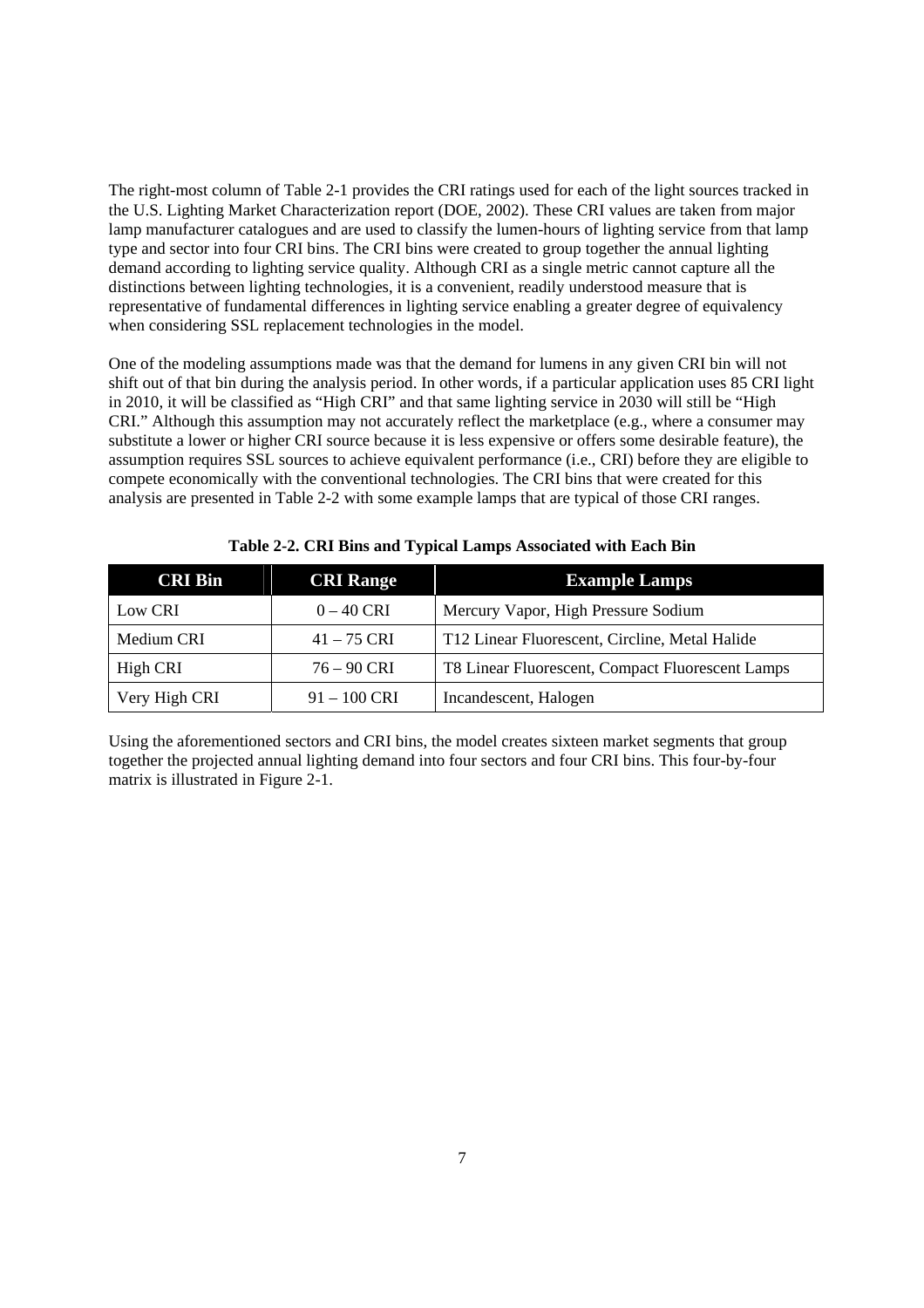<span id="page-14-0"></span>

| Residential        | Commercial     | <b>Industrial</b> | Outdoor        |
|--------------------|----------------|-------------------|----------------|
| <b>Low CRI</b>     | <b>Low CRI</b> | <b>Low CRI</b>    | <b>Low CRI</b> |
| Residential        | Commercial     | <b>Industrial</b> | Outdoor        |
| Med CRI            | Med CRI        | Med CRI           | Med CRI        |
| Residential        | Commercial     | Industrial        | Outdoor        |
| High CRI           | High CRI       | High CRI          | High CRI       |
| <b>Residential</b> | Commercial     | <b>Industrial</b> | Outdoor        |
| V.High CRI         | V.High CRI     | V.High CRI        | V.High CRI     |

**Figure 2-1. Market Matrix of Sectors and Color Bins for National Lighting Demand**<sup>4</sup>

#### **2.2. National Lumen Demand Projection**

-

 Then, the NEMS projections for square feet of building growth by sector (EIA, 2009) were used to bring the lumen-hour demand forward to 2010, and then to project demand between 2010 to 2030, holding the The lumen-hour demand calculated by sector and CRI bin is projected over the analysis period to estimate the growth in lighting demand between 2010 and 2030. The lumen-hour demand calculated in 2001 from the Lighting Market Characterization report (DOE, 2002) was divided by the cumulative national floor space for each sector to determine a lumen-hour of lighting demand per square foot of building space. lumen intensity per square foot constant. This assumption is based on the premise that in the future, people occupying a space will continue to expect today's illuminance levels, CRI, and duration of service. For the residential sector, the annual lighting demand in 2009 is approximately 22.9 kilolumen-hours per square foot while for the commercial sector, the demand is more than ten times higher, 321.8 kilolumenhours per square foot. The lighting service is higher due to the longer operating hours and higher levels of illumination in commercial floor space compared with residential.

 (EIA, 2009), which are used to project increases in lumen demand moving forward. The residential floor NEMS provides annual average growth estimates of floor space in the residential and commercial sectors space increases by an average 1.65 percent per annum over the 20-year analysis period and the commercial sector floor space increases by an average of 1.25 percent over the analysis period. Unfortunately, NEMS does not provide a growth estimate for the industrial or outdoor stationary sectors, so these sectors were assumed to be 1.00 percent per annum to recognize the fact that there will be growth, but there is some uncertainty whether the growth rate in the industrial and outdoor stationary sectors is as aggressive as the residential and commercial sectors.

 4 This matrix of sector and color bins is based on the inventory published in the U.S. Lighting Market Characterization, DOE, 2002.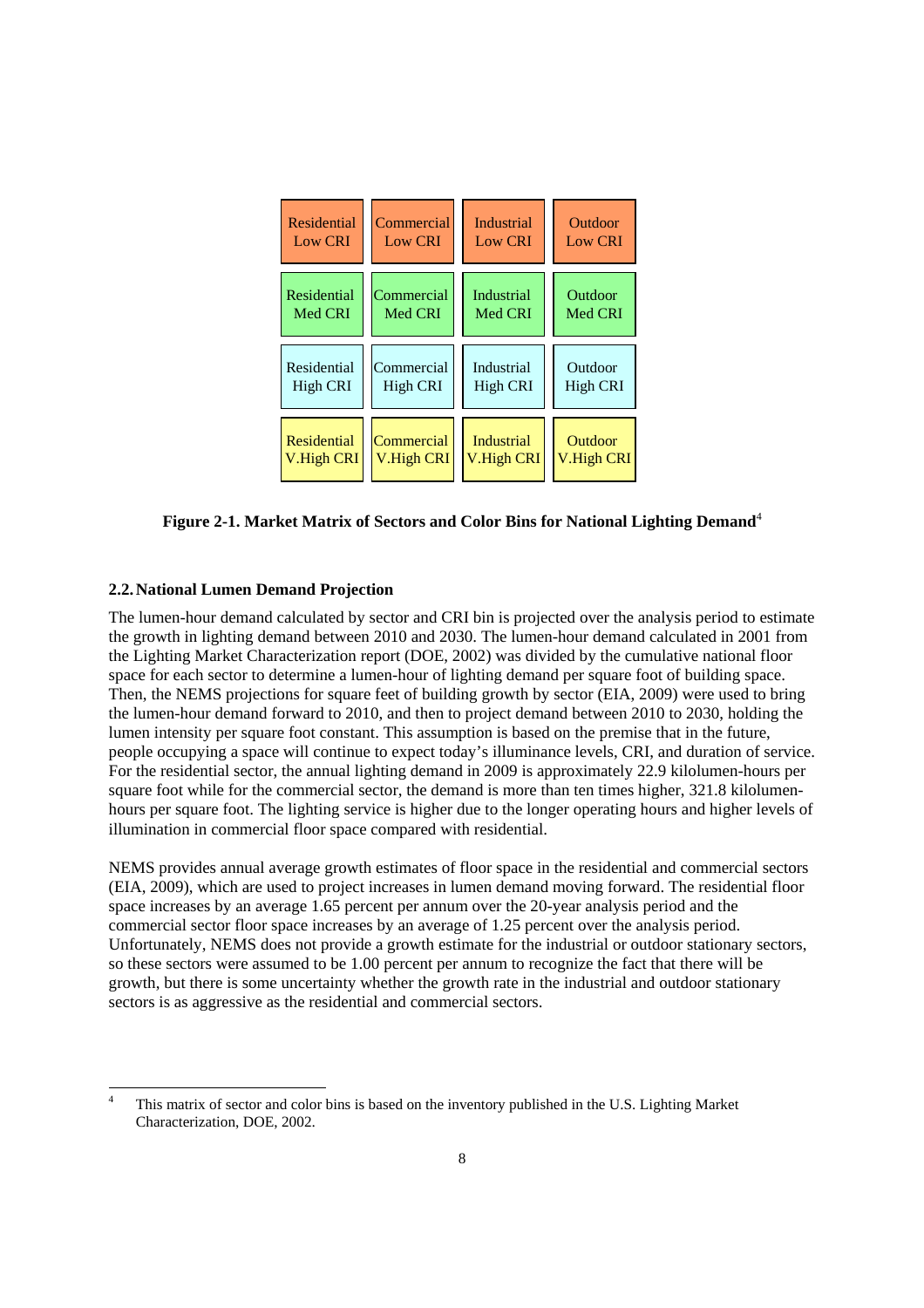Thus, the average annual growth rates used in the analysis, representing the annual growth in lumen demand between 2010 and 2030, are as follows:

| Residential               | 1.65 percent growth |
|---------------------------|---------------------|
| Commercial                | 1.25 percent growth |
| Industrial                | 1.00 percent growth |
| <b>Outdoor Stationary</b> | 1.00 percent growth |

 Because light emission from LEDs is highly directional, a scenario where task lighting becomes more of the area lighting, and the lumen intensity per square foot would be lower than it is today. However, any of fixtures and/or human behavior/preference would be highly speculative. The error of not making this estimate of energy savings for two reasons: 1) any reduction in lighting density would equate to even illuminate the same task with area lighting in the reference case; and 2) requiring equivalent lumen output common in the future could be envisioned. If this were the case, task lighting would likely replace some such assumption and subsequent downward adjustment of lumen intensity due to anticipated performance adjustment to the lighting density estimate in each sector leads to a conservative (i.e., not overstating) greater energy savings because fewer lumens would be used in that installation than would be required to on a source basis makes it harder for SSL to compete.

 projection includes a relatively large demand for high CRI lumens. The dominant sectors in terms of Table 2-3 presents the estimated lumen-demand for each of the sixteen markets in 2010 — four CRI bins by four end-use sectors. Working from the baseline inventory and the projected growth in floor space, the model projects the demand for lighting service throughout the United States. And, due to a market shift<sup>5</sup> from T12 to T8 lamps, driven by the fluorescent ballast and fluorescent lamp standards, the base case projected lighting service are the commercial and industrial medium and high CRI, the outdoor stationary low CRI, and the residential and commercial very high CRI.

| $(Tim-hr/yr)$        | <b>Residential</b> | <b>Commercial</b> | <b>Industrial</b> | Outdoor | <b>CRI-Bin Total</b> |
|----------------------|--------------------|-------------------|-------------------|---------|----------------------|
| Low CRI              | 104                | 1.097             | 776               | 4,205   | 6,182                |
| Medium CRI           | 1.207              | 11.395            | 2,752             | 360     | 15,714               |
| High CRI             | 537                | 10.986            | 5.330             | 68      | 16,921               |
| Very High CRI        | 2,670              | 2,608             | 89                | 115     | 5,482                |
| <b>Sector Totals</b> | 4,518              | 26,086            | 8,946             | 4,748   | 44,298               |

 **Table 2-3. Sector and CRI Bins of Teralumen-hours Lighting Demand in 2010** 

Note: Totals may be slightly different from the sum of the whole numbers presented for each cell of the table due to rounding.

-

One of the updates to the analysis published in this report is the incorporation of several new regulatory measures on conventional light sources. These include both regulations from Congressional action (e.g., incandescent lamp regulations in EISA 2007) as well as energy efficiency standards that were promulgated by DOE (e.g., the fluorescent lamp efficacy standard, published in July 2009). These

Because T12 and T8 lamps are classified in different CRI bins and the model does not allow substitution of lamps between CRI bins, a manual adjustment was made by which half of the U.S. Lighting Market Characterization Volume I (DOE, 2002) lumen service in the medium CRI (T12) bin was moved to the high CRI (T8) bin starting in the base year. This adjustment to the baseline takes into account the changing of ballasts and lamps that will occur over the 20-year analysis period because of the two standards. 5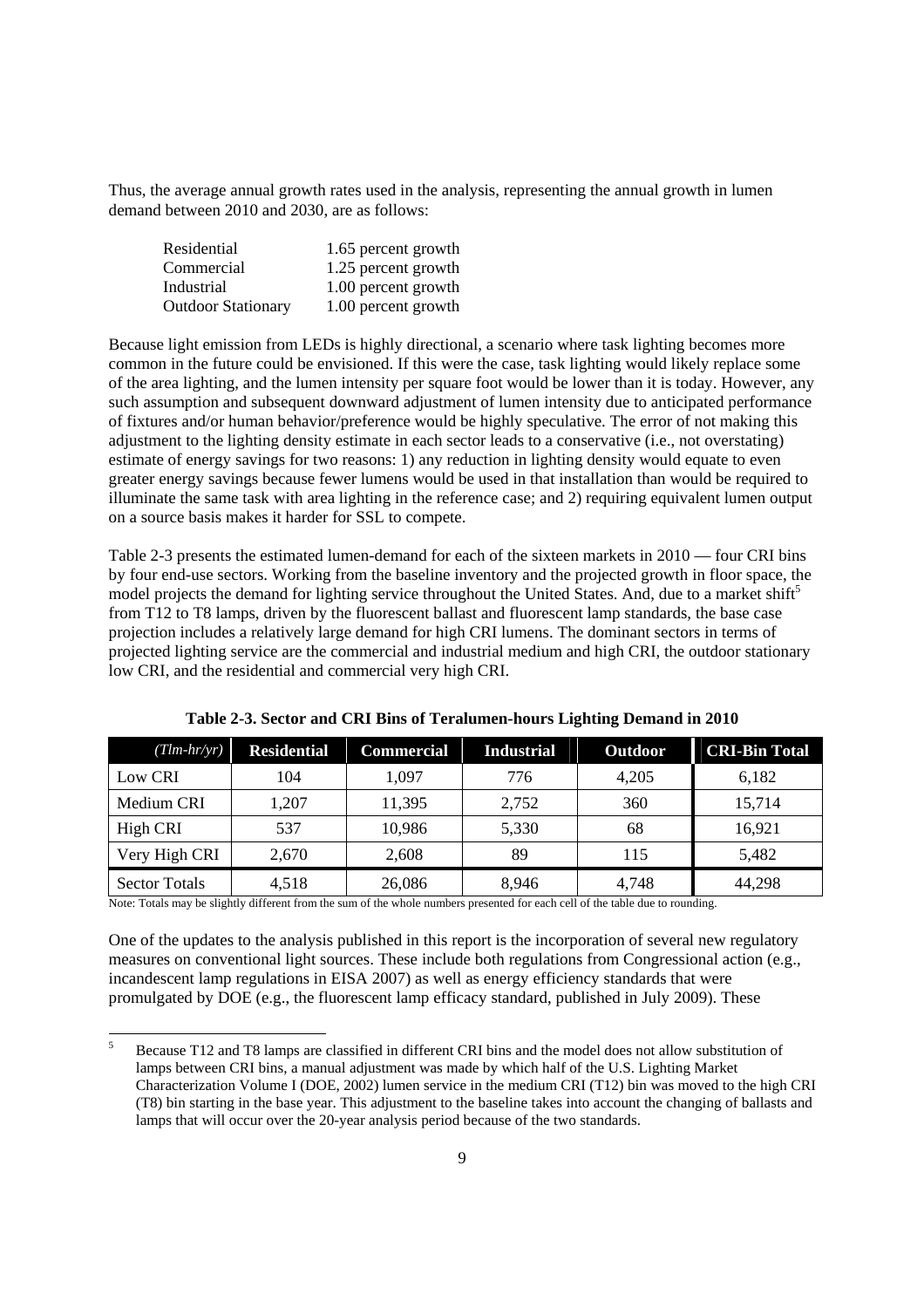analysis. Additional information on these regulations can be found by following the links provided in the regulatory measures are important to consider in the context of this analysis, because they force an improvement in the efficacy of the conventional technologies, making it more difficult for SSL technology to compete and penetrate into the general illumination lighting market. Paybacks become longer, requiring SSL to achieve higher efficacy levels and lower price points before the market starts to shift. The following list summarizes the regulatory measures that are taken into account in this revised footnotes below.

- Fluorescent Lamp Ballasts two regulations:  $(1)$  a DOE energy conservation standard that becomes applicable to full wattage new ballasts in 2005–2006, and retrofit ballasts in 2010 (65 FR 56740) and (2) legislative standards for energy saver ballasts (e.g., F34T12) that become effective 2009–2010 from the Energy Policy Act of 2005.<sup>6</sup> Both these regulatory measures shift the market from T12 (medium CRI) to T8 (high CRI) fluorescent lamps.
- shift to lamps that have a very high CRI and an efficacy of 45 lm/W. See Section 321 of EISA General Service Incandescent Lamps — passed as part of EISA 2007, this standard will essentially phase out the most common, least efficient incandescent lamps by 2012–2014. It also establishes a minimum threshold efficacy of 45 lm/W starting in 2020, which is modeled as a 2007.<sup>7</sup>
- to T8 lamps (74 FR 34080).<sup>8</sup> Fluorescent Lamps — a DOE energy conservation standard that applies to fluorescent lamps manufactured after July 14, 2012, adopting an efficacy standard that shifts the fluorescent market
- Incandescent Reflector Lamps a DOE energy conservation standard that applies to lamps manufactured after July 14, 2012, adopting an efficacy that requires premium halogen technologies (74 FR  $34080$ ).<sup>9</sup>
- Metal Halide Lamp Fixtures passed as part of EISA 2007, this standard sets minimum efficiency requirements on ballasts that operate metal halide lamp fixtures. See Section 324 of EISA 2007.<sup>10</sup>

 lumen-hour demand in the United States is estimated to increase by approximately 28.8 percent over the integrally ballasted compact fluorescent lamps (high CRI). The medium CRI bin, which is dominated by adsorbing teralumen-hours from both organic growth and the very-high CRI and medium CRI color bins Figure 2-2 illustrates the net impact of the sector-growth rates and the regulatory-based changes in the baseline technology. This diagram presents the national lumen-hour demand growth in teralumen-hours per year by CRI bin, which grows steadily over the analysis period of 2010 to 2030. By this account, next two decades. The very high CRI (primarily incandescent) and medium CRI (primarily T12 fluorescent) both decrease in absolute and percentage terms. The incandescent share decreases due to the incandescent lamp regulation in EISA 2007, being replaced by halogen lamps (also very high CRI) and T12 lamps, shifts to the high CRI bin which is dominated by T8 lamps, driven by both the fluorescent lamp ballast regulation and the fluorescent lamp regulation. Thus, the high CRI group expands its share, shifting due to the new regulations.

<u>.</u>

 $\overline{8}$ 

 $10$ http://frwebgate.access.gpo.gov/cgi-bin/getdoc.cgi?dbname=109\_cong\_bills&docid=f:h6enr.txt.pdf<br>http://leahy.senate.gov/issues/FuelPrices/EnergyIndependenceAct.pdf<br>http://www1.eere.energy.gov/buildings/appliance\_standards/r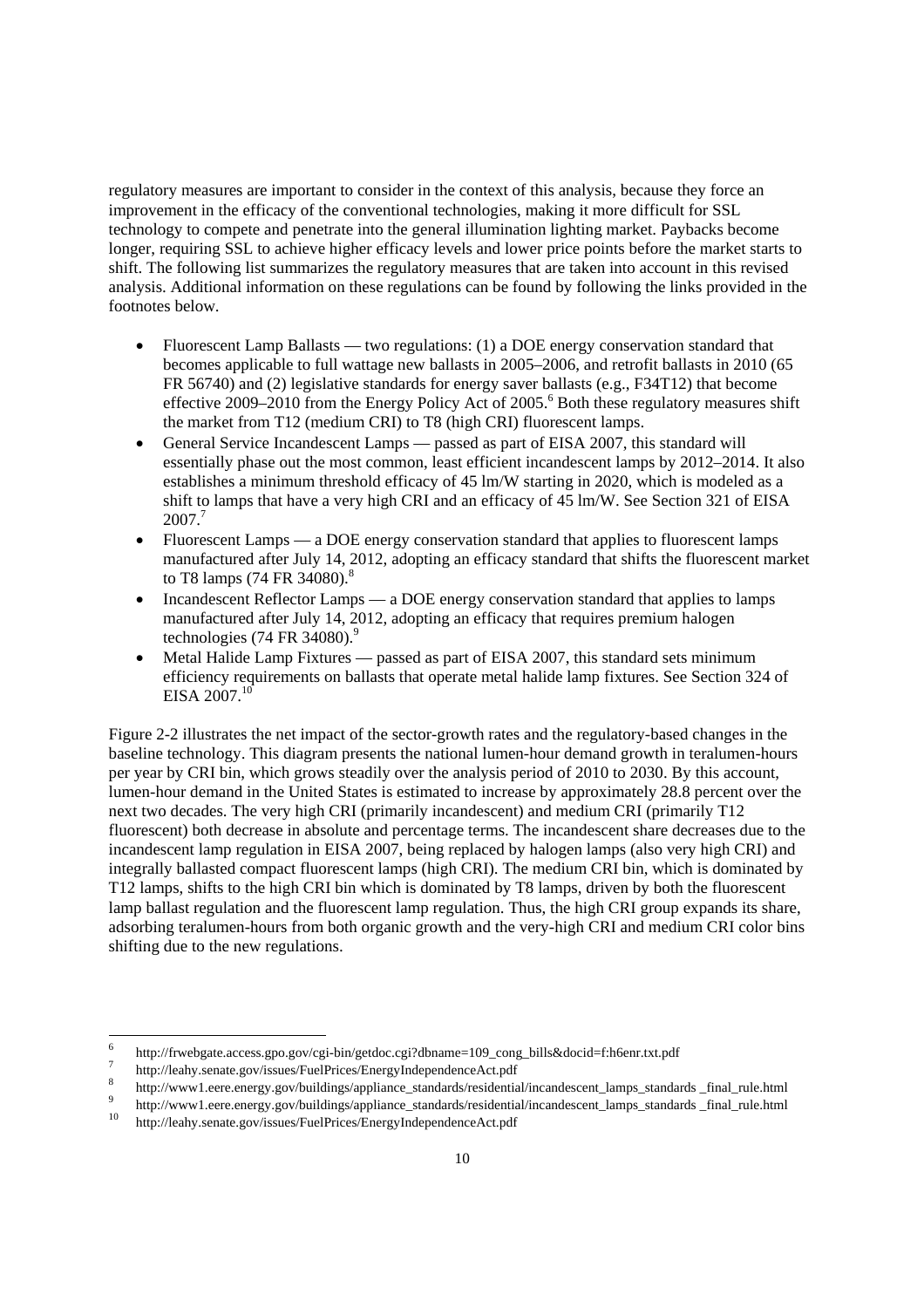<span id="page-17-0"></span>

**Figure 2-2. Market Forecast of Lumen-Hour Demand by CRI Bin** 

 Because the lumen-hour demand (or source lumen output) per unit area is held constant in each sector evaluating this projection on a per capita basis, the lumen demand is projected to increase by only 7 152.7 megalumen-hours per person per year in 2030.<sup>12</sup> over the analysis period, the projected growth in demand (28.8 percent) appears significant. However, percent over the analysis period, going from  $142.8$  megalumen-hours<sup>11</sup> per person per year in 2010 to

 in 2020 that requires all lamps to be at least 45 lm/W. The model classifies the compliant product as Table 2-4 and Table 2-5 present the teralumen-hours of lighting demand by major light source group and by CRI bin for the years 2010, 2015, 2020, 2025, and 2030. These tables provide a more detailed look at the projected lighting demand. Comparing these two tables and reviewing the CRI values presented in Table 2-1, the following is important to keep in mind: a) the incandescent and halogen lamps are contributors to the very-high CRI bin; b) the fluorescent sector is split between the high CRI and medium CRI bins, and c) the HID sector is divided between the medium CRI (i.e., metal halide) and low CRI (i.e., high and low pressure sodium, mercury vapor) bins. Note that there is also a reduction in the teralumenhours of lighting service for incandescent lamps due to the EISA 2007 regulation, and it is assumed that three quarters of those covered lamps shift to compact fluorescent lamps and the balance shifts to halogen. In addition, a second regulation on general service lamps in EISA 2007 is modeled to take effect starting premium halogen lamps, which are exactly 45 lm/W. To illustrate this market shift, Table 2-4 provides the teralumen-hours of annual lighting demand derived from halogen lamps separately from those for incandescent.

<u>.</u>

<sup>11</sup> One megalumen-hour is approximately equal to a 100W incandescent lamp operating continuously for one month. Or, alternatively, it is approximately equivalent to a 100W lamp, operated for 3-hours per day, for 220 days.<br>12 Population estimates for 2010 (310.2 million) and 2030 (373.5 million) are from the U.S. Census Bureau,

 $12$ Population Division, U.S. Department of Commerce, http://www.census.gov/population/www/projections/ summarytables.html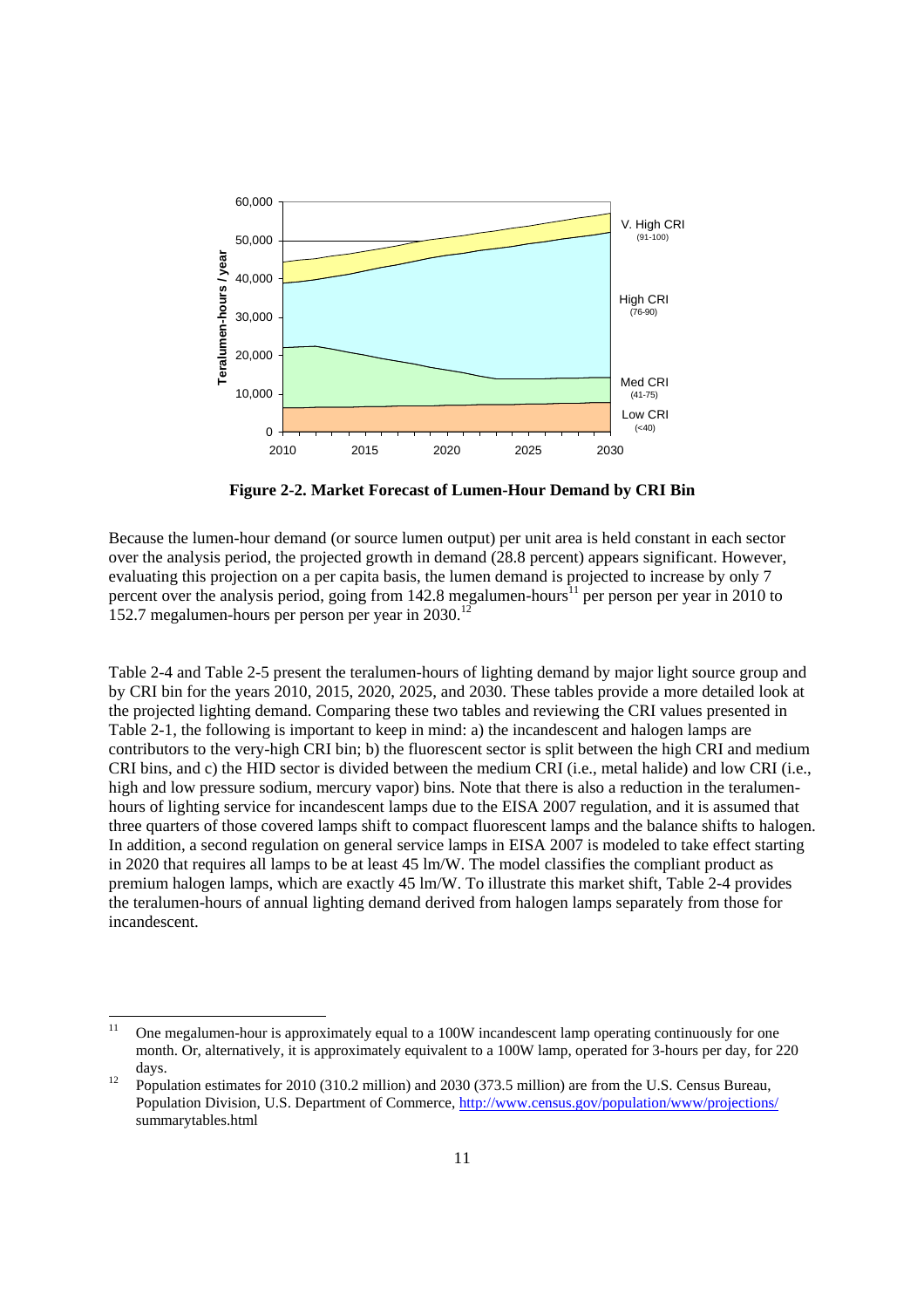| <b>Lamp Source Type</b> | 2010   | 2015   | 2020   | 2025   | 2030   |
|-------------------------|--------|--------|--------|--------|--------|
| Incandescent            | 3.926  | 2,858  | 1,063  | 525    | 207    |
| Halogen                 | 1,556  | 2,354  | 3,535  | 4,205  | 4,816  |
| Fluorescent             | 27,911 | 30,428 | 33,906 | 36,119 | 38,470 |
| <b>HID</b>              | 10.899 | 11,477 | 12,139 | 12,821 | 13,545 |
| <b>Total</b>            | 44,292 | 47,117 | 50,643 | 53,670 | 57,037 |

**Table 2-4. Teralumen-hours of Annual Lighting Demand by Light Source Technology** 

Note: Totals may be slightly different from the sum of the whole numbers presented for each cell of the table due to rounding.

The shift in teralumen-hours of lighting service from the medium CRI and very high CRI bins to the high CRI bin is evident looking across the projected years presented in Table 2-5. Driven by the aforementioned regulatory measures, both the medium CRI and very high CRI groups experience a reduction in absolute terms of lighting service between 2010 and 2030 even though lighting demand as a whole is increasing.

| <b>CRI Bin</b>           | 2010   | 2015   | 2020   | 2025   | <b>2030</b> |
|--------------------------|--------|--------|--------|--------|-------------|
| Low CRI $(<40)$          | 6.176  | 6,501  | 6.859  | 7.231  | 7.622       |
| Med CRI (41-75)          | 15.714 | 13.464 | 9.230  | 6.587  | 6,566       |
| High CRI (76-90)         | 16.921 | 21,940 | 29.956 | 35,123 | 37,827      |
| Very High CRI $(91-100)$ | 5.482  | 5,212  | 4.598  | 4,730  | 5,022       |
| <b>Total</b>             | 44,292 | 47,117 | 50,643 | 53,670 | 57,037      |

**Table 2-5. Teralumen-hours of Annual Lighting Demand by CRI Bin** 

Note: Totals may be slightly different from the sum of the whole numbers presented for each cell of the table due to rounding.

The lumen demand forecast constitutes the first critical input to determine the energy savings potential of SSL. Understanding what type and how much of a particular lighting service will be required in the future is fundamental to estimating how the market may respond to the influx of new, cost-efficient, white-light sources. The next section of this report considers the construct of the market, in terms of new installations, replacements and retrofits.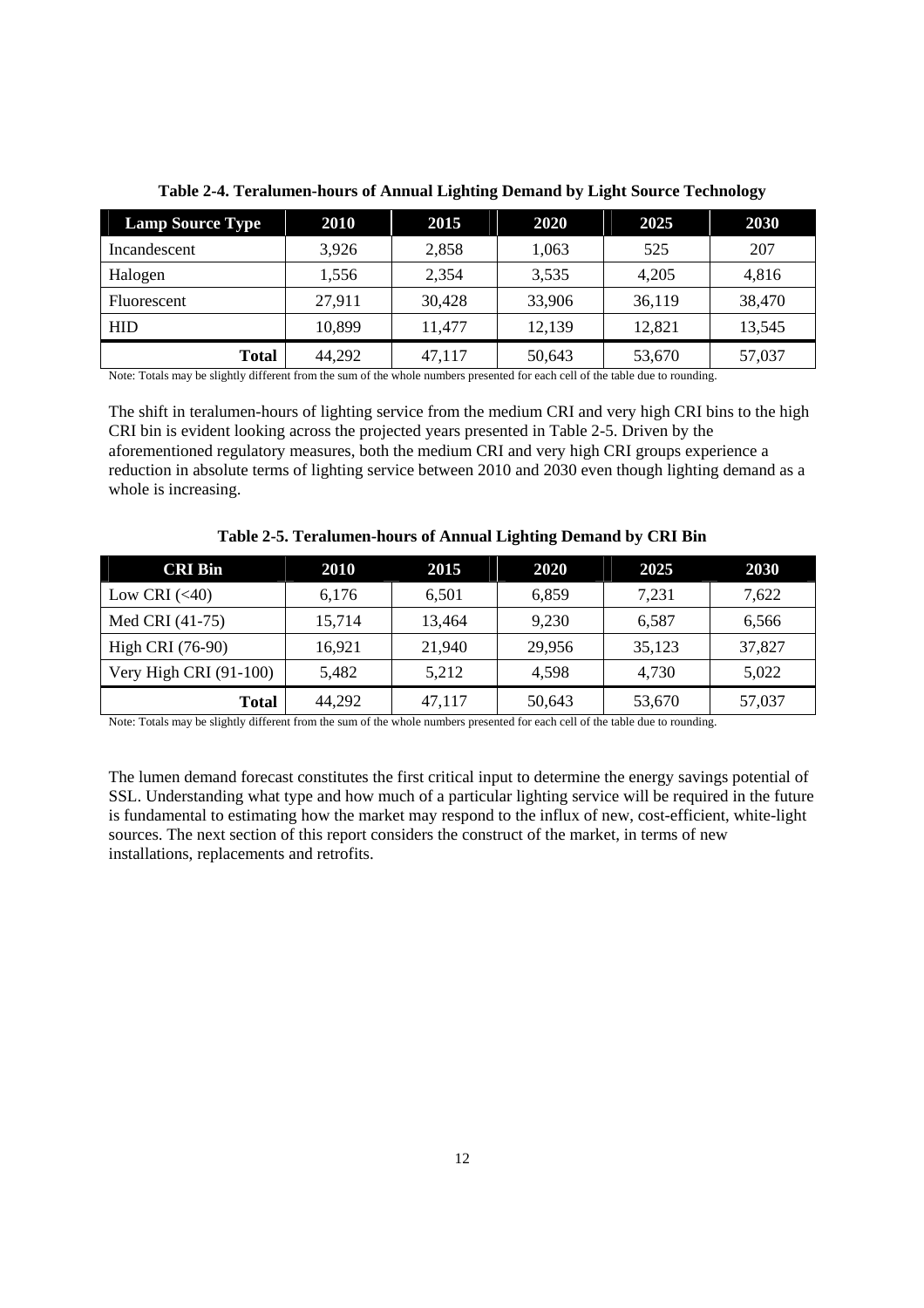## <span id="page-19-0"></span>**3. Available Market: Turnover of Lighting Installed Base**

 bins. To calculate this estimate, three categories of available lumen-hours of lighting market are evaluated Building on the national estimate of the projected annual lumen-hour demand, the next step is to determine how much of the lighting market is replaced each year. This turnover represents the available market opportunity for SSL to compete with conventional lighting technologies within each of the CRI in the model:

- *New Construction* new fixtures installed each year due to floor space growth in each sector, determined by the NEMS growth projection (see section 2.2 of this report) and the apportionment of lighting intensity per unit floor space. For the lumen-hours of service in this category, SSL competes with conventional technologies on a lamp plus fixture cost basis. That is, the costs considered include the cost of the lamp, fixture, and ballast (if appropriate) for both the incumbent conventional technology and the SSL technology.
- technology will produce lamps that match conventional technologies and are able to be • *Replacements* — lamps that burn out and are replaced during a calendar year. This calculation of the available lighting market is based on a comparison of the operating hours of the lighting technologies and the lamps servicing the stakeholder needs. For this analysis, similar to how integrated-ballast compact fluorescent lamps are a direct replacement for general service incandescent lamps, the model assumes that companies developing SSL installed directly into existing lighting fixtures (see discussion below). Thus, in the replacement market, SSL systems (including the cost of the driver electronics or 'ballast') competes with conventional lighting technologies (including the initial cost of the lamp<sup>13</sup>).
- providing an additional opportunity for the penetration of new technologies into the building • *Retrofits* — lamps and fixtures being installed to replace existing lamps and fixtures during renovation or remodeling. This replacement generally occurs before a lamp has burned out, stock. It is assumed that this occurs at a rate of 5 percent each year in each sector, or a mean retrofit cycle of 20 years. As with the new construction category, in this retrofit market, SSL systems will compete with conventional lighting technologies on a basis that is inclusive of new fixture costs.

For the replacement lamps category, a simplifying assumption is made that SSL lamps will be designed to be installed directly into conventional lighting fixtures, in place of incandescent lamps or fluorescent tubes. This simplifying assumption was made because it isn't possible to anticipate exactly what products may be available in the future market. In today's market for example, there are SSL lamps that can be installed directly into these sockets as direct replacements for MR-16, A-19, and T8 lamps. This assumption of being directly replaceable was necessary in order to compete SSL and conventional technologies on a socket-availability basis in the lighting market model.

 Considering end-users who may retire less efficient equipment early due to a desire to achieve energy upgrade end-users are captured and represented in the fixed 5 percent of lumen demand retrofits savings, the lighting market model does not account for these end-users separately. These voluntarycalculated annually.

.<br>-

 $13$  Except for integrally ballasted CFLs, where the replacement CFL price includes the ballast that operates the lamp.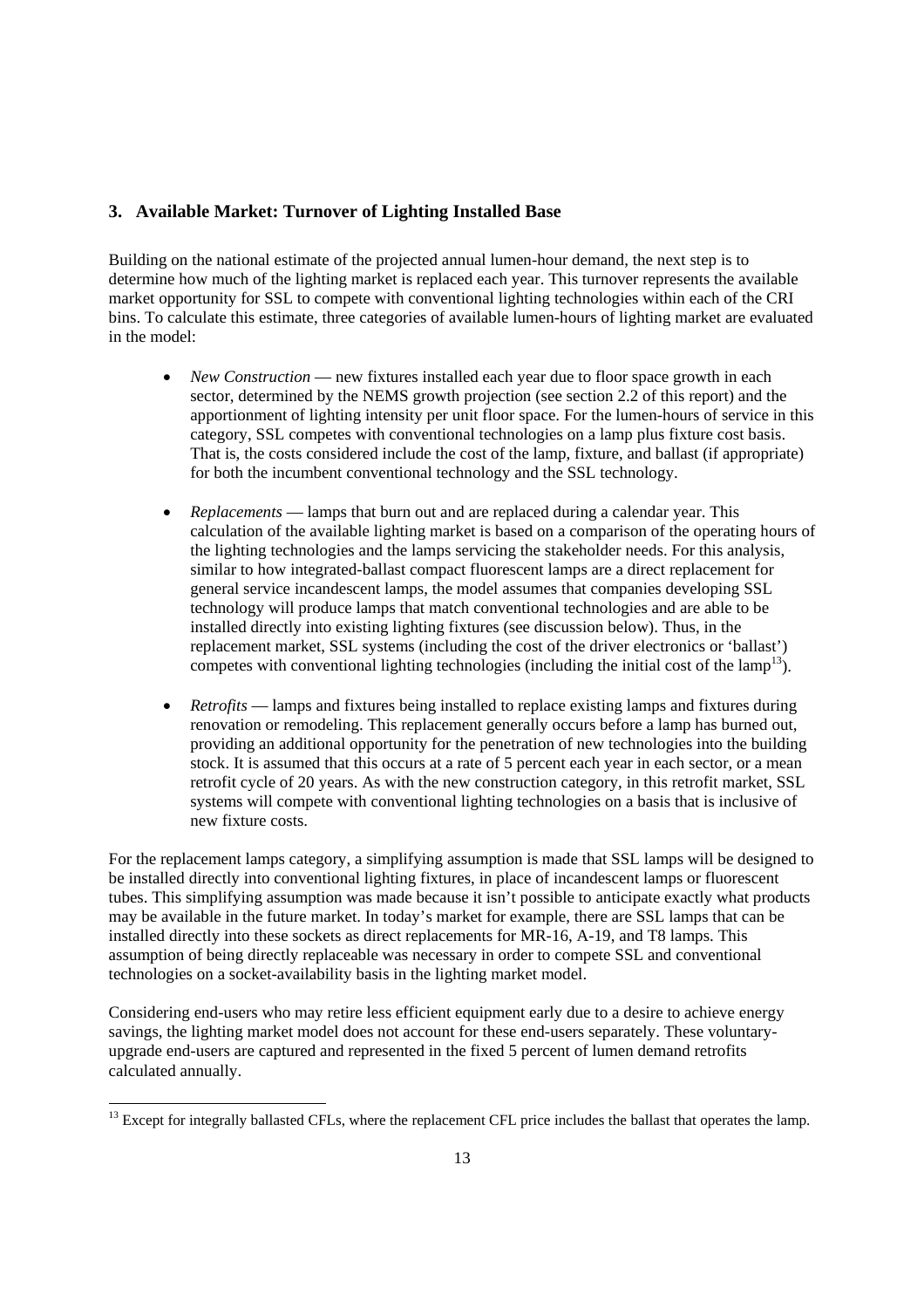<span id="page-20-0"></span>These three components — new construction, replacements and retrofits — are summed together to determine the total available market in each sector, as illustrated in Figure 3-1 for the first year of the analysis period. As discussed above, in the market model cost-assessment calculation, new construction and retrofits incorporate both a lamp and a fixture price while replacements only consider the lamp price.



 **Figure 3-1. Annual Lumen-Hour Market Turnover in 2010** 

 Thus, in percentage terms, the available lumen market in 2010 is larger than that in 2030. This holds true the SSL lamps are assumed to improve over the analysis period (see Chapters 4 and 5). The computer model follows the purchasing decisions of lighting consumers annually from 2010 to 2030, and the Note that as shown in Figure 3-1, approximately 38.1 percent of the installed annual lumen-hour demand is replaced or installed in 2010. This installed base turnover rate determines the maximum penetration rate of any new lighting technology. As longer-life SSL technologies begin penetrating into the market over the analysis period, the turnover occurs more slowly because there are fewer lamp failures in a given year. for the reference case and the SSL scenarios, as the lamp lives of both the conventional technologies and lighting stock turnover (i.e., the available lumen market) is adjusted by the model based on the lamp life of the lighting technologies selected and installed.

With a projected lumen-hour demand and an estimate of lumen-hour capacity available in the market for installation each year, the next step is to determine how the lighting technologies will develop and improve over time.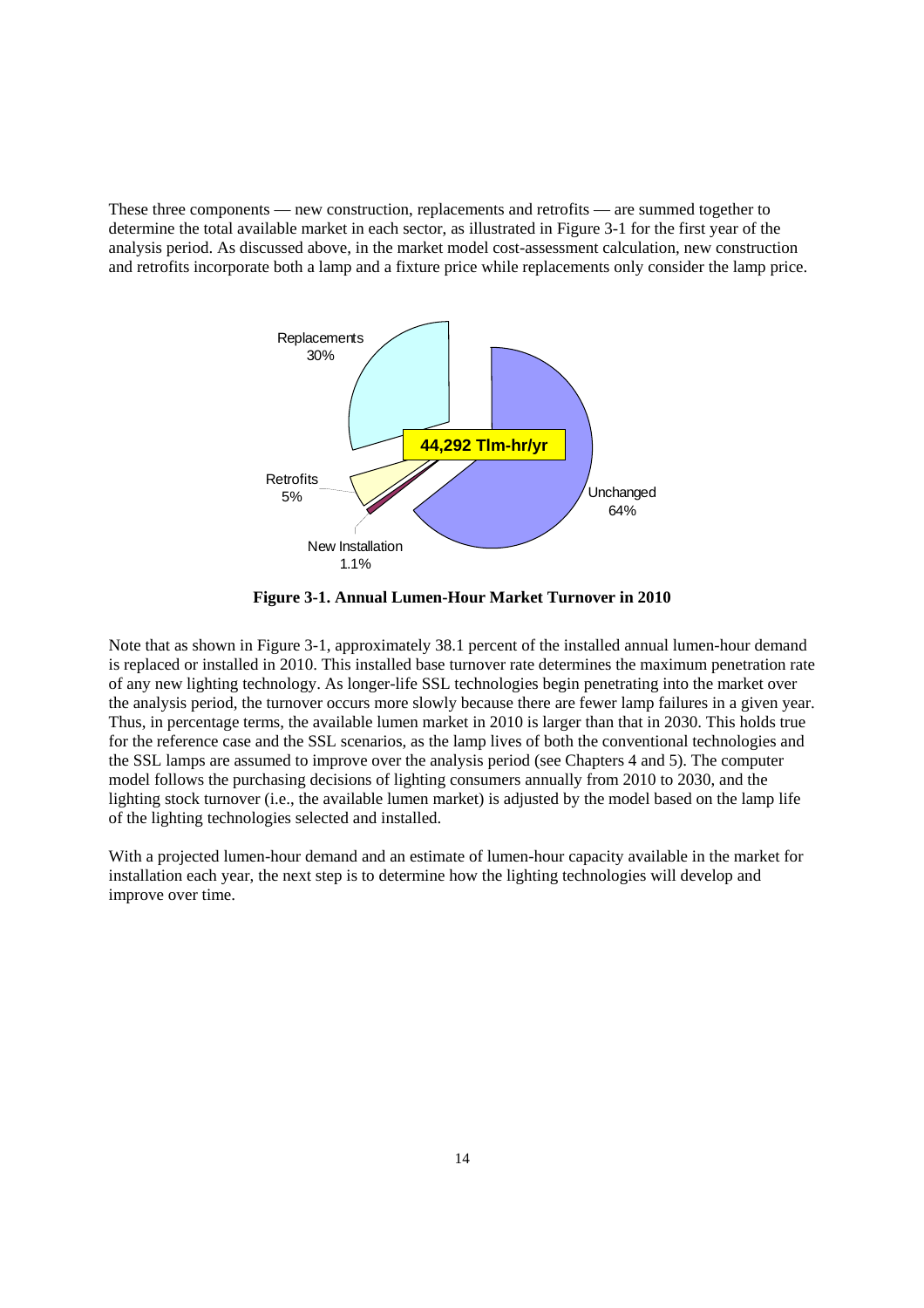### **4. Conventional Technology Improvement Projection**

Due to continued R&D investment, competition from SSL sources, and general market demand, the performance and cost characteristics of conventional lighting technologies are expected to improve over the 20-year analysis period. Changes are introduced linearly as percentage improvements over the analysis period, 2010 to 2030. The model adjusts (i.e., improves) the lamp efficacy, operating life, and first cost for the three primary groups of conventional lighting technologies — incandescent/halogen, fluorescent, and high intensity discharge.

 conventional lighting technologies are based on conversations with industry researchers studying efficacy analysis results are presented in this report) is the medium baseline. For this study, three conventional lighting technology improvement scenarios were evaluated — low, medium and high. Table 4-1 presents the assumed percentage improvements in each of the critical performance and cost parameters for these three scenarios. These improvement scenarios for the and other improvements to those technologies. The default scenario used in the analysis (for which all the

| <b>Change between</b><br>2010 and 2030 |                                               | <b>Incandescent</b> | <b>Fluorescent</b> | <b>High Intensity</b><br><b>Discharge</b> |  |
|----------------------------------------|-----------------------------------------------|---------------------|--------------------|-------------------------------------------|--|
| Low<br><b>Baseline</b><br>Scenario     | Efficacy $(lm/W)$                             | 2%                  | 2%                 | 10%                                       |  |
|                                        | Lamp life                                     | 5%                  | 5%                 | 10%                                       |  |
|                                        | Lamp price                                    | $-5\%$              | $-5\%$             | $-5\%$                                    |  |
| Medium                                 | Efficacy $\text{Im}/\text{W}$ )               | 5%                  | 5%                 | 15%                                       |  |
| Baseline                               | Lamp life                                     | 10%                 | 10%                | 15%                                       |  |
| Scenario                               | Lamp price                                    | $-10%$              | $-10\%$            | $-10\%$                                   |  |
| High                                   | Efficacy $\langle \text{Im}/\text{W} \rangle$ | 10%                 | 10%                | 20%                                       |  |
| <b>Baseline</b>                        | Lamp life                                     | 15%                 | 15%                | 20%                                       |  |
| Scenario                               | Lamp price                                    | $-15%$              | $-15%$             | $-15%$                                    |  |

**Table 4-1. Technological Improvement Potential for Conventional Technologies** 

The ability of these conventional technology light sources to react rapidly (in terms of performance improvement) to the emergence of a new light source such as SSL is relatively small because these are mature technologies (particularly incandescent and fluorescent) and many have already been in competition with each other (particularly fluorescent and high intensity discharge). For simplicity, the percent performance improvements over the analysis period (2010 to 2030) are introduced linearly.

In order to more closely assess how these performance changes actually impact the technologies used in the analysis, the base year (2010) and target year (2030) spreadsheet tables are constructed in the model to introduce the improvements over the analysis period into each of the four sectors. The following tables present the performance improvement in the base year and in 2030. Lighting technologies not appearing in the tables for any given sector indicate that the Lighting Market Characterization (DOE, 2002) did not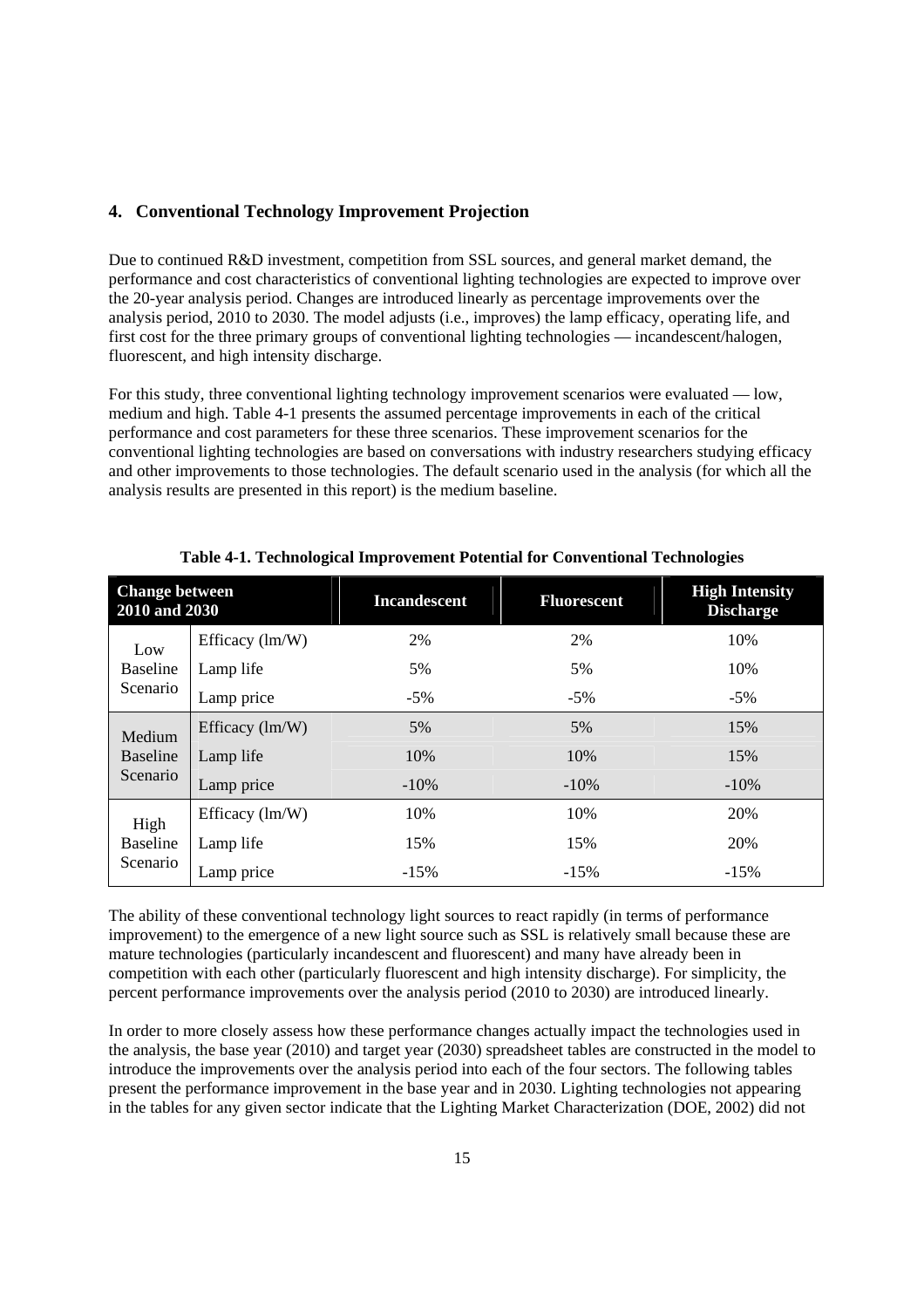record any lighting use for that lighting technology in that sector.

|                                  |                              |                          |                            | <b>Baseline Technology 2010</b> |                          |                          | <b>Medium Technology</b><br><b>Improvement Potential by</b><br>2030 |                          |                          |
|----------------------------------|------------------------------|--------------------------|----------------------------|---------------------------------|--------------------------|--------------------------|---------------------------------------------------------------------|--------------------------|--------------------------|
| Lamp Types                       | Mean<br>Watts<br>(W)         | <b>CRI</b>               | Fixture<br>Price<br>$(\$)$ | Mean<br>Efficy.<br>(lm/W)       | Lamp<br>Life<br>(khrs)   | Lamp<br>Price<br>$($ \$) | Mean<br>Efficy.<br>(lm/W)                                           | Lamp<br>Life<br>(khrs)   | Lamp<br>Price<br>$(\$)$  |
| <b>Incandescent</b>              |                              |                          |                            |                                 |                          |                          | $5\%$                                                               | 10%                      | $-10%$                   |
| Standard - General Service       | 63                           | 100                      | 17.80                      | 13                              | 1.2                      | 0.60                     | 13.7                                                                | 1.3                      | 0.54                     |
| Standard - Reflector             | 102                          | 100                      | 17.80                      | 13                              | 2.0                      | 2.75                     | 13.7                                                                | 2.2                      | 2.48                     |
| Halogen - General Service        | 57                           | 100                      | 17.80                      | 16                              | 3.0                      | 3.50                     | 16.8                                                                | 3.3                      | 3.15                     |
| Halogen - Reflector              | 91                           | 100                      | 17.80                      | 15                              | 2.5                      | 3.00                     | 15.8                                                                | 2.8                      | 2.70                     |
| Halogen - Reflector Low Volt     | $\qquad \qquad \blacksquare$ | $\blacksquare$           | -                          | $\qquad \qquad \blacksquare$    | $\overline{\phantom{m}}$ | $\overline{\phantom{0}}$ | ÷                                                                   | ÷                        |                          |
| Low Wattage $(< 25W)$            | $\overline{\phantom{a}}$     | $\overline{\phantom{a}}$ | $\blacksquare$             | $\overline{\phantom{a}}$        | $\overline{\phantom{a}}$ | $\overline{a}$           | $\overline{\phantom{a}}$                                            | $\overline{\phantom{a}}$ |                          |
| <b>Fluorescent</b>               |                              |                          |                            |                                 |                          |                          | $5\%$                                                               | 10%                      | $-10%$                   |
| T <sub>5</sub>                   | $\overline{a}$               | $\overline{a}$           | $\overline{a}$             | $\overline{\phantom{a}}$        | $\overline{a}$           | ÷,                       | $\frac{1}{2}$                                                       | $\frac{1}{2}$            |                          |
| $T8 - less than 4 ft$            |                              |                          | $\overline{a}$             | L,                              |                          | $\overline{a}$           | $\frac{1}{2}$                                                       |                          |                          |
| T8 - 4 ft                        | 32                           | 80                       | 59.40                      | 83                              | 20.0                     | 2.00                     | 87.2                                                                | 22.0                     | 1.80                     |
| T8 - more than 4 ft              | $\overline{\phantom{a}}$     | $\Box$                   | $\overline{a}$             | $\Box$                          | $\overline{a}$           | $\overline{a}$           | $\blacksquare$                                                      | $\bar{\phantom{a}}$      | $\overline{\phantom{a}}$ |
| T8 - U-bent                      | ÷,                           |                          | $\frac{1}{2}$              | $\qquad \qquad \blacksquare$    | $\overline{a}$           | $\blacksquare$           | $\frac{1}{2}$                                                       | $\blacksquare$           |                          |
| T <sub>12</sub> - less than 4 ft | $\overline{a}$               | $\overline{a}$           | $\overline{a}$             | $\overline{\phantom{a}}$        | $\overline{a}$           | $\overline{a}$           | $\overline{a}$                                                      | $\overline{\phantom{a}}$ |                          |
| $T12 - 4$ ft                     | 41                           | 70                       | 59.40                      | 68                              | 20.0                     | 1.50                     | 70.9                                                                | 22.0                     | 1.35                     |
| T12 - more than 4 ft             | $\overline{a}$               | $\blacksquare$           | $\overline{a}$             | $\overline{\phantom{a}}$        | $\overline{\phantom{a}}$ | $\overline{a}$           | $\overline{\phantom{a}}$                                            | $\frac{1}{2}$            | $\blacksquare$           |
| $T12 - U$ -bent                  | $\overline{a}$               | $\frac{1}{2}$            | $\overline{\phantom{0}}$   | $\blacksquare$                  | $\overline{a}$           |                          | ÷,                                                                  | $\blacksquare$           |                          |
| Compact - Plug-in                | $\overline{\phantom{a}}$     | $\blacksquare$           | $\blacksquare$             | $\Box$                          | $\blacksquare$           | $\blacksquare$           | $\blacksquare$                                                      | $\blacksquare$           |                          |
| Compact - Screw-in               | 18                           | 82                       | 17.80                      | 55                              | 10.0                     | 3.00                     | 57.8                                                                | 11.0                     | 2.70                     |
| Compact - Plug-in Reflector      | ÷                            | $\overline{a}$           | ÷,                         | $\qquad \qquad \blacksquare$    | ÷                        | ÷,                       | ÷                                                                   | $\blacksquare$           |                          |
| Compact Screw-in Reflector       | 11                           | 82                       | 17.80                      | 55                              | 10.0                     | 5.25                     | 57.8                                                                | 11.0                     | 4.73                     |
| Circline                         | $\frac{1}{2}$                | $\blacksquare$           | $\blacksquare$             | $\qquad \qquad \blacksquare$    |                          |                          | $\overline{a}$                                                      |                          |                          |
| <b>Induction Discharge</b>       |                              | $\overline{a}$           | $\frac{1}{2}$              | $\overline{a}$                  | $\overline{a}$           | $\overline{a}$           | $\overline{a}$                                                      | $\overline{a}$           |                          |
| Miscellaneous Fluorescent        |                              |                          | $\overline{\phantom{0}}$   | $\frac{1}{2}$                   |                          |                          | $\overline{\phantom{a}}$                                            | $\overline{\phantom{a}}$ |                          |
| <b>High Intensity Discharge</b>  |                              |                          |                            |                                 |                          |                          | 15%                                                                 | 15%                      | $-10%$                   |
| Mercury Vapor                    | 179                          | 45                       | 60.00                      | 38                              | 24.0                     | 15.00                    | 43.1                                                                | 27.6                     | 13.50                    |
| Metal Halide                     |                              | $\blacksquare$           | $\blacksquare$             | $\blacksquare$                  | $\blacksquare$           | $\blacksquare$           | $\overline{\phantom{a}}$                                            |                          |                          |
| High Pressure Sodium             | 79                           | 22                       | 60.00                      | 100                             | 20.0                     | 12.00                    | 115.0                                                               | 23.0                     | 10.80                    |
| Low Pressure Sodium              | $\sim$                       | $\sim$                   | ÷.                         | ä,                              | $\overline{\phantom{a}}$ | $\blacksquare$           | ٠                                                                   | $\sim$                   |                          |

 **Table 4-2. Residential Sector Conventional Technologies Improvement, 2010 and 2030**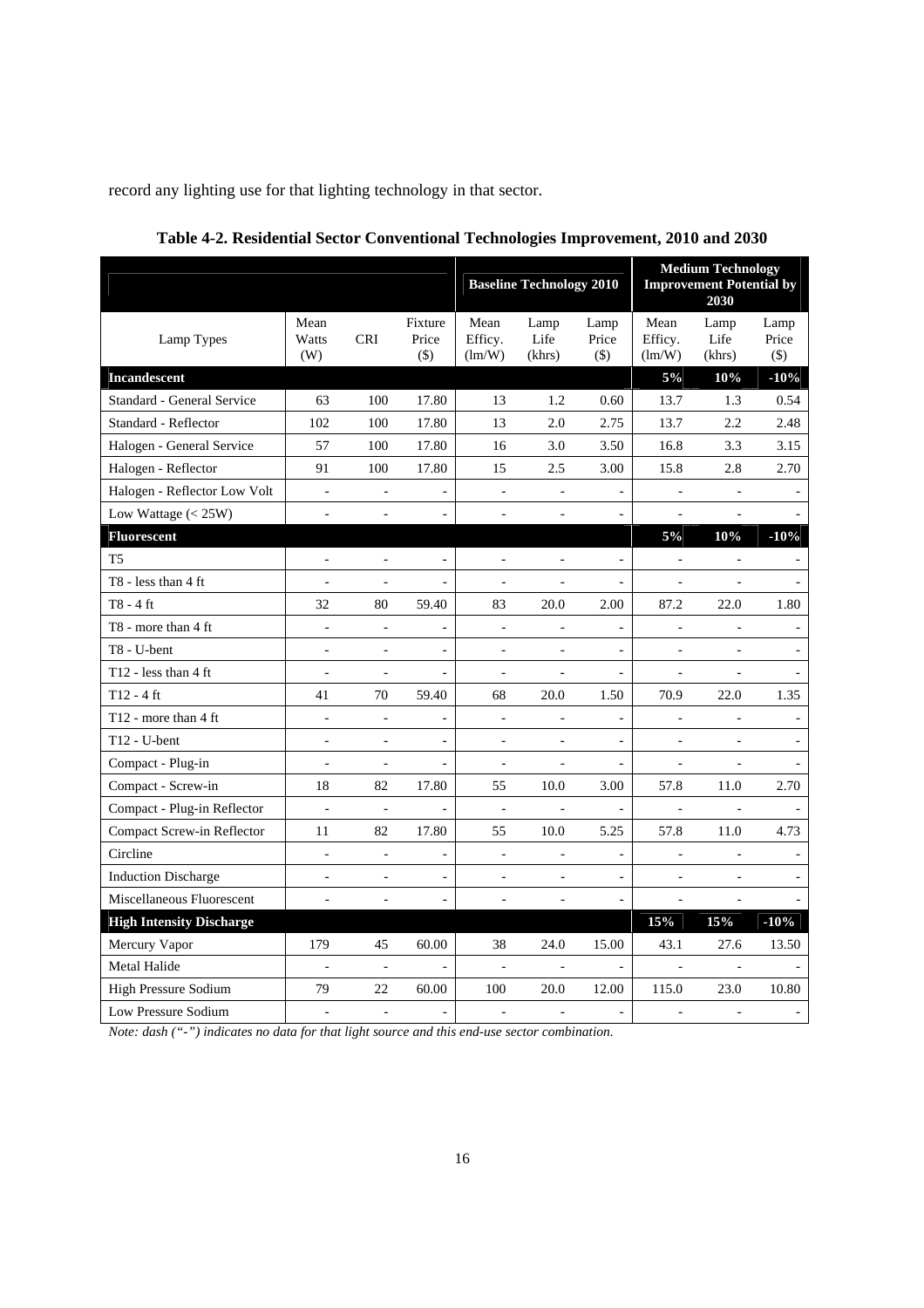|                                 |                          |                |                             |                           |                          | <b>Medium Technology</b><br><b>Improvement Potential by</b><br><b>Baseline Technology 2010</b><br>2030 |                           |                        |                        |
|---------------------------------|--------------------------|----------------|-----------------------------|---------------------------|--------------------------|--------------------------------------------------------------------------------------------------------|---------------------------|------------------------|------------------------|
| Lamp Types                      | Mean<br>Watts<br>(W)     | <b>CRI</b>     | Fixture<br>Price<br>$($ \$) | Mean<br>Efficy.<br>(lm/W) | Lamp<br>Life<br>(khrs)   | Lamp<br>Price<br>$($ \$)                                                                               | Mean<br>Efficy.<br>(lm/W) | Lamp<br>Life<br>(khrs) | Lamp<br>Price<br>$($)$ |
| Incandescent                    |                          |                |                             |                           |                          |                                                                                                        | 5%                        | 10%                    | $-10%$                 |
| Standard - General Service      | 83                       | 100            | 14.20                       | 14                        | 2.5                      | 1.00                                                                                                   | 14.7                      | 2.8                    | 0.90                   |
| Standard - Reflector            | 104                      | 100            | 14.20                       | 14                        | 2.0                      | 2.75                                                                                                   | 14.7                      | 2.2                    | 2.48                   |
| Halogen - General Service       | 75                       | 100            | 14.20                       | 17                        | 2.8                      | 3.50                                                                                                   | 17.9                      | 3.0                    | 3.15                   |
| Halogen - Reflector             | 150                      | 100            | 14.20                       | 20                        | 3.5                      | 3.00                                                                                                   | 21.0                      | 3.9                    | 2.70                   |
| Halogen - Reflector Low Volt    | 48                       | 100            | 14.20                       | 13                        | 4.0                      | 3.75                                                                                                   | 13.7                      | 4.4                    | 3.38                   |
| Low Wattage $(< 25W)$           | 15                       | 100            | 14.20                       | 10                        | 2.5                      | 0.65                                                                                                   | 10.5                      | 2.8                    | 0.59                   |
| <b>Fluorescent</b>              |                          |                |                             |                           |                          |                                                                                                        | $5\%$                     | 10%                    | $-10%$                 |
| T <sub>5</sub>                  | 28                       | 82             | 100.00                      | 95                        | 20.0                     | 8.50                                                                                                   | 99.8                      | 22.0                   | 7.65                   |
| T8 - less than 4 ft             | 23                       | 80             | 80.00                       | 66                        | 17.5                     | 3.00                                                                                                   | 69.3                      | 19.3                   | 2.70                   |
| T8 - 4 ft                       | 33                       | 80             | 85.00                       | 83                        | 20.0                     | 2.00                                                                                                   | 86.6                      | 22.0                   | 1.80                   |
| T8 - more than 4 ft             | 50                       | 68             | 85.00                       | 84                        | 13.8                     | 6.00                                                                                                   | 88.2                      | 15.1                   | 5.40                   |
| T8 - U-bent                     | 34                       | 80             | 70.00                       | 81                        | 20.0                     | 7.50                                                                                                   | 85.1                      | 22.0                   | 6.75                   |
| T12 - less than $4 \text{ ft}$  | 29                       | 71             | 80.00                       | 60                        | 12.8                     | 2.25                                                                                                   | 63.0                      | 14.0                   | 2.03                   |
| T12 - 4 ft                      | 45                       | 70             | 85.00                       | 68                        | 20.0                     | 1.50                                                                                                   | 70.9                      | 22.0                   | 1.35                   |
| T12 - more than 4 ft            | 93                       | 76             | 85.00                       | 69                        | 14.5                     | 3.50                                                                                                   | 71.9                      | 16.0                   | 3.15                   |
| T12 - U-bent                    | 46                       | 67             | 70.00                       | 64                        | 15.0                     | 5.50                                                                                                   | 67.2                      | 16.5                   | 4.95                   |
| Compact - Plug-in               | 17                       | 82             | 17.80                       | 60                        | 15.0                     | 3.00                                                                                                   | 62.5                      | 16.5                   | 2.70                   |
| Compact - screw-in              | 16                       | 82             | 17.80                       | 55                        | 10.0                     | 3.00                                                                                                   | 57.8                      | 11.0                   | 2.70                   |
| Compact - Plug-in Reflector     | 16                       | 82             | 17.80                       | 55                        | 10.0                     | 5.25                                                                                                   | 57.8                      | 11.0                   | 4.73                   |
| Compact Screw-in Reflector      | 16                       | 82             | 17.80                       | 55                        | 10.0                     | 5.25                                                                                                   | 57.8                      | 11.0                   | 4.73                   |
| Circline                        | 30                       | 73             | 17.80                       | 60                        | 11.0                     | 3.50                                                                                                   | 63.0                      | 12.1                   | 3.15                   |
| <b>Induction Discharge</b>      | $\overline{\phantom{a}}$ | $\blacksquare$ | ÷,                          | $\blacksquare$            | $\overline{\phantom{a}}$ | $\frac{1}{2}$                                                                                          | $\blacksquare$            | $\blacksquare$         |                        |
| Miscellaneous Fluorescent       | 18                       | 80             | 50.00                       | 55                        | 10.0                     | 2.25                                                                                                   | 57.8                      | 11.0                   | 2.03                   |
| <b>High Intensity Discharge</b> |                          |                |                             |                           |                          |                                                                                                        | 15%                       | 15%                    | $-10%$                 |
| Mercury Vapor                   | 200                      | 45             | 70.00                       | 43                        | 24.0                     | 21.00                                                                                                  | 49.5                      | 27.6                   | 18.90                  |
| Metal Halide                    | 472                      | 65             | 110.00                      | 80                        | 20.0                     | 17.00                                                                                                  | 92.0                      | 23.0                   | 15.30                  |
| <b>High Pressure Sodium</b>     | 260                      | 22             | 70.00                       | 100                       | 20.0                     | 12.00                                                                                                  | 115.0                     | 23.0                   | 10.80                  |
| Low Pressure Sodium             | 104                      | 10             | 70.00                       | 113                       | 18.0                     | 22.00                                                                                                  | 129.4                     | 20.7                   | 19.80                  |

 **Table 4-3. Commercial Sector Conventional Technologies Improvement, 2010 and 2030**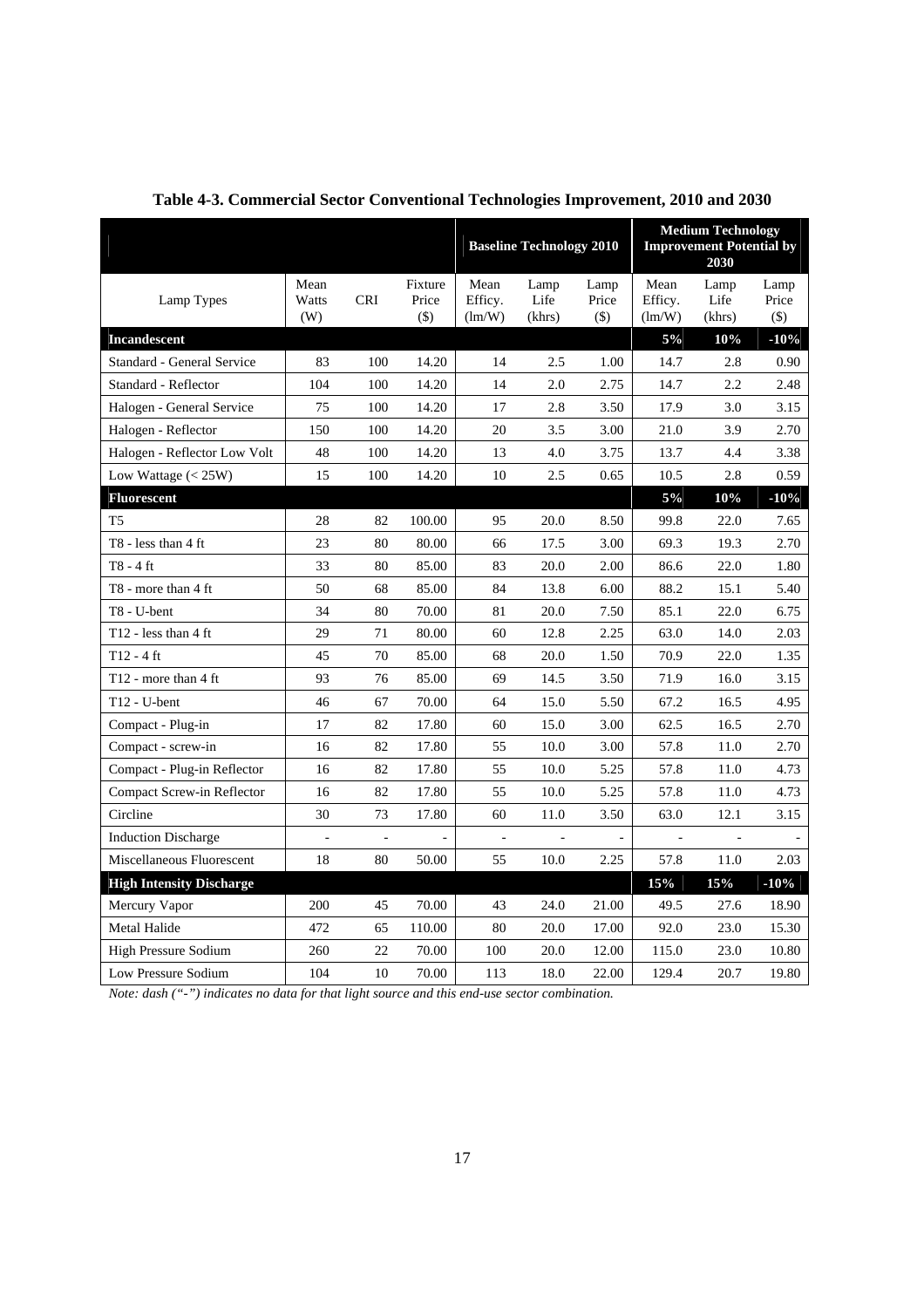|                                            |                      |                          |                             |                           | <b>Baseline Technology 2010</b> |                          | <b>Medium Technology</b><br><b>Improvement Potential by</b><br>2030 |                        |                          |
|--------------------------------------------|----------------------|--------------------------|-----------------------------|---------------------------|---------------------------------|--------------------------|---------------------------------------------------------------------|------------------------|--------------------------|
| Lamp Types                                 | Mean<br>Watts<br>(W) | <b>CRI</b>               | Fixture<br>Price<br>$($ \$) | Mean<br>Efficy.<br>(lm/W) | Lamp<br>Life<br>(khrs)          | Lamp<br>Price<br>$(\$)$  | Mean<br>Efficy.<br>(lm/W)                                           | Lamp<br>Life<br>(khrs) | Lamp<br>Price<br>$($ \$) |
| <b>Incandescent</b>                        |                      |                          |                             |                           |                                 |                          | $5\%$                                                               | 10%                    | $-10%$                   |
| Standard - General Service                 | 126                  | 100                      | 14.20                       | 16                        | 2.5                             | 1.00                     | 16.8                                                                | 2.8                    | 0.90                     |
| Standard - Reflector                       | 102                  | 100                      | 14.20                       | 14                        | 2.0                             | 2.75                     | 14.7                                                                | 2.2                    | 2.48                     |
| Halogen - General Service                  | $\bar{\phantom{a}}$  | $\sim$                   | $\Box$                      | $\Box$                    | $\omega$                        | $\overline{\phantom{a}}$ | $\overline{\phantom{a}}$                                            | $\omega$               |                          |
| Halogen - Reflector                        | 185                  | 100                      | 14.20                       | 25                        | 3.5                             | 3.00                     | 26.3                                                                | 3.9                    | 2.70                     |
| Halogen - Reflector Low Volt               | 58                   | 100                      | 14.20                       | 13                        | 4.0                             | 3.75                     | 13.7                                                                | 4.4                    | 3.38                     |
| Low Wattage $(< 25W)$                      | 19                   | 100                      | 14.20                       | 10                        | 2.5                             | 0.65                     | 10.5                                                                | 2.8                    | 0.59                     |
| <b>Fluorescent</b>                         |                      |                          |                             |                           |                                 |                          | $5\%$                                                               | 10%                    | $-10\%$                  |
| T <sub>5</sub>                             | 28                   | 82                       | 100.00                      | 95                        | 20.0                            | 8.50                     | 99.8                                                                | 22.0                   | 7.65                     |
| T8 - less than 4 ft                        | 23                   | 80                       | 53.00                       | 66                        | 17.5                            | 3.00                     | 69.3                                                                | 19.3                   | 2.70                     |
| T8 - 4 ft                                  | 31                   | 80                       | 59.40                       | 83                        | 20.0                            | 2.00                     | 86.6                                                                | 22.0                   | 1.80                     |
| T8 - more than 4 ft                        | 53                   | 68                       | 59.40                       | 84                        | 13.8                            | 6.00                     | 88.2                                                                | 15.1                   | 5.40                     |
| T8 - U-bent                                | 32                   | 80                       | 41.60                       | 81                        | 20.0                            | 7.50                     | 85.1                                                                | 22.0                   | 6.75                     |
| T <sub>12</sub> - less than $4 \text{ ft}$ | 32                   | 71                       | 53.00                       | 60                        | 12.8                            | 2.25                     | 63.0                                                                | 14.0                   | 2.03                     |
| $T12 - 4$ ft                               | 44                   | 70                       | 59.40                       | 68                        | 20.0                            | 1.50                     | 70.9                                                                | 22.0                   | 1.35                     |
| T12 - more than $4 \text{ ft}$             | 95                   | 76                       | 59.40                       | 69                        | 14.5                            | 3.50                     | 71.9                                                                | 16.0                   | 3.15                     |
| $T12 - U$ -bent                            | 46                   | 67                       | 41.60                       | 64                        | 15.0                            | 5.50                     | 67.2                                                                | 16.5                   | 4.95                     |
| Compact - Plug-in                          | 31                   | 82                       | 17.80                       | 60                        | 15.0                            | 3.00                     | 62.5                                                                | 16.5                   | 2.70                     |
| Compact - Screw-in                         | 14                   | 82                       | 17.80                       | 55                        | 10.0                            | 3.00                     | 57.8                                                                | 11.0                   | 2.70                     |
| Compact - Plug-in Reflector                | $\blacksquare$       | $\overline{\phantom{a}}$ | $\overline{\phantom{a}}$    | $\overline{\phantom{a}}$  | $\overline{\phantom{a}}$        | $\overline{\phantom{a}}$ | $\overline{\phantom{a}}$                                            | $\blacksquare$         |                          |
| Compact Screw-in Reflector                 | 14                   | 82                       | 17.80                       | 55                        | 10.0                            | 5.25                     | 57.8                                                                | 11.0                   | 4.73                     |
| Circline                                   | 35                   | 73                       | 17.80                       | 60                        | 11.0                            | 3.50                     | 63.0                                                                | 12.1                   | 3.15                     |
| <b>Induction Discharge</b>                 | $\Box$               | $\blacksquare$           | ä,                          | $\overline{\phantom{a}}$  | $\blacksquare$                  | $\overline{a}$           | $\blacksquare$                                                      | $\blacksquare$         |                          |
| Miscellaneous Fluorescent                  | 34                   | 80                       | 50.00                       | 55                        | 10.0                            | 2.25                     | 57.8                                                                | 11.0                   | 2.03                     |
| <b>High Intensity Discharge</b>            |                      |                          |                             |                           |                                 |                          | 15%                                                                 | 15%                    | $-10%$                   |
| Mercury Vapor                              | 225                  | 45                       | 70.00                       | 43                        | 24.0                            | 21.00                    | 49.5                                                                | 27.6                   | 18.90                    |
| Metal Halide                               | 438                  | 65                       | 110.00                      | 80                        | 20.0                            | 17.00                    | 92.0                                                                | 23.0                   | 15.30                    |
| <b>High Pressure Sodium</b>                | 258                  | 22                       | 70.00                       | 100                       | 20.0                            | 12.00                    | 115.0                                                               | 23.0                   | 10.80                    |
| Low Pressure Sodium                        | 90                   | 10                       | $70.00\,$                   | 113                       | 18.0                            | 22.00                    | 129.4                                                               | 20.7                   | 19.80                    |

**Table 4-4. Industrial Sector Conventional Technologies Improvement, 2010 and 2030**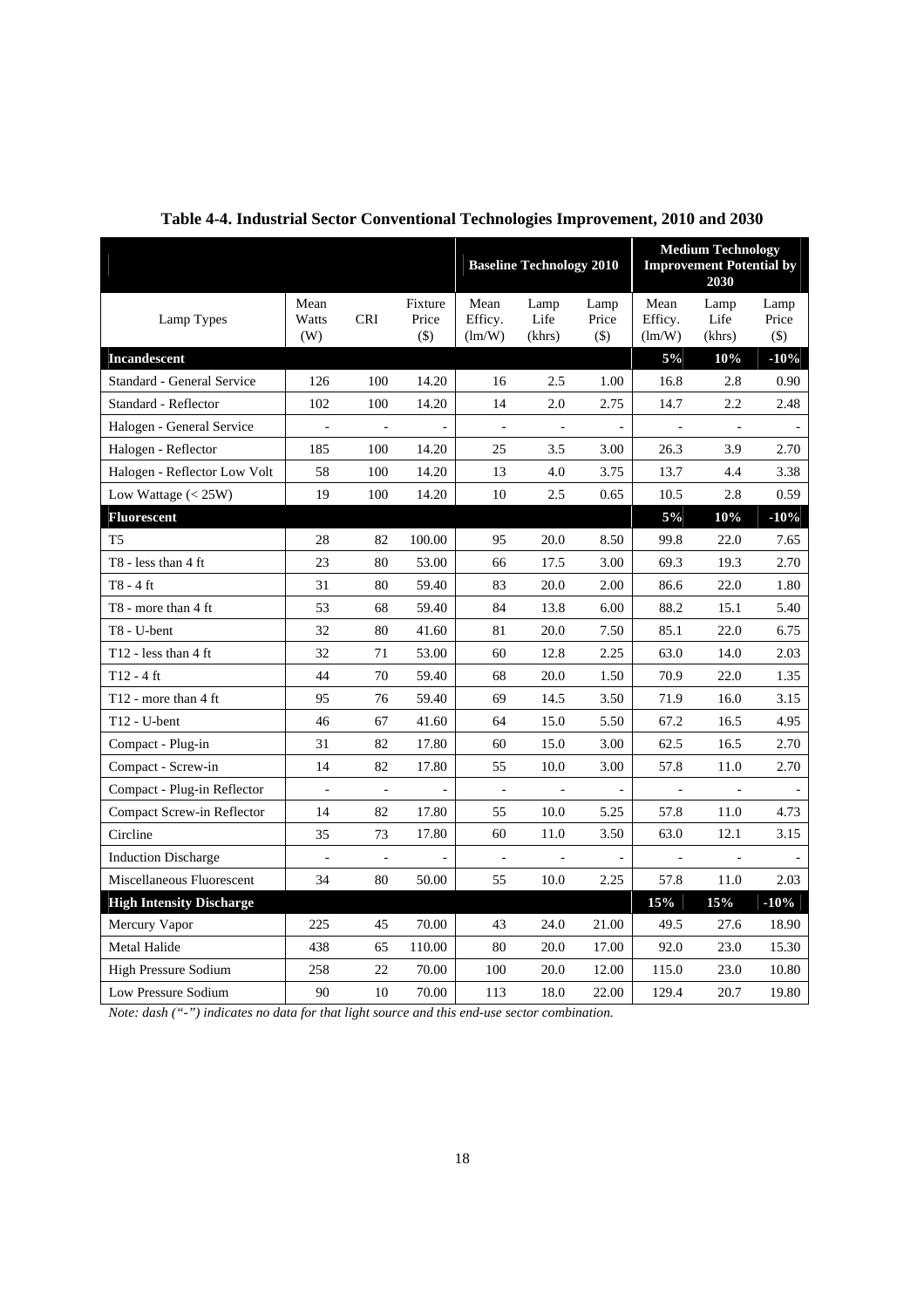|                                 |                          |                          |                              |                              | <b>Baseline Technology 2010</b> |                          | <b>Medium Technology</b><br><b>Improvement Potential by</b><br>2030 |                          |                          |
|---------------------------------|--------------------------|--------------------------|------------------------------|------------------------------|---------------------------------|--------------------------|---------------------------------------------------------------------|--------------------------|--------------------------|
| Lamp Types                      | Mean<br>Watts<br>(W)     | <b>CRI</b>               | Fixture<br>Price<br>$(\$)$   | Mean<br>Efficy.<br>(lm/W)    | Lamp<br>Life<br>(khrs)          | Lamp<br>Price<br>$($)$   | Mean<br>Efficy.<br>(lm/W)                                           | Lamp<br>Life<br>(khrs)   | Lamp<br>Price<br>$(\$)$  |
| <b>Incandescent</b>             |                          |                          |                              |                              |                                 |                          | $5\%$                                                               | 10%                      | $-10%$                   |
| Standard - General Service      | 138                      | 100                      | 14.20                        | 16                           | 2.5                             | 1.00                     | 16.8                                                                | 2.8                      | 0.90                     |
| Standard - Reflector            | 103                      | 100                      | 14.20                        | 14                           | 2.0                             | 2.75                     | 14.7                                                                | 2.2                      | 2.48                     |
| Halogen - General Service       | $\overline{a}$           | $\Box$                   | $\blacksquare$               | $\Box$                       | $\Box$                          | $\frac{1}{2}$            | $\blacksquare$                                                      | $\omega$                 | $\overline{\phantom{a}}$ |
| Halogen - Reflector             | 167                      | 100                      | 14.20                        | 18                           | 3.5                             | 3.00                     | 18.9                                                                | 3.9                      | 2.70                     |
| Halogen - Reflector Low Volt    | $\overline{\phantom{a}}$ | $\overline{\phantom{a}}$ | $\overline{\phantom{a}}$     | $\overline{\phantom{a}}$     | $\frac{1}{2}$                   | $\frac{1}{2}$            | $\blacksquare$                                                      | $\Box$                   |                          |
| Low Wattage $(< 25W)$           |                          |                          |                              |                              |                                 |                          | $\overline{a}$                                                      |                          |                          |
| <b>Fluorescent</b>              |                          |                          |                              |                              |                                 |                          | $5\%$                                                               | 10%                      | $-10%$                   |
| T <sub>5</sub>                  |                          |                          |                              | ÷,                           |                                 |                          | $\bar{\phantom{a}}$                                                 | $\bar{\phantom{a}}$      |                          |
| T8 - less than 4 ft             | $\overline{a}$           | $\overline{a}$           | $\blacksquare$               | ÷,                           | $\overline{a}$                  | $\frac{1}{2}$            | $\frac{1}{2}$                                                       | $\overline{\phantom{a}}$ | $\overline{\phantom{a}}$ |
| $T8 - 4$ ft                     | $\overline{a}$           | $\overline{a}$           | $\frac{1}{2}$                | ÷,                           | L,                              | $\overline{a}$           | $\frac{1}{2}$                                                       | $\overline{a}$           | $\blacksquare$           |
| T8 - more than 4 ft             | 105                      | 68                       | 59.40                        | 84                           | 14.4                            | 6.00                     | 88.2                                                                | 15.1                     | 5.40                     |
| T8 - U-bent                     | ÷,                       | $\overline{\phantom{a}}$ | $\blacksquare$               | $\overline{\phantom{a}}$     | $\blacksquare$                  | $\frac{1}{2}$            | $\overline{\phantom{a}}$                                            | $\overline{\phantom{a}}$ | $\overline{\phantom{a}}$ |
| T12 - less than 4 ft            | $\overline{\phantom{a}}$ | $\Box$                   | $\frac{1}{2}$                | $\Box$                       | ÷,                              |                          | $\overline{\phantom{a}}$                                            | $\overline{a}$           | $\blacksquare$           |
| $T12 - 4$ ft                    | $\blacksquare$           | $\blacksquare$           | $\frac{1}{2}$                | $\blacksquare$               | ÷,                              | $\blacksquare$           | $\overline{\phantom{a}}$                                            | $\overline{\phantom{a}}$ | $\blacksquare$           |
| T12 - more than 4 ft            | 190                      | 76                       | 59.40                        | 69                           | 15.2                            | 3.50                     | 71.9                                                                | 16.0                     | 3.15                     |
| $T12 - U$ -bent                 | $\overline{\phantom{a}}$ | $\frac{1}{2}$            | $\overline{\phantom{0}}$     | $\qquad \qquad \blacksquare$ | $\overline{\phantom{0}}$        | ÷                        | ÷                                                                   | $\overline{\phantom{a}}$ |                          |
| Compact - Plug-in               | $\frac{1}{2}$            | $\blacksquare$           | $\overline{\phantom{a}}$     | $\qquad \qquad \blacksquare$ | $\blacksquare$                  | ä,                       | $\overline{\phantom{a}}$                                            | $\overline{\phantom{a}}$ | $\overline{\phantom{a}}$ |
| Compact - Screw-in              | $\overline{a}$           | $\overline{a}$           | $\blacksquare$               | ÷,                           | ÷,                              | $\overline{a}$           | $\overline{\phantom{a}}$                                            | $\overline{a}$           | $\omega$                 |
| Compact - Plug-in reflector     | $\overline{\phantom{a}}$ | $\sim$                   | $\qquad \qquad \blacksquare$ | $\overline{\phantom{a}}$     | $\blacksquare$                  | $\overline{\phantom{a}}$ | $\overline{\phantom{a}}$                                            | $\overline{\phantom{a}}$ | $\overline{\phantom{a}}$ |
| Compact Screw-in reflector      |                          | $\overline{a}$           | $\overline{a}$               | $\overline{a}$               |                                 | $\overline{a}$           | $\overline{a}$                                                      |                          |                          |
| Circline                        | $\blacksquare$           | $\blacksquare$           | $\blacksquare$               | $\frac{1}{2}$                | $\blacksquare$                  | $\frac{1}{2}$            | $\frac{1}{2}$                                                       | $\blacksquare$           | $\overline{\phantom{a}}$ |
| <b>Induction Discharge</b>      | $\overline{\phantom{a}}$ | $\overline{\phantom{a}}$ | ÷,                           | Ξ                            | $\overline{a}$                  | $\overline{a}$           | $\overline{\phantom{a}}$                                            | $\overline{\phantom{a}}$ |                          |
| Miscellaneous Fluorescent       | 150                      | 80                       | 50.00                        | 55                           | 10.0                            | 2.25                     | 57.8                                                                | 11.0                     | 2.03                     |
| <b>High Intensity Discharge</b> |                          |                          |                              |                              |                                 |                          | 15%                                                                 | 15%                      | $-10%$                   |
| Mercury Vapor                   | 215                      | 45                       | 70.00                        | 43                           | 24.0                            | 21.00                    | 49.5                                                                | 27.6                     | 18.90                    |
| Metal Halide                    | 311                      | 65                       | 110.00                       | 80                           | 20.0                            | 17.00                    | 92.0                                                                | 23.0                     | 15.30                    |
| High Pressure Sodium            | 216                      | 22                       | 70.00                        | 100                          | 20.0                            | 12.00                    | 115.0                                                               | 23.0                     | 10.80                    |
| Low Pressure Sodium             | 180                      | 10                       | 70.00                        | 113                          | 18.0                            | 22.00                    | 129.4                                                               | 20.7                     | 19.80                    |

**Table 4-5. Outdoor Stationary Conventional Technologies Improvement, 2010 and 2030**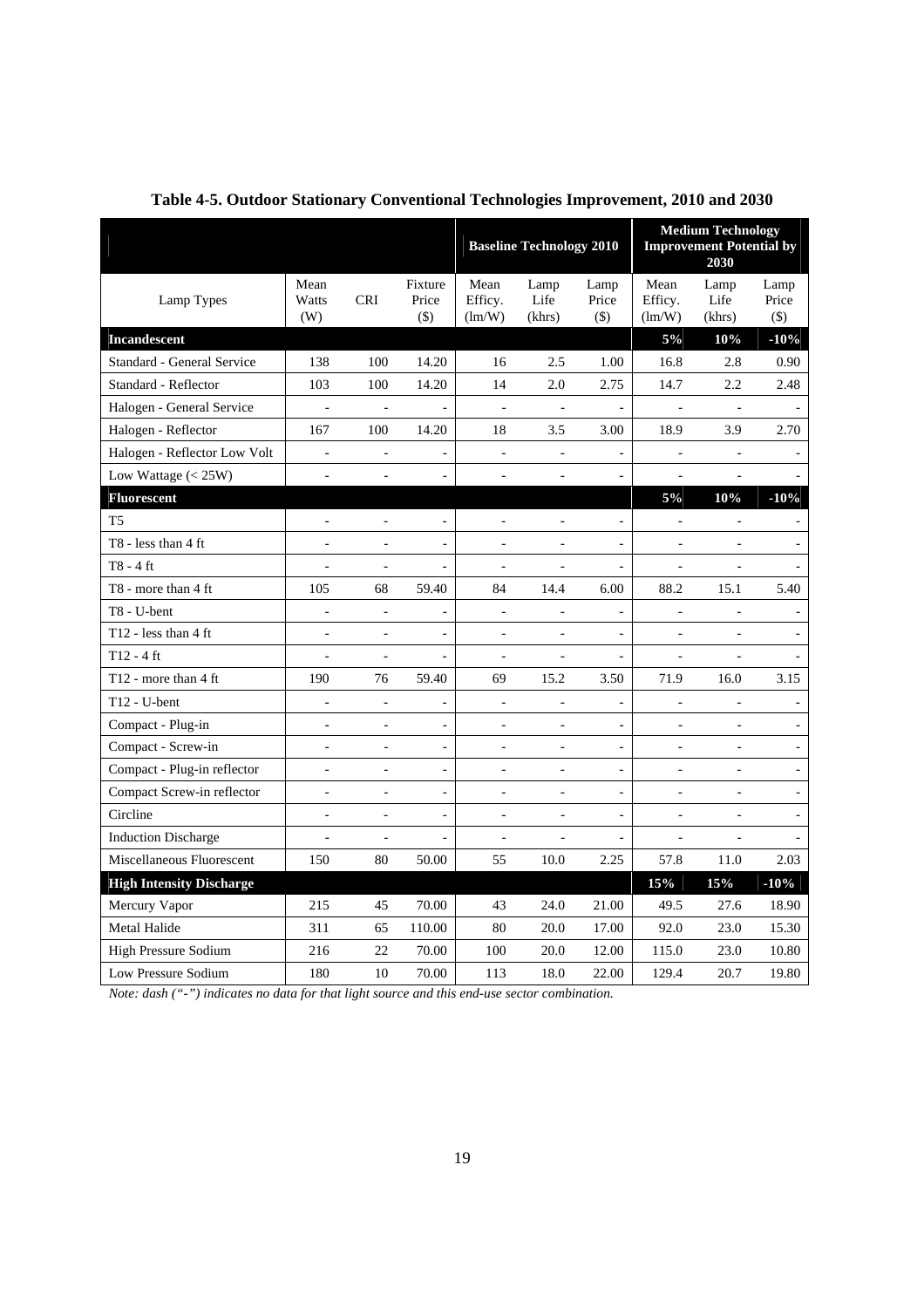## <span id="page-26-0"></span>**5. Solid-State Lighting Technology Improvements**

The U.S. Department of Energy worked with the Next Generation Lighting Industry Alliance (NGLIA), the National Electrical Manufacturers Association (NEMA), several national laboratories, and numerous researchers to develop technology roadmaps for both LEDs and OLEDs. The roadmap is contained in the DOE's SSL R&D Multi-Year Program Plan, which was published in March 2009 and is available on the Web.<sup>14</sup> (DOE, 2009) This multi-year program plan provided the basis for the SSL price and performance curves analyzed and presented in this report. The multi-year program plan provided projections of SSL performance and price through 2015 — these trends were then extended out to 2030 for the purposes of this analysis. For complete transparency on the inputs, tables providing the price and performance improvement targets used in this analysis are found in Appendix A.

 lamp that has a cluster of LEDs in place of the tungsten filament could be fabricated as a direct replacement for that incandescent A-19 lamp. Similarly, a self-ballasted OLED lamp could be created for For the SSL technology improvement curves, the national lighting market model does not allow for competition between LED and OLED devices, therefore energy savings calculations were performed separately on each technology. The energy savings were calculated using the LED price and performance projections and then using the OLED price and performance projections. In addition, the model makes an analytical assumption that both now and in the future, SSL manufacturers will be able to develop lamps with performance attributes similar to conventional lamps, and these sources will install directly into existing sockets. For example, consider a general service incandescent lamp, A-19. A self-ballasted LED example, where the OLED material is deposited directly onto the surface of the pear-shaped glass bulb, and the resulting light emission pattern resembles that of a frosted incandescent A-19 lamp.

 Generally, LEDs have the potential to be used in both directional and point source installations and the potential to be used in distributed applications, such as those serviced by fluorescent lamps. However, distributed light installations, when used in conjunction with a diffuser technology. OLED technology has the lighting market spreadsheet model does not track lighting service by point or distributed application, as data on the proportions of each (by installation) are not available. Therefore, this analysis competes the LED and OLED technologies against conventional lighting technologies separately, calculating the energy savings under each scenario. The analysis did not compete LED against OLED.

 From a technical perspective, it is recognized that in terms of device performance (e.g., efficacy, cost, and operating life), OLED technology is currently trailing that of LEDs. OLEDs are available in the production (see Appendix A). That said, operating life and cost are also projected in the model, which the longer term. In addition, although more expensive initially, the first-cost of OLEDs is projected to be marketplace in 2009, but not for general illumination purposes as LED devices are. Today's OLED market is focused on developing products for display applications such as cell-phones, TVs, and portable computers. However, in the long-term, OLED devices are expected to achieve high efficacy in white-light shows they will have countervailing impacts on the market acceptance of OLEDs. Although shorter than LEDs in the near-term, the operating life of OLEDs is projected to be the same as LEDs (50,000 hours) in similar to that of LEDs in the long-term due to the anticipated ability to continuously manufacture OLED panels. Having a lower first cost would enhance the market potential of OLEDs, and would encourage end-users to adopt high-efficacy devices as replacements for conventional lighting technologies.

SSL technology improvement curves were adapted from DOE's Multi-Year Program Plan for 2009,

<u>.</u>

http://apps1.eere.energy.gov/buildings/publications/pdfs/ssl/ssl\_mypp2009\_web.pdf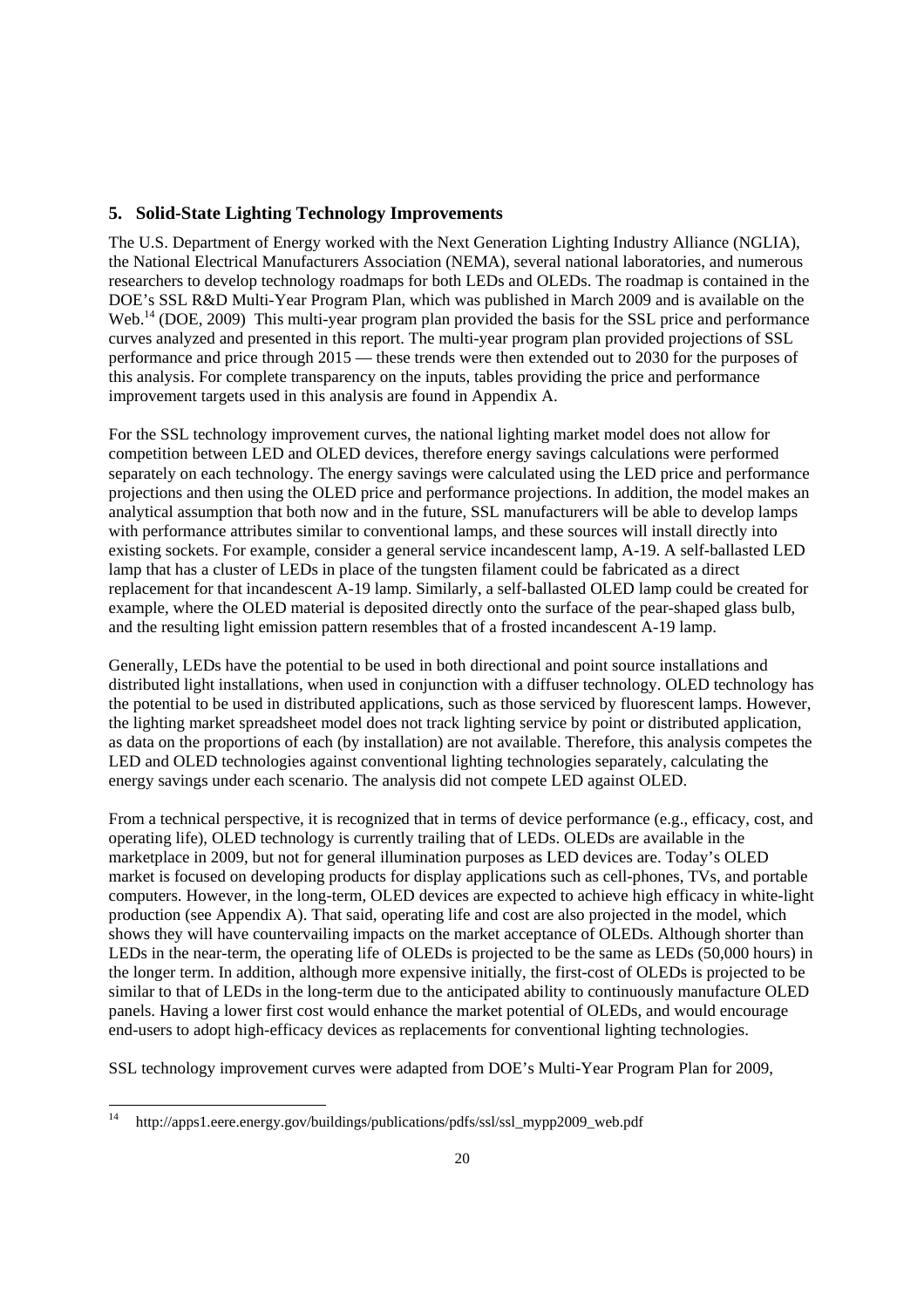which had been developed by DOE in consultation with experts from industry for both LEDs and OLEDs, analyzing three critical performance metrics:

- Efficacy (lm/W)
- Lamp price (dollars per kilolumen, including SSL device and operating electronics)
- Lamp life (hours of useful operational life)

 market, this analysis considered the energy savings of LED and OLED separately, relative to a baseline of In order to prepare an energy savings estimate of the impact of SSL on the general illumination lighting business-as-usual with conventional lamps. This baseline depicts the market in the absence of SSL, but includes the same underlying assumptions of conventional lamp technology improvement over time. The following table provides some detail on the modeling of the baseline and the SSL energy savings scenarios.

| <b>General</b>                                               | <b>Discussion</b>                                                                                                                                                                                                                                                                                                                                | <b>CRI</b><br><b>Bin</b> | <b>System</b><br>Efficacy*<br>$(\text{Im}/W)$ | <b>System</b><br>Price*<br>(\$/klm) | <b>System</b><br>Life*<br>(khrs) |
|--------------------------------------------------------------|--------------------------------------------------------------------------------------------------------------------------------------------------------------------------------------------------------------------------------------------------------------------------------------------------------------------------------------------------|--------------------------|-----------------------------------------------|-------------------------------------|----------------------------------|
| <b>Baseline</b><br>$-$ all SSL<br>penetration<br>set to zero | This scenario considers the energy consumption of<br>the lighting market if SSL did not exist, and<br>conventional lighting improves according to the<br>moderate conventional technology improvement<br>scenario selected. This scenario establishes a<br>baseline against which the energy consumption of<br>the other scenarios are compared. | n/a                      | n/a                                           | n/a                                 | n/a                              |
| <b>LED</b>                                                   | The LED scenario maintains a differential in price<br>and performance between the four CRI bins,* and<br>matches the system efficacy and price levels with                                                                                                                                                                                       | Low                      | 204                                           | \$2.72                              | 50                               |
|                                                              | DOE's MYPP for the Medium CRI bin from 2010<br>through 2020 (DOE, 2009). The MYPP does not<br>project performance to 2030, therefore, an estimate<br>was developed for performance in that year. The<br>2030 estimate is presented in this table and detailed<br>numerical values of these projections can be found in<br>Appendix A.            | Med                      | 190                                           | \$4.22                              | 50                               |
|                                                              |                                                                                                                                                                                                                                                                                                                                                  | High                     | 176                                           | \$5.03                              | 50                               |
|                                                              |                                                                                                                                                                                                                                                                                                                                                  | V.High                   | 166                                           | \$6.15                              | 50                               |
| <b>OLED</b>                                                  | The OLED scenario also maintains a differential in<br>price and performance between the four CRI bins.*                                                                                                                                                                                                                                          | Low                      | 180                                           | \$ 3.52                             | 50                               |
|                                                              | The OLED projections are based around matching<br>DOE's MYPP for the Medium CRI bin from 2010<br>through 2015 (DOE, 2009). The MYPP does not                                                                                                                                                                                                     | Med                      | 165                                           | \$4.53                              | 50                               |
|                                                              | project performance to 2030, nor does it project<br>OLED efficacy beyond 150 lumens per watt,<br>however for the purposes of this analysis, a level<br>comparable to LED was considered.                                                                                                                                                         | High                     | 150                                           | \$5.54                              | 50                               |
|                                                              |                                                                                                                                                                                                                                                                                                                                                  | V.High                   | 140                                           | \$6.56                              | 50                               |

#### **Table 5-1. SSL Market Scenario Descriptions and Maximum Price and Performance Values in 2030**

<sup>\*</sup>Note: the values presented in this table maximum achieved levels of commercially available product by 2030. Based on the application of projections of one CRI bin over the next 5 to 10 years in DOE's multi-year program plan for SSL R&D (DOE, 2009), a curve-fit was applied to the forecast efficacy, price, and operating life. Values for the other CRI bins were derived from relative differences between the CRI bins published in the previous report on energy savings from SSL in general illumination (DOE, 2006). It should be noted that the efficacy values and prices presented in this table include the losses from and costs of electronic controls/drivers.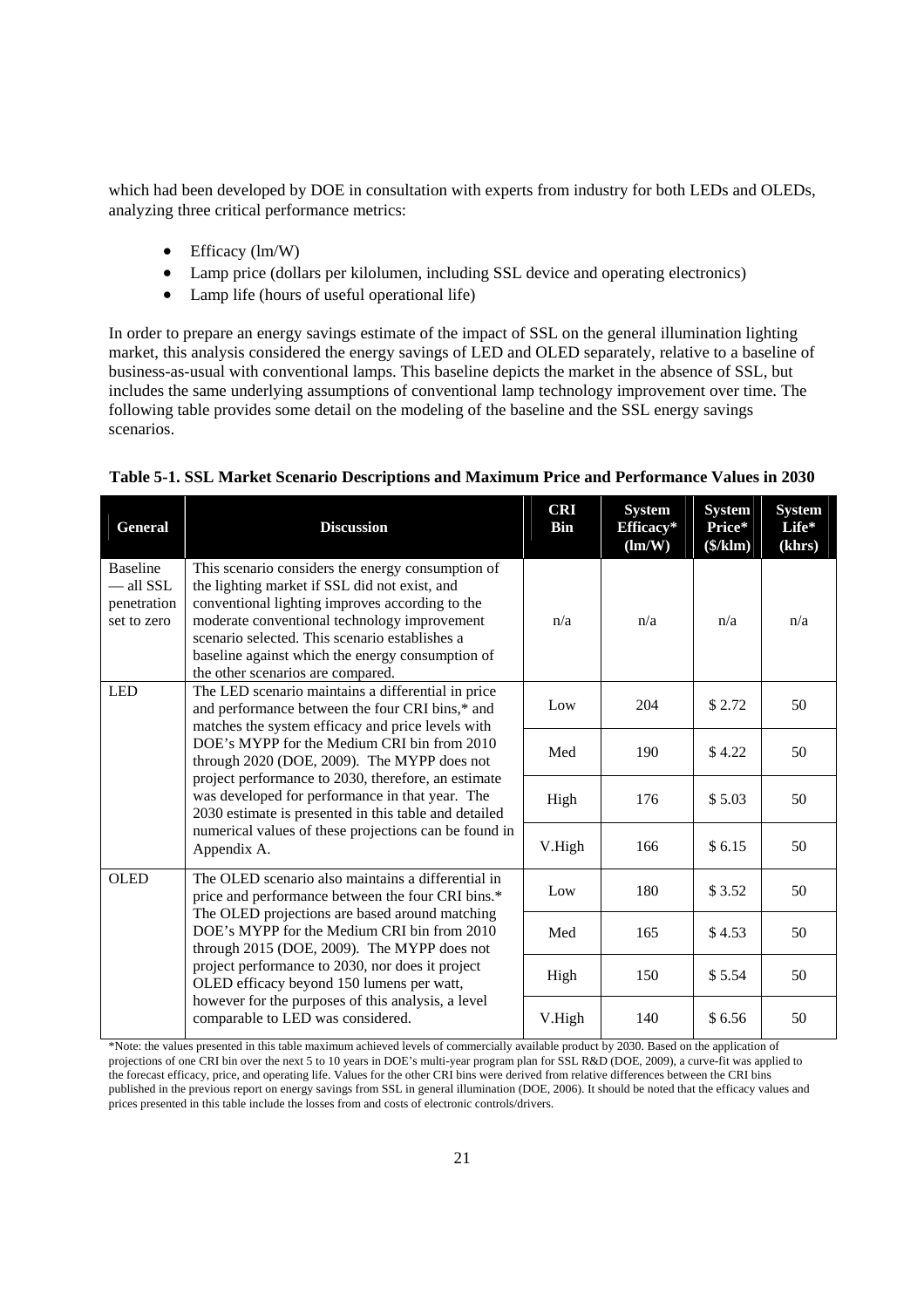model, the SSL price and performance curves were adjusted until they matched the published MYPP The DOE's MYPP projections of price and performance are developed through a collaborative effort between industry, academia, research laboratories, and the U.S. government.<sup>15</sup> The MYPP does not project SSL price and performance to 2030, nor does it provide differentiation of SSL technologies and performance by CRI bin. Rather, the MYPP provides a projection for a defined quality of light (e.g., cool-white luminaires are represented by a CRI of between 70 and 80, and a CCT of 4100-6500°K) over a specific time period. Taking that forecast which is represented by the Medium CRI bin (41 to 75) in this values for that CRI bin. The other three CRI bins were then brought into alignment with the MYPP-fitted curve.

In both scenarios, the SSL technology S-Curves for each CRI bin improve in the following order — low CRI improves first, then medium, then high and finally, very high CRI. LED technology in the low-CRI bin has been under development for several decades and has already made considerable progress improving its price and performance. The performance of LED in medium, high, and very high CRI applications will lag behind low-CRI applications because these better-quality white-light sources are in earlier stages of development and the technological complexity and hurdles are greater. For OLEDs, the technology is lagging behind that of LEDs and there is uncertainty whether it can achieve the same price and performance levels of LEDs. For that reason, the 2030 values of OLEDs are lower than those of LEDs.

 over the analysis period. The plot has four lines representing the performance of SSL technology in each The following graphs present the assumed system performance improvement of LEDs and OLEDs lamps of the four CRI bins. These illustrations are followed by tables, providing the actual values in five-year increments. In addition, Appendix A presents the actual values used for LEDs and OLEDs over the 20 year analysis period.





<u>.</u>

 *LED Efficacy Projection OLED Efficacy Projection* 

**Figure 5-1. Commercialized SSL Efficacy Improvements for the SSL Scenarios** 

Understanding, visit: http://www1.eere.energy.gov/buildings/ssl/partnership\_nglia.html 22 An SSL Partnership between DOE and NGLIA was created in February 2005. Administered by the National Electrical Manufacturers Association, NGLIA is a consortium of manufacturers working to accelerate SSL development and commercialization. For more information including a copy of the Memorandum of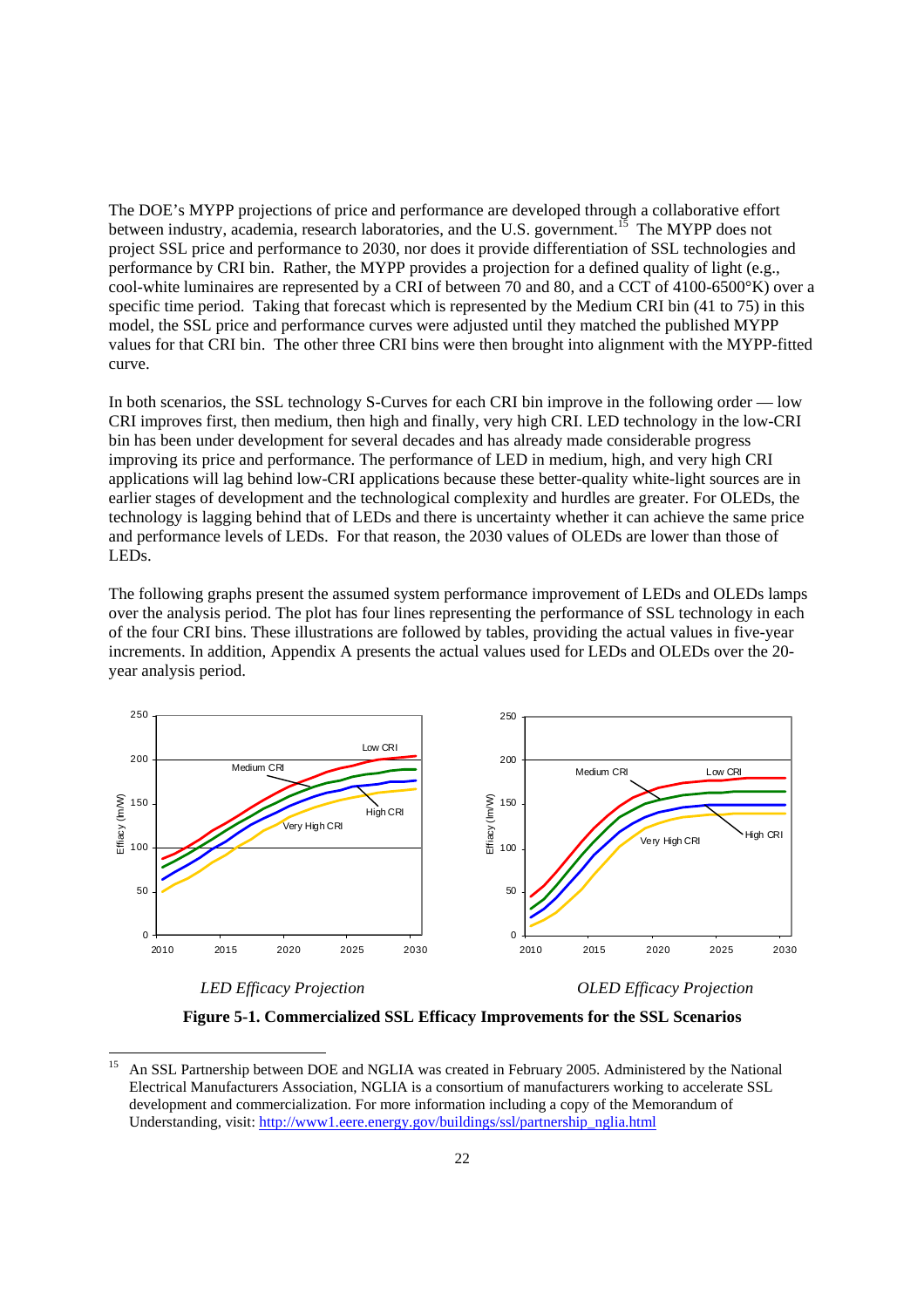<span id="page-29-0"></span>Figure 5-1 provides the performance improvement curves for SSL efficacy in the two scenarios. As discussed earlier, OLED performance (including efficacy) lags behind that of LED, and there is some uncertainty whether it can achieve the same efficacy levels as LED. For the OLED curves, the experts believe that the higher-quality white lights (i.e., medium, high, and very high CRI) will be more difficult to develop than the low CRI sources, as depicted in the performance improvement curves above. For more information on the projection of OLED devices and the technological barriers faced for this technology, please see DOE's SSL R&D multi-year program plan (DOE, 2009).

Figure 5-2 represents the price improvement forecasts for each of the scenarios. Note that these curves depict the price reduction from a high initial first cost to a lower projected first cost. Due to the difference in scale between 2010 and 2030, these curves are plotted against a logarithmic Y-axis. This format enables better comparison of the terminal values for LEDs and OLEDs, which are similar.



*LED Price Projection OLED Price Projection* 

**Figure 5-2. Commercialized SSL Price Improvements for the SSL Scenarios** 

 lower prices in the time period up through 2020. While OLEDs are more expensive initially, they Due to the comparative maturity of the LED technology and marketplace, the LED price projection has eventually do achieve (approximately by 2025) a price point similar to that of LED. Having a low first cost is critical to achieving market penetration (and therefore, energy savings), particularly for first cost sensitive sectors such as the residential sector.

 should reach 50,000 hours, similar to the projected operating life for LEDs. Although some manufacturers Figure 5-3 presents the SSL operating life projected for the two scenarios. In the most recent update of the multi year program plan, the OLED Technical Committee determined that the operating life of OLEDs of LED products are claiming 75,000-hour operating lives now, the DOE/NGLIA team did not discuss operating lives for SSL beyond 50,000 hours, and therefore these values represent the upper limits for this analysis. LEDs are projected to have a more rapid ascent to their ultimate target, again due to the relative maturity of this technology.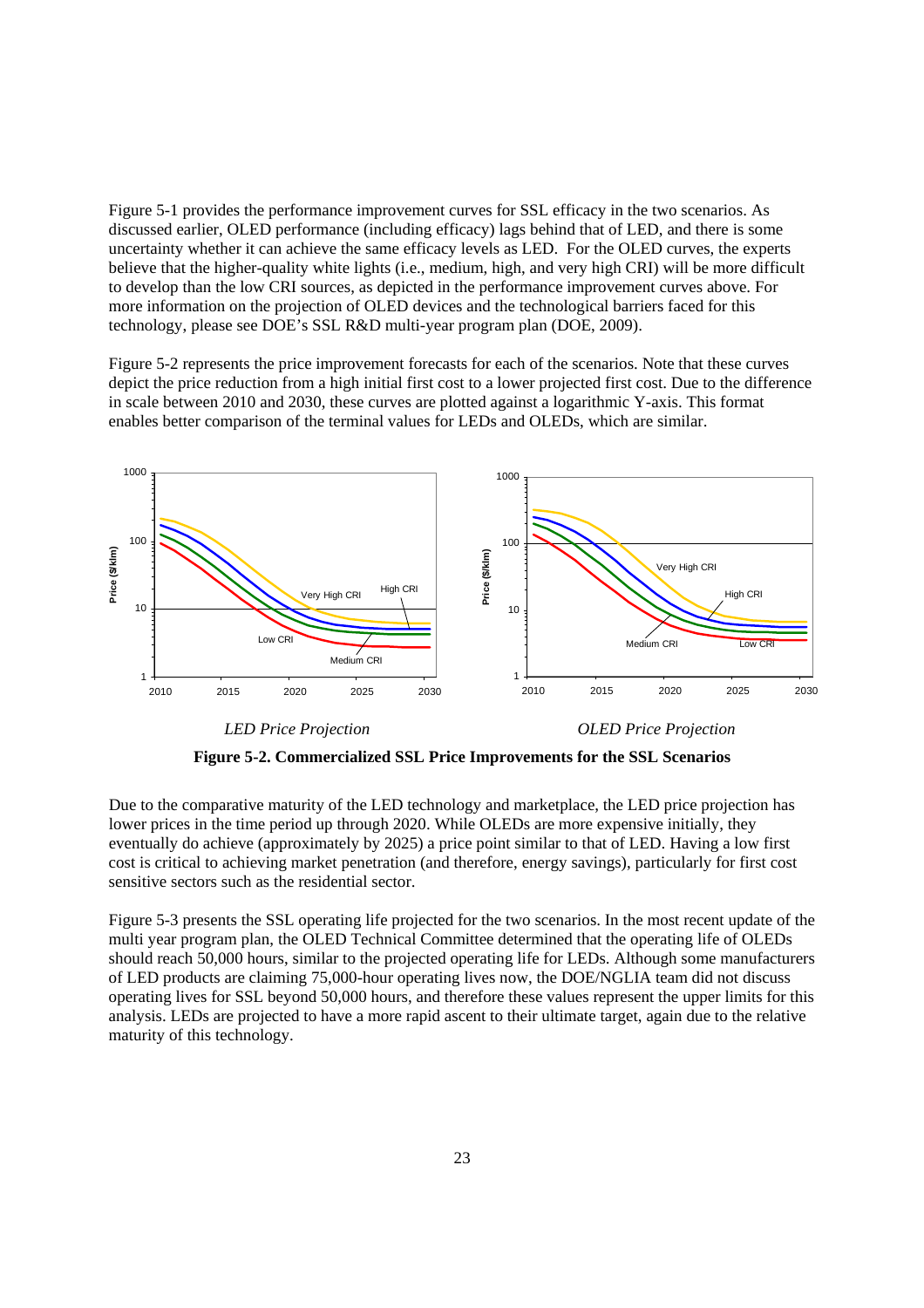

*LED Life Projection OLED Life Projection* 

**Figure 5-3. Commercial Sector SSL Lamp Life Improvements for the SSL Scenarios** 

 transparency of the inputs used in this study, detailed versions of these tables providing year-on-year The following series of tables present the price and efficacy values for SSL technology used in each of the analysis scenarios. The first two tables provide the normalized initial price improvement (\$ per kilolumen) of SSL over the analysis period for each of the CRI bins. These prices include the SSL device plus the controlling electronics / power supply. Fixture costs are added separately. For complete results are provided in Appendix A.

| \$ per kilolumen       | 2010     | 2015    | 2020    | 2025   | <b>2030</b> |
|------------------------|----------|---------|---------|--------|-------------|
| Low CRI $(<40)$        | \$91.35  | \$19.61 | \$4.65  | \$2.91 | \$2.72      |
| Med CRI (41-75)        | \$125.16 | \$29.24 | \$6.77  | \$4.44 | \$4.22      |
| High CRI (76-90)       | \$169.49 | \$46.05 | \$9.05  | \$5.34 | \$5.03      |
| Very High CRI (91-100) | \$213.68 | \$74.38 | \$13.54 | \$6.73 | \$6.15      |

**Table 5-2. LED Price Improvements for the SSL Scenarios**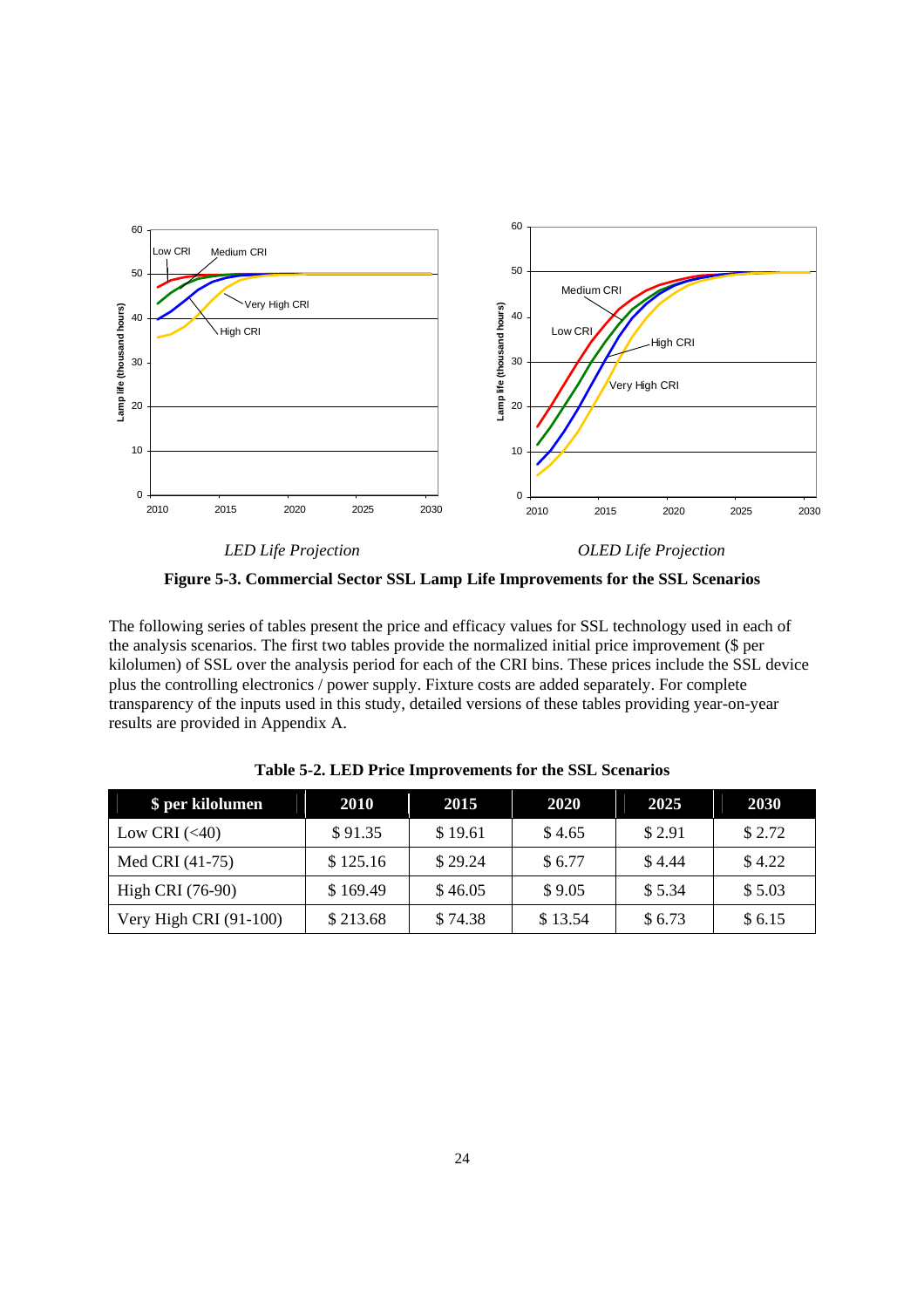| \$ per kilolumen       | 2010     | 2015     | 2020    | 2025   | 2030    |
|------------------------|----------|----------|---------|--------|---------|
| Low CRI $(<40)$        | \$136.75 | \$26.70  | \$5.90  | \$3.73 | \$ 3.52 |
| Med CRI (41-75)        | \$198.41 | \$46.77  | \$8.52  | \$4.83 | \$4.53  |
| High CRI (76-90)       | \$250.12 | \$81.28  | \$12.54 | \$6.01 | \$5.54  |
| Very High CRI (91-100) | \$324.42 | \$154.36 | \$21.59 | \$7.46 | \$6.56  |

**Table 5-3. OLED Price Improvements for the SSL Scenarios** 

 As shown in Table 5-2 and Table 5-3, the price difference between LEDs and OLEDs is more evident in with OLEDs costing only slightly more (at most one dollar per kilolumen) than LEDs by 2025. In the the near-term, 2010 and 2015. The differences between LED and OLED start to converge around 2020, final year of analysis (2030), the retail prices (inclusive of SSL device, driver, fixture and optics) are similar, as reflected in these tables.

 the near term, but it closes the gap around 2015. As discussed earlier, DOE's MYPP (DOE, 2009) does Table 5-4 and Table 5-5 provide the efficacy improvement curves for SSL technology used in each of the analysis scenarios. As discussed earlier, the OLED technology lags behind that of the LED technology in not contemplate OLED efficacy levels above 150 lumens per watt, therefore the ultimate value projected for OLEDs is lower than that of LEDs.

|  |  | Table 5-4. LED Efficacy Improvements for the SSL Scenarios |
|--|--|------------------------------------------------------------|
|--|--|------------------------------------------------------------|

| Lumens per watt        | 2010 | 2015  | 2020  | 2025  | 2030  |
|------------------------|------|-------|-------|-------|-------|
| Low CRI $(<40)$        | 86.2 | 127.5 | 168.8 | 193.5 | 204.1 |
| Med CRI (41-75)        | 77.7 | 118.5 | 157.6 | 180.3 | 189.8 |
| High CRI (76-90)       | 64.3 | 107.1 | 147.3 | 168.5 | 176.3 |
| Very High CRI (91-100) | 50.2 | 91.6  | 133.5 | 156.8 | 165.8 |

| Lumens per watt        | 2010 | 2015  | 2020  | 2025  | 2030  |
|------------------------|------|-------|-------|-------|-------|
| Low CRI $(<40)$        | 43.6 | 122.6 | 168.2 | 178.1 | 179.7 |
| Med CRI (41-75)        | 30.8 | 107.7 | 154.9 | 163.7 | 164.8 |
| High CRI (76-90)       | 21.3 | 91.6  | 140.6 | 148.9 | 149.9 |
| Very High CRI (91-100) | 11.6 | 70.0  | 128.4 | 138.9 | 139.9 |

**Table 5-5. OLED Efficacy Improvements for the SSL Scenarios** 

 reactions caused by permeation of air and water into the OLED materials can reduce the operating life of Finally, Table 5-6 and Table 5-7 provide a comparison of the SSL operating life assumed in these two scenarios. As discussed earlier in this document and in the SSL R&D multi-year program plan (DOE, 2009), LEDs are not subject to the encapsulation challenges that OLEDs experience. For example, the device. However, the technical team supporting the SSL R&D multi-year program plan believes that in spite of this, OLED lamps will have operating lives that approach that of LED.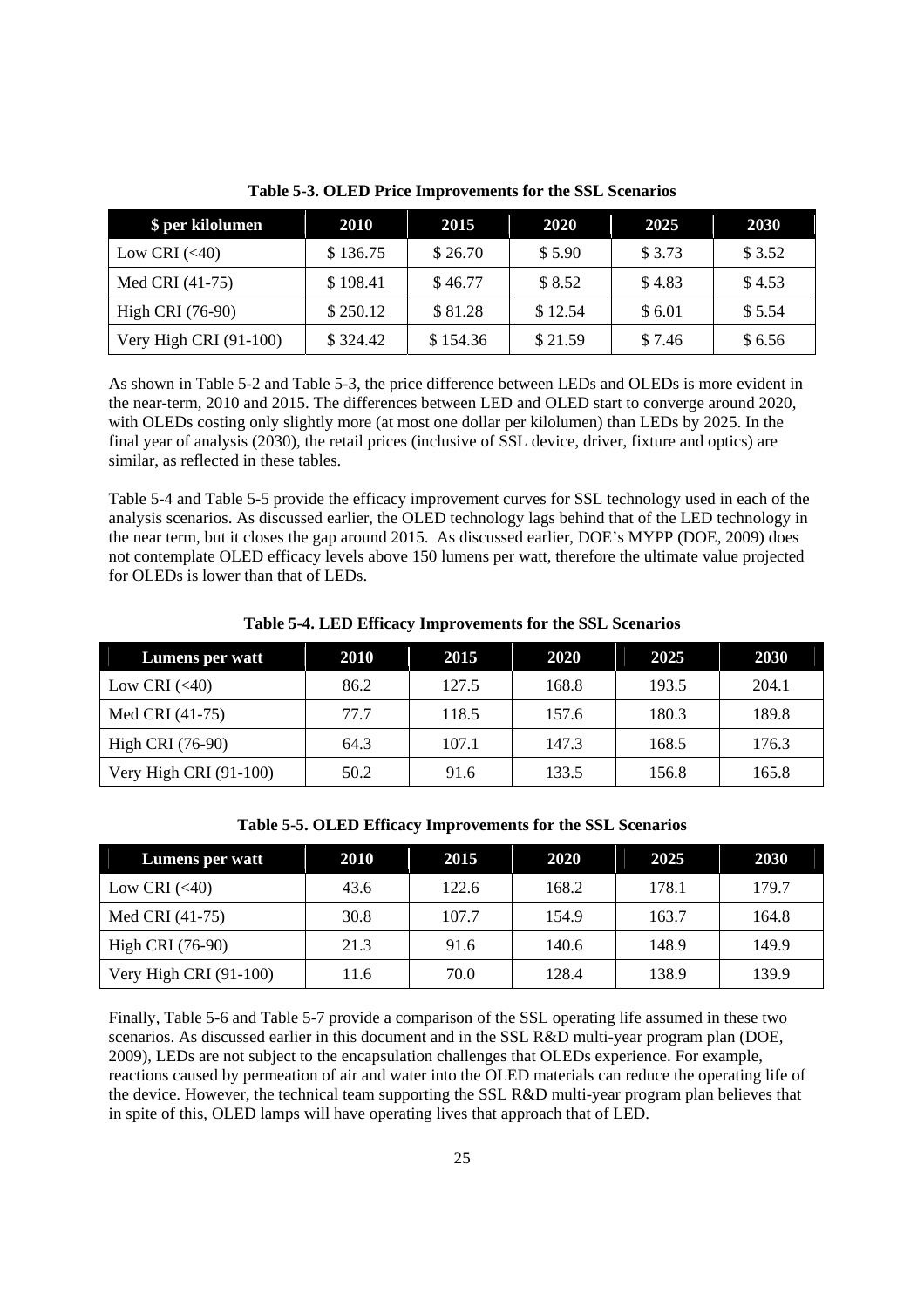| <b>Thousand hours</b>    | 2010 | 2015 | 2020 | 2025 | 2030 |
|--------------------------|------|------|------|------|------|
| Low CRI $(< 40)$         | 47.1 | 50.0 | 50.0 | 50.0 | 50.0 |
| Med CRI (41-75)          | 43.3 | 49.8 | 50.0 | 50.0 | 50.0 |
| High CRI (76-90)         | 39.7 | 49.2 | 50.0 | 50.0 | 50.0 |
| Very High CRI $(91-100)$ | 35.6 | 46.9 | 50.0 | 50.0 | 50.0 |

**Table 5-6. LED Operating Life Improvements for the SSL Scenarios** 

**Table 5-7. OLED Operating Life Improvements for the SSL Scenarios** 

| <b>Thousand hours</b>  | <b>2010</b> | 2015 | 2020 | 2025 | 2030 |
|------------------------|-------------|------|------|------|------|
| Low CRI $(<40)$        | 15.5        | 38.4 | 48.0 | 49.7 | 50.0 |
| Med CRI (41-75)        | 11.6        | 34.5 | 47.1 | 49.6 | 49.9 |
| High CRI (76-90)       | 7.1         | 30.5 | 46.9 | 49.6 | 50.0 |
| Very High CRI (91-100) | 4.8         | 25.0 | 45.2 | 49.5 | 49.9 |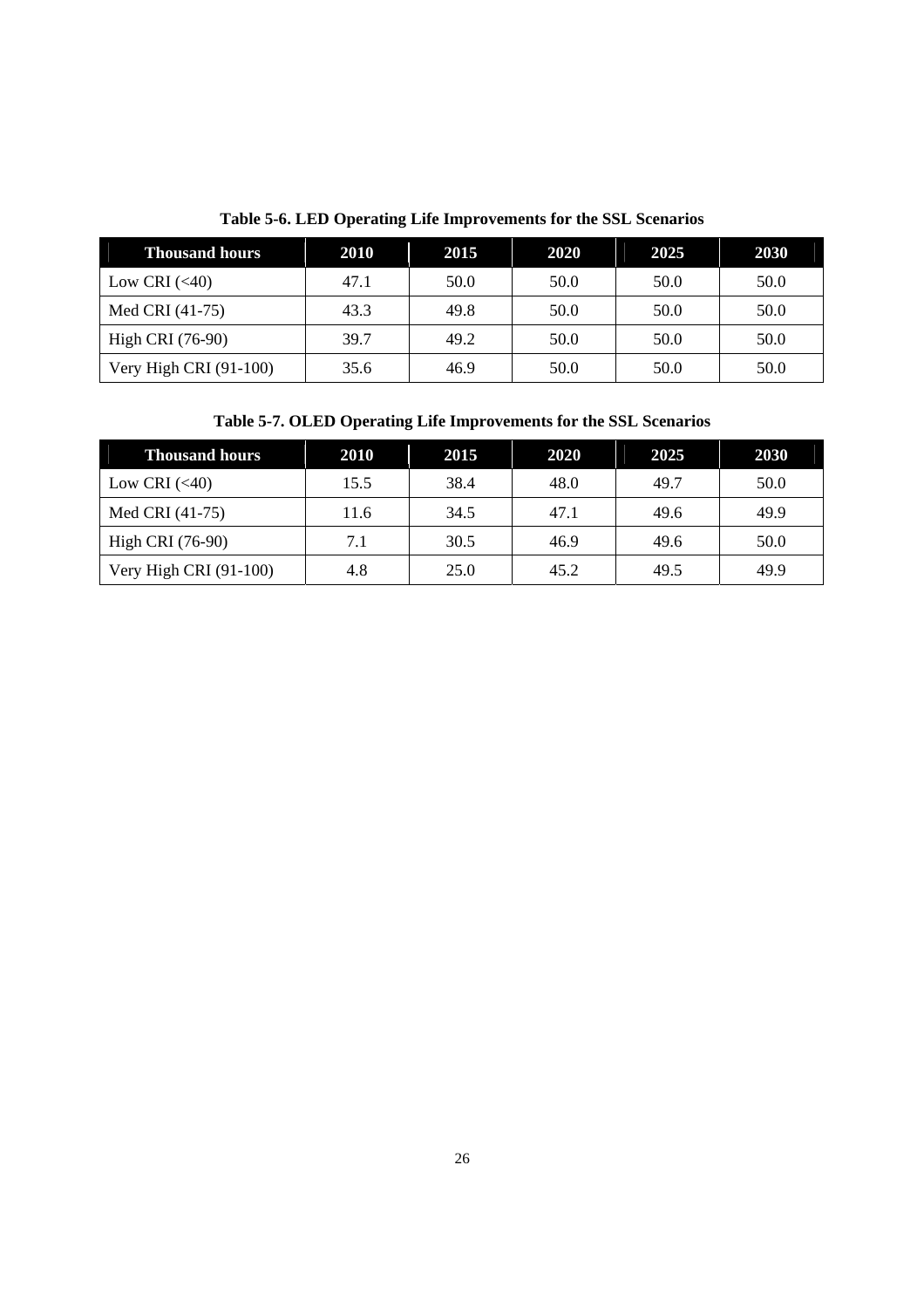#### <span id="page-33-0"></span>**6. Lighting Model Market Penetration**

<u>.</u>

 which tend to be longer-lasting than some of the conventional technologies, the lumen stock turnover Each year, new lamps enter the market as old lamps are replaced or retrofitted. The net result is a turnover in "lumen stock" of 38 percent in the first year (see Figure 3-1). As the annual market is captured by more efficient lighting technology with long operating lives, the stock itself gradually becomes more efficacious and longer-lived, reducing the turnover in lumen stock. Thus, as new SSL lamps are installed, diminishes slightly, as more and more sockets use these new SSL lamps.

 conventional lighting technologies and SSL, respectively. To simplify the analysis, it was assumed that Chapters 4 and 5 discuss how the model tracks the evolution of price and performance attributes for SSL will eventually meet the requirements of any application, and that CRI must be matched with the conventional technology before it can compete for that socket.16 In reality though, once SSL achieves a CRI milestone and is able to compete for available lumens in a CRI bin, it clearly must provide some financial or performance advantage over conventional technologies in order to achieve widespread penetration. This chapter discusses how the spreadsheet model accounts for price and operating cost considerations in the lighting market simulation.

 The fixture costs are based on U.S. Census data for typical fixtures of incandescent, fluorescent, and HID The model is structured around four market sectors (residential, commercial, industrial, and outdoor stationary) and four CRI bins (low, medium, high, and very high). Each of these sixteen markets has a mix of applications, each with its own set of operating hours, illuminance levels, and blend of conventional technologies. These sixteen markets are further subdivided into thirty-two markets, i.e., 16 markets for those that only incorporate the lamp price (replacements) and 16 markets for those installations that incorporate both a lamp and an estimated fixture price for new installations and retrofits. lamp installations. For conventional sources, the fixture prices include ballast costs, if required. For SSL sources, these ballast costs have been deducted from the fixture prices, because the SSL cost per kilolumen already includes the cost of the driver electronics for the light source.

 To allow us to consider these 32 markets in even finer detail, the model further divides each of these 32 opportunities. Thus, there are also 35 initial price per kilolumen bins (fixture and lamp) in each of the 16 markets into 35 sub-bins based on the initial price-per-kilolumen (e.g., 0–\$0.50/klm, \$0.51–\$1.00/klm, \$1.01–\$1.50/klm, etc.). For example, consider the fact that there is a certain demand for high-CRI light in the residential sector replacement lamp market that is satisfied by several lighting sources. Each of these lamp sources has its own price per lumen, efficacy, annual operating hours, lamp life, and so on. By creating price sub-bins within the larger CRI and sector bins, the model develops a demand curve for certain sectors and CRI bins at specific price points. Furthermore, new and retrofit opportunities (i.e., incorporating fixture and lamp prices) are tracked separately from the replacement (i.e., lamp price only) markets for the lamp, ballast, and fixture price. In total then, the model evaluates 35 price sub-bins in 32 markets, ultimately evaluating market penetration opportunities for SSL technology in 1,120 submarkets.<sup>17</sup>

SSL sources offer a degree of freedom that is not available from other light sources. For example, end-users

 $17$ could modify the color temperature, color rendering, and light output via computer-control input.<br>The 1,120 sub-markets are the product of four sectors (Residential, Commercial, Industrial, and Outdoor Stationary), four CRI bins (Low, Medium, High, and Very High), two groups (Replacement, New and Retrofit) and 35 first cost sub-bins. New and retrofit market are treated as one market because they both incorporate fixture costs.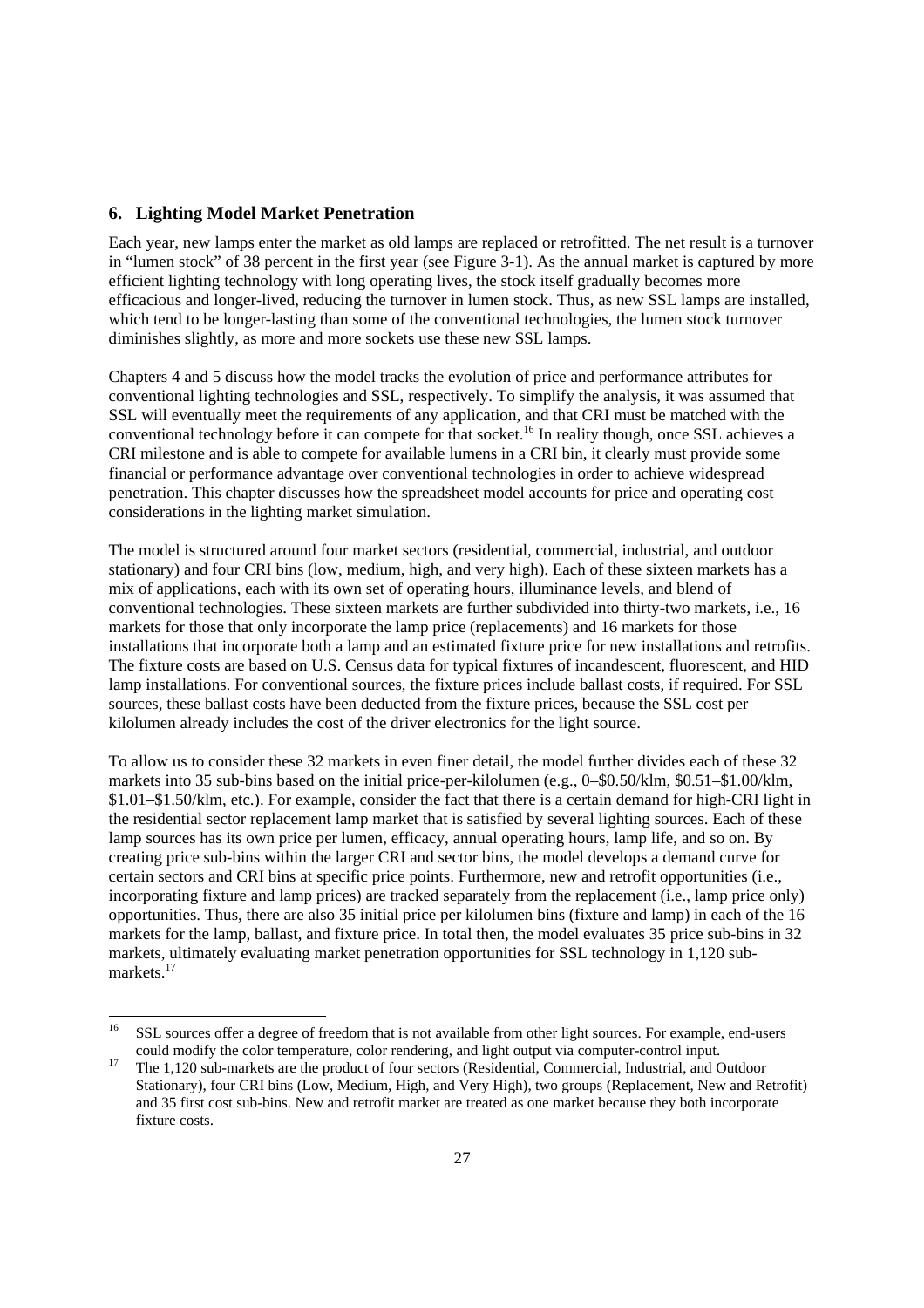The model awards available market share to competing lighting technologies based on simple payback, or may not be the best method for deciding which new lighting technology to purchase, it has several the ratio of first year incremental purchase price to first year incremental savings. While simple payback advantages to other methodologies such as levelized lighting cost or life-cycle cost. First, if purchasers perform any mathematical financial evaluation at all, it is likely to be simple payback. Literature provides confirmation regarding the ranges of simple payback that purchasers consider acceptable in various sectors (LBNL, 1999). Second, simple payback has been found to be a fairly robust predictor of purchasing behavior across products when decisions are based on energy cost savings. Third, simple payback is an intuitive measure of financial return, thus making it easier to review the projections of the model. The simple payback calculation we use is as follows:

 $\text{Simple Payback (yr)} =$   $-\Delta \text{Purchase Price ($/klm)}$ 

ΔAnnual Electricity Cost (\$/klm/yr) + ΔAnnual Lamp Replacement Cost(\$/klm/yr)

Where:

- The  $\Delta$  represents the difference between the solid-state source and the established blend of competing conventional technologies in each sub-market.
- *Purchase Price* includes the lamp price and, in the case of the new and retrofit markets, the fixture price.
- *Annual Electricity Cost* is a function of the mean annual operating hours and efficacy for each sub-market, the sector electricity price, and the lumen demand.
- *Annual Lamp Replacement Cost* is a function of the mean lamp life, annual operating hours, and lamp price, as well as a labor charge.

 presented in Table 6-1 (EIA, 2009). The electricity prices were inflated from 2007 to 2010 dollars. In the experienced the same electricity prices as the commercial sector. Electricity prices used for the operating cost evaluation are derived from the Energy Information Administration's Annual Energy Outlook 2009 (Table 3. Energy Prices by Sector and Source), as absence of an electricity price for the outdoor stationary sector, it was assumed that these customers

| \$/kWh                               | 2010  | 2015  | 2020  | 2025  | 2030  |
|--------------------------------------|-------|-------|-------|-------|-------|
| Residential electricity price        | 0.102 | 0.110 | 0.116 | 0.118 | 0.123 |
| Commercial electricity price         | 0.089 | 0.092 | 0.099 | 0.101 | 0.106 |
| Industrial electricity price         | 0.060 | 0.062 | 0.067 | 0.069 | 0.073 |
| Outdoor Stationary electricity price | 0.089 | 0.092 | 0.099 | 0.101 | 0.106 |

**Table 6-1. Electricity Price Projections in 2010 Dollars per Kilowatt-hour** 

Source: EIA, 2009

Any simple payback period can elicit a range of responses in the market depending on the internal implicit discount rates of the purchasers. To capture the appropriate range of responses, this spreadsheet model uses market payback response curves developed by Arthur D. Little, Inc. These curves relate the mean payback to the fraction of the ultimate market captured. The curves are presented in Figure 6-1.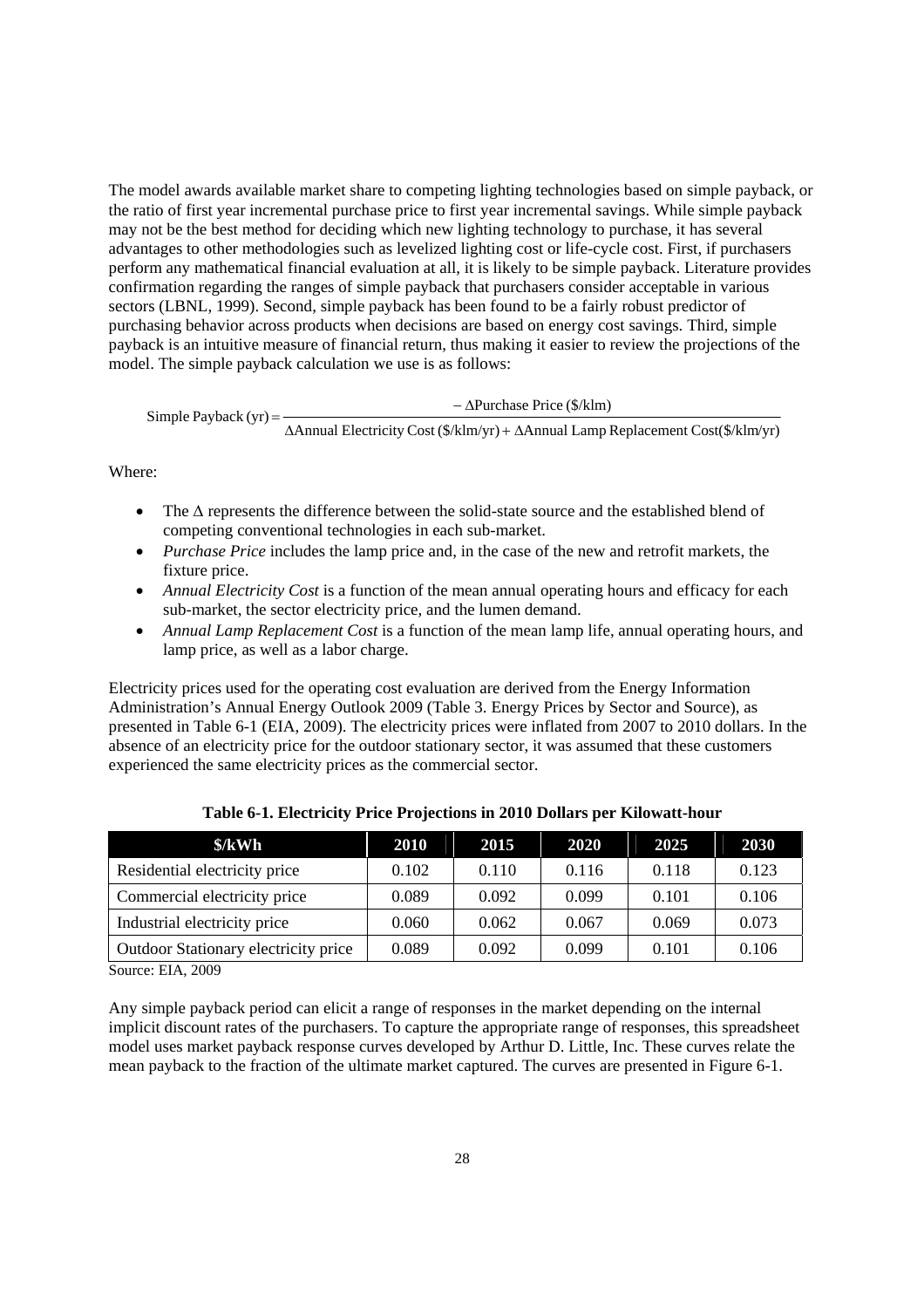

**Figure 6-1. Market Response Curves Used to Determine Market Penetration** 

 commercial or industrial sectors, indicating that the residential sector is less willing to accept longer-term The curves are interpreted as follows — for the residential sector, if SSL technology were to offer the market a two-year payback, it would be awarded approximately 20 percent of the available market that year. Likewise, if SSL were to offer a one-year payback, it would be awarded approximately 45 percent of the available market. As evident in Figure 6-1, the residential curve is steeper than that of the paybacks. For the outdoor stationary sector, the commercial sector payback curve was used. For a sensitivity analysis of a more aggressive (i.e., steeper) residential payback acceptance curve, please see Appendix B.

Depending on the comparative costs evaluated in the market penetration analysis, the simple payback calculation can have four possible outcomes, which are presented in Table 6-2.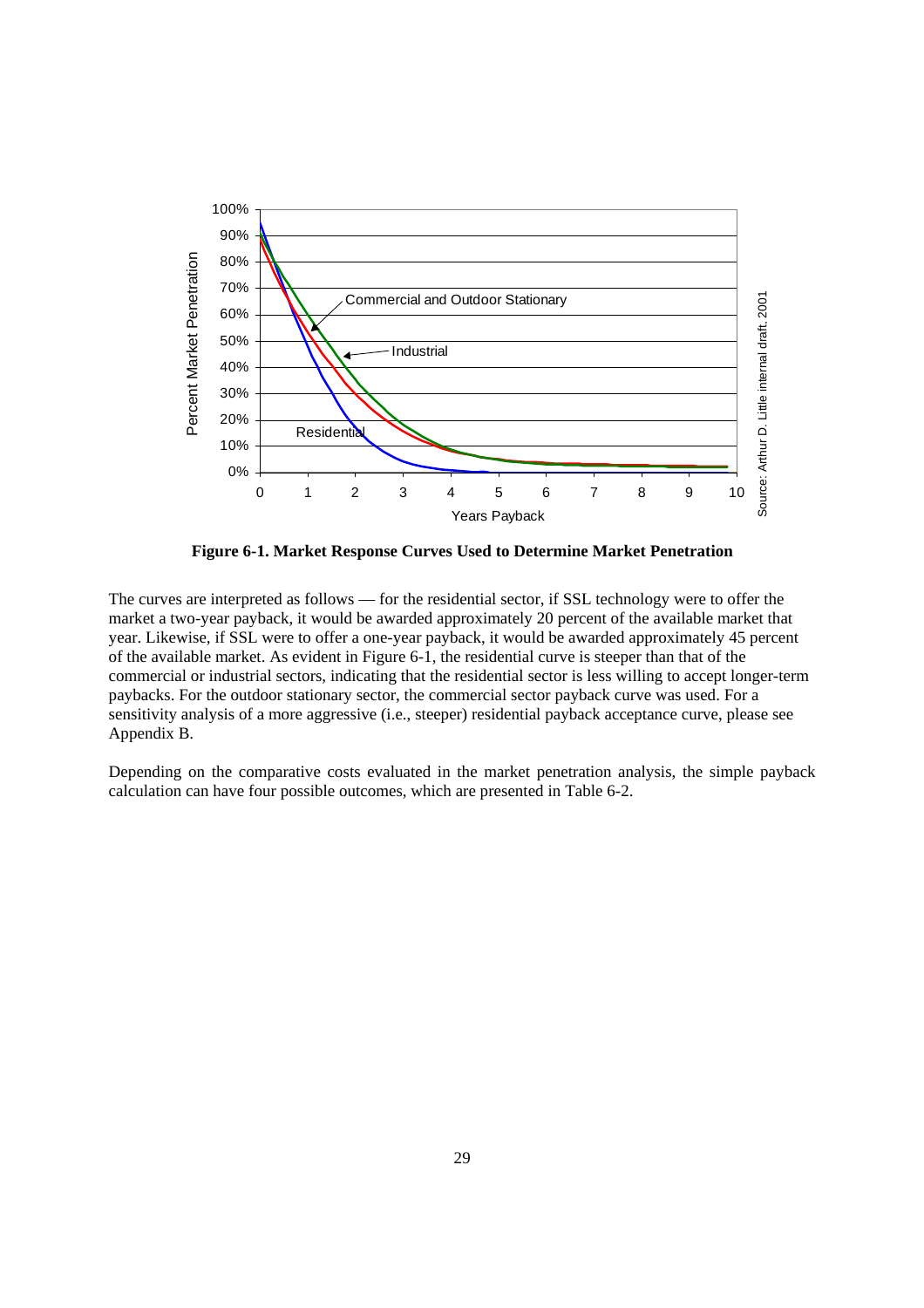| <b>SSL First Cost</b> | <b>SSL Operating Cost</b> | <b>SSL Market Penetration</b>                                                                                                      |
|-----------------------|---------------------------|------------------------------------------------------------------------------------------------------------------------------------|
| Higher                | Higher                    | Zero percent; no market penetration.                                                                                               |
| Higher                | Lower                     | The result given by the market share penetration curve<br>(Figure 6-1) is attributed to SSL.                                       |
| Lower                 | Higher                    | The result given by the market share penetration curve<br>(Figure 6-1) is attributed to the conventional technology. <sup>18</sup> |
| Lower                 | Lower                     | Economics compel sector to switch to SSL; maximum<br>available market will switch to SSL.                                          |

**Table 6-2. Purchase Decisions Based on SSL and Conventional Technology Comparison** 

 100 percent market conversion to SSL because there are always groups of a particular sector who are In the fourth scenario presented in Table 6-2, the "maximum available market" switches to SSL. Under this condition, the model awards the maximum percentage market penetration to SSL, as defined by the market share penetration curves at zero years payback. For the residential sector, this represents 95 percent of the available lumens. For the commercial and outdoor stationary sectors, this represents 89 percent, and for the industrial sector, this represents 91 percent of the available lumens. No sector offers slow to adopt a new technology, and may reject it for several years despite compelling economics and proven performance.

 market lag to distribute the market penetration award over time. The market lag function is calibrated percent) of the penetration occurring each year over a five-year period. The lag function has the effect of Furthermore, the model recognizes that even under the most ideal conditions, market penetration is not instantaneous. Due to the rapid development of SSL projected in our model, payback periods occasionally decline rapidly, implying a dramatic takeover of some sub-markets. This result is unlikely to occur because of the barriers inherent in ramping up manufacturing capacity, communicating benefits to lighting designers and purchasers, and stocking distribution channels. Thus, the model incorporates a such that a one-year market award is stretched over a period of five years, with an equal share (20 smoothing out market penetration in the sub-markets, but has little effect on the overall results of the model, since those sub-markets that are affected most represent only a tiny fraction of the overall lighting demand.

-

<sup>18</sup> In this case, the conventional lighting technology is the one with the "payback," so the payback curves apply to the conventional technology rather than to SSL.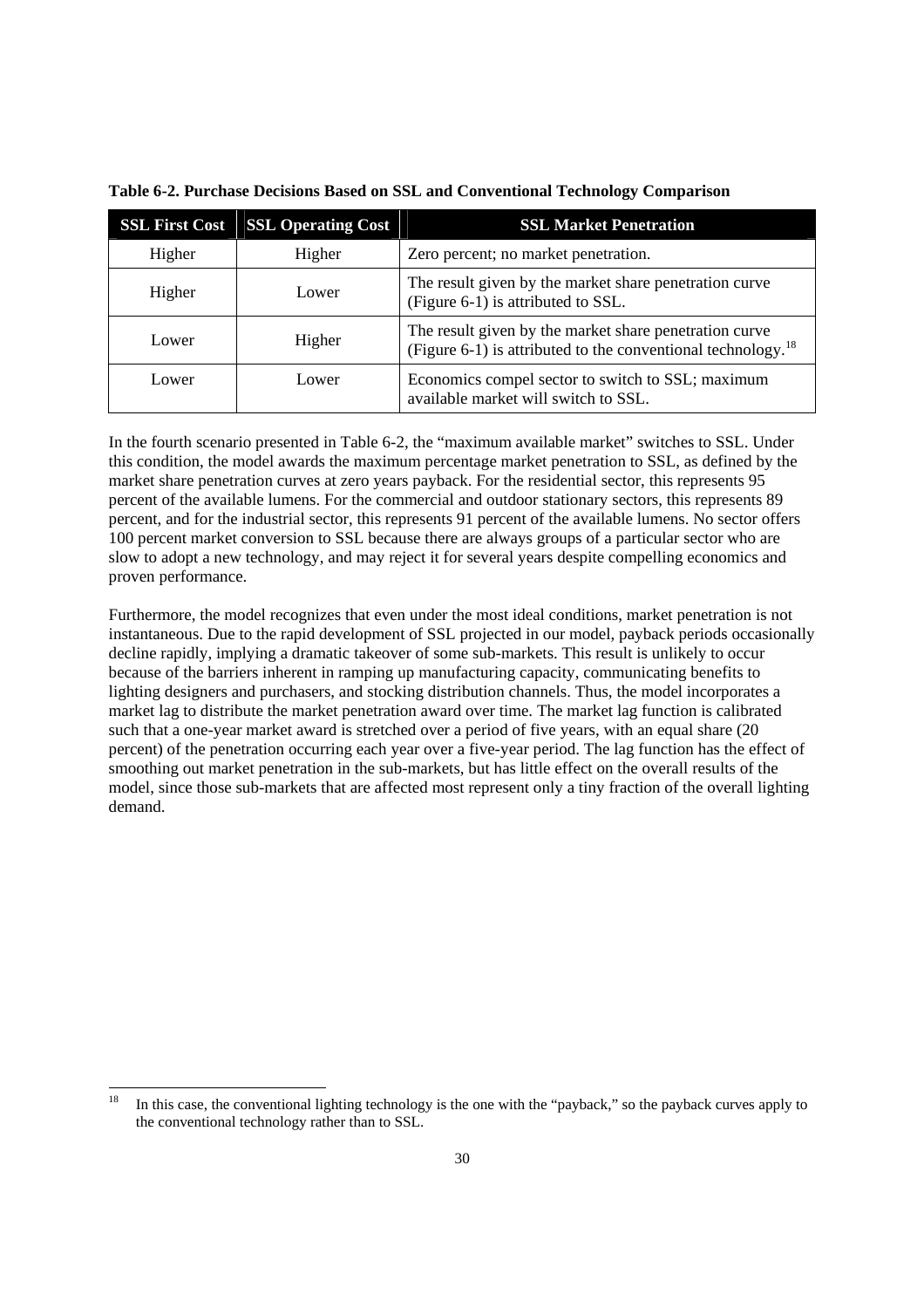#### **7. Stock Model and Energy Savings Calculation**

 period, it captures an increasing percentage of the available commercial lamp market. In particular, very of interest to the commercial sector, with 80 percent or more of all replacement lamps being SSL around are rapidly declining, and its efficacy is projected to achieve 127 lm/W by 2015, 169 lm/W by 2020 and The model's economic analysis engine competes the annually available teralumen-hours of lighting service between SSL lamps and fixtures and conventional sources. In each of the CRI bins and sectors, SSL lamps and fixtures gradually capture market share as their price and performance improves, and the technology becomes more competitive on a life-cycle cost basis. Figure 7-1 is an example of the output from the model for the commercial sector, lamps-only market. This is one of the eight primary economic markets<sup>19</sup> in the model. This diagram shows that as the LED technology improves over the analysis high CRI, the bin that is primarily represented by incandescent and halogen lamps, is shown to quickly be 2025. Low CRI LED technology then captures the market, replacing conventional sources like mercury vapor and high pressure sodium lamps. The low CRI LED technology is able to do this because its costs 193 lm/W by 2025 — all of which exceed the typical efficacy of the conventional sources in that color bin. In the high CRI bin, LED technology is competing with linear and compact fluorescent lamp technology, which are already efficacious, cost-efficient light sources, hence there is a delay in market penetration for the high CRI bin.



**Figure 7-1. Commercial Sector Lamps Market Purchasing LED** 

 The percent of available market awarded to SSL is a critical component of the estimated energy savings. The national energy savings are based on changes in the efficacy of the installed stock of national lighting technologies. Figure 7-2 illustrates the change in stock efficacy for the reference scenario and the LED energy savings scenario. In the reference scenario (i.e., baseline), no SSL technology enters the market and thus, lighting performance improves gradually, as the conventional technologies improve under the medium technology improvement scenario (see Chapter 4). In the LED energy savings scenario, efficacy improvements to the installed base of lighting technology in each CRI bin increase more rapidly due to improvements in both conventional lighting and SSL technologies. The influence of the market adopting

-

The primary markets are differentiated by sector and whether the first cost includes just the lamp cost or the lamp cost and the fixture cost.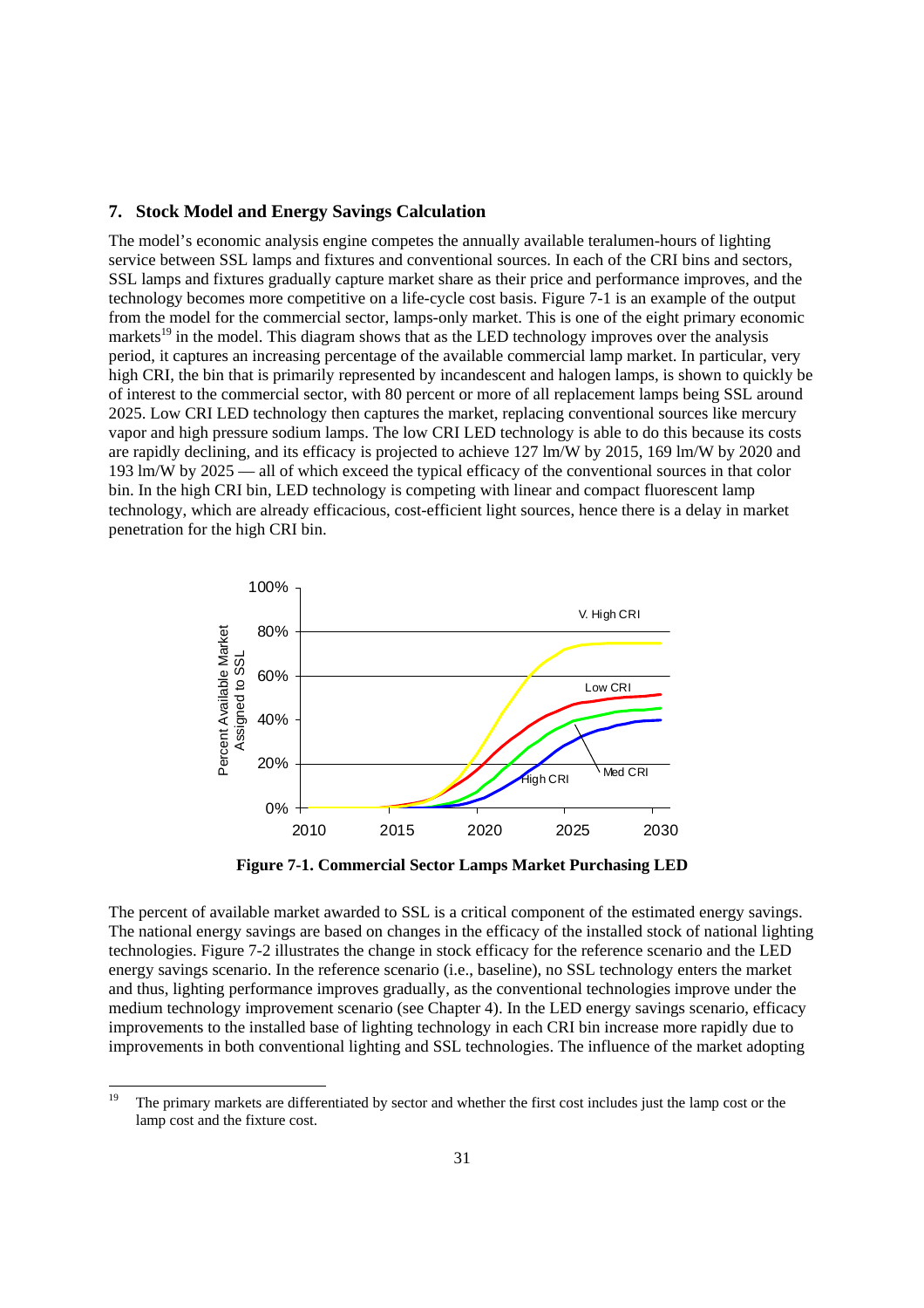<span id="page-38-0"></span> the commercial sector shifts from a starting value of 83 lm/W in 2010 to 131 lm/W in 2030 under the efficacy of lighting in the U.S. increases by 53 percent, going from 66 lm/W in 2010 to 103 lm/W in 41 percent, going from 66 lm/W in 2010 to 94 lm/W in 2030. highly efficacious LED sources is clearly evident, for example, as the low CRI technology segment for LED scenario. Similarly, the installed stock of very high CRI lamps more than doubles its efficacy from a starting value of 14 lm/W in 2010 to 45 lm/W by 2030. Overall, under the LED scenario, the fleet average 2030. Under the OLED scenario, a similar trend is observed, with the fleet average efficacy increasing by



**Figure 7-2. Stock Efficacy for CRI Bins for Reference and LED Scenarios** 

 impact on the average lamp life in the national inventory stock model over the analysis period. The change in lamp life is presented for the reference and the LED scenarios. As LED technology enters the Furthermore, the stock lamp life also changes over time, as longer-lasting light sources, both conventional and SSL, are introduced into the lighting stock. And, as discussed in Chapter 3, the longer operating lives of the lamps installed will decrease the available lumen turnover over the analysis period. Starting from 36 percent socket turnover in 2010, the model projects a reduction to 34 percent turnover in 2030 under the reference scenario and 17 percent turnover in 2030 under the LED scenario. Figure 7-3 illustrates the market, with its longer operating life (50k hours assumed), the average lamp life stock of the national installed base increases. This increase is most dramatic for very-high CRI, which experiences a significant LED penetration, particularly in the commercial sector.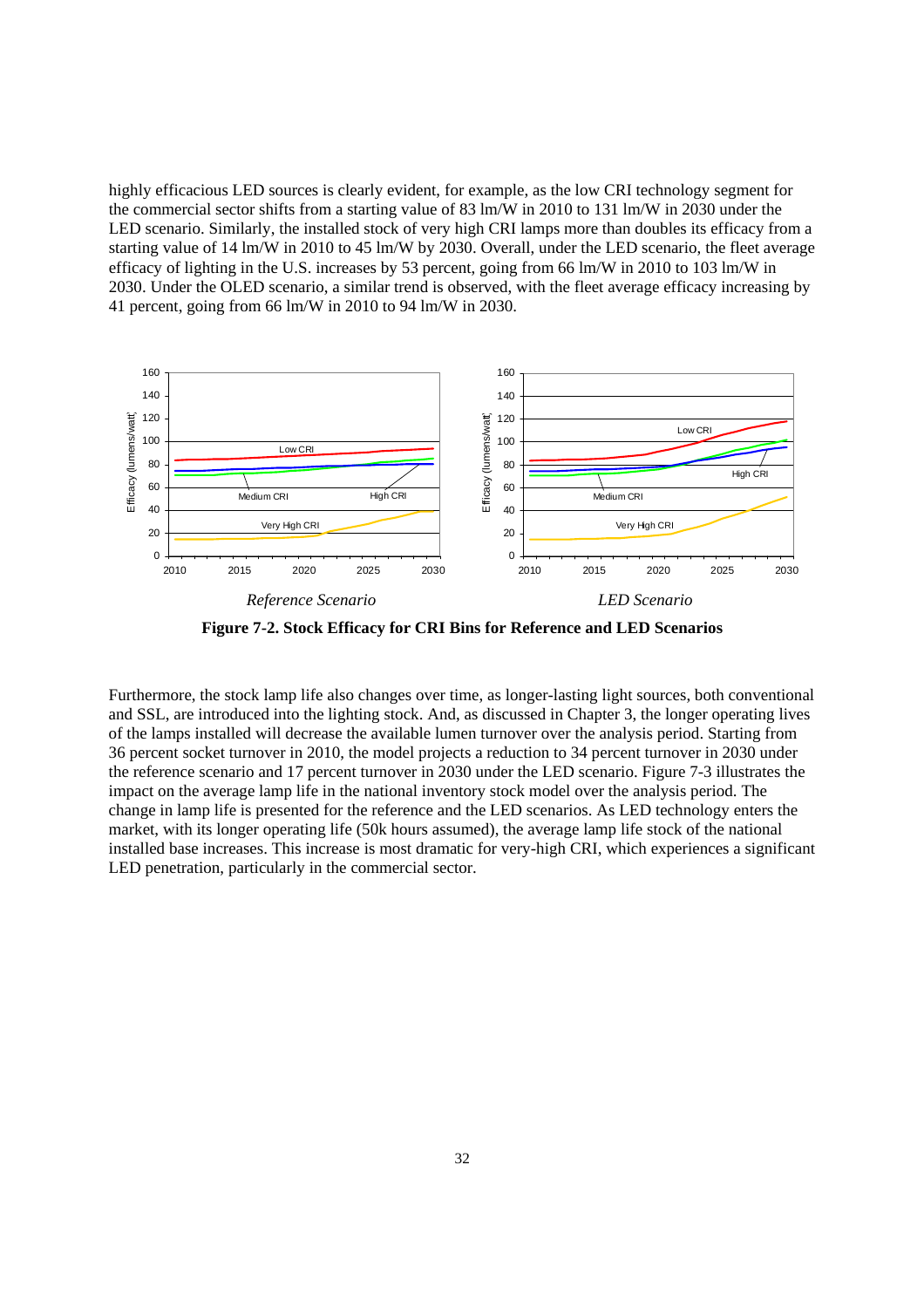<span id="page-39-0"></span>

**Figure 7-3. Stock Average Lamp Life by CRI Bin in Reference and LED Scenarios** 

 approximately 1,000 hours to nearly 26,000 by 2030. This shows that as SSL penetrates the marketplace As shown in Figure 7-3, the overall stock average lamp life increases gradually in the reference scenario, where the conventional technologies improve according to the medium performance improvement scenario discussed in Chapter 4. However, a more significant increase in lamp operating life is experienced by the installed base under the LED scenario, whereby low CRI improves by 75 percent from approximately 20,000 hours of average operating life to more than 30,000 hours over the analysis period. An increase of more than 20,000 hours is projected for the very high CRI lamps, which shifts from in the accelerated investment scenario, the longer lamp life has an impact on the installed base average lamp life.

In Figure 7-3, in both the Reference and LED energy savings scenario, the average lamp life of High CRI decreases between 2010 and approximately 2015. The reason for this anticipated slight decrease in life is due to the shift from incandescent lamps to compact fluorescent lamps, which have a shorter anticipated lifetime than the T8 fluorescent lamps, that dominate that CRI bin. As the proportion of CFLs increases, the overall average operating life of the High CRI bin decreases slightly, but later improves under both scenarios (particularly the LED scenario, where long-life high CRI LEDs start to enter the market around 2015).

Figure 7-4 presents the projected national primary energy consumption by lighting through  $2030^{20}$  for the LED and OLED scenarios. The LED scenario shows greater energy savings in the near-term, with a departure from the reference line starting around 2015. The OLED scenario also begins to impact the general illumination market with approximately a one or two year lag. Note that, as discussed earlier, the LED and OLED scenarios are not competed with each other, but rather are competed independently against the reference scenario of conventional technologies.

In Figure 7-4, it is evident that the reference baseline of energy consumption shows two decreases in

<u>.</u>

While projecting the energy consumption for lighting, we have assumed that the ratio of primary energy consumption to end-use electricity consumption remains constant at the 2005 forecasted level of 10,744 BTU/kWh (DOE Core Databook, 2003), which was used in the previous energy savings estimates reports (DOE, 2003 and DOE, 2006). This avoids confusion on energy savings resulting from power system efficiency gains versus those from more efficacious lighting sources, and enables comparability with previous studies.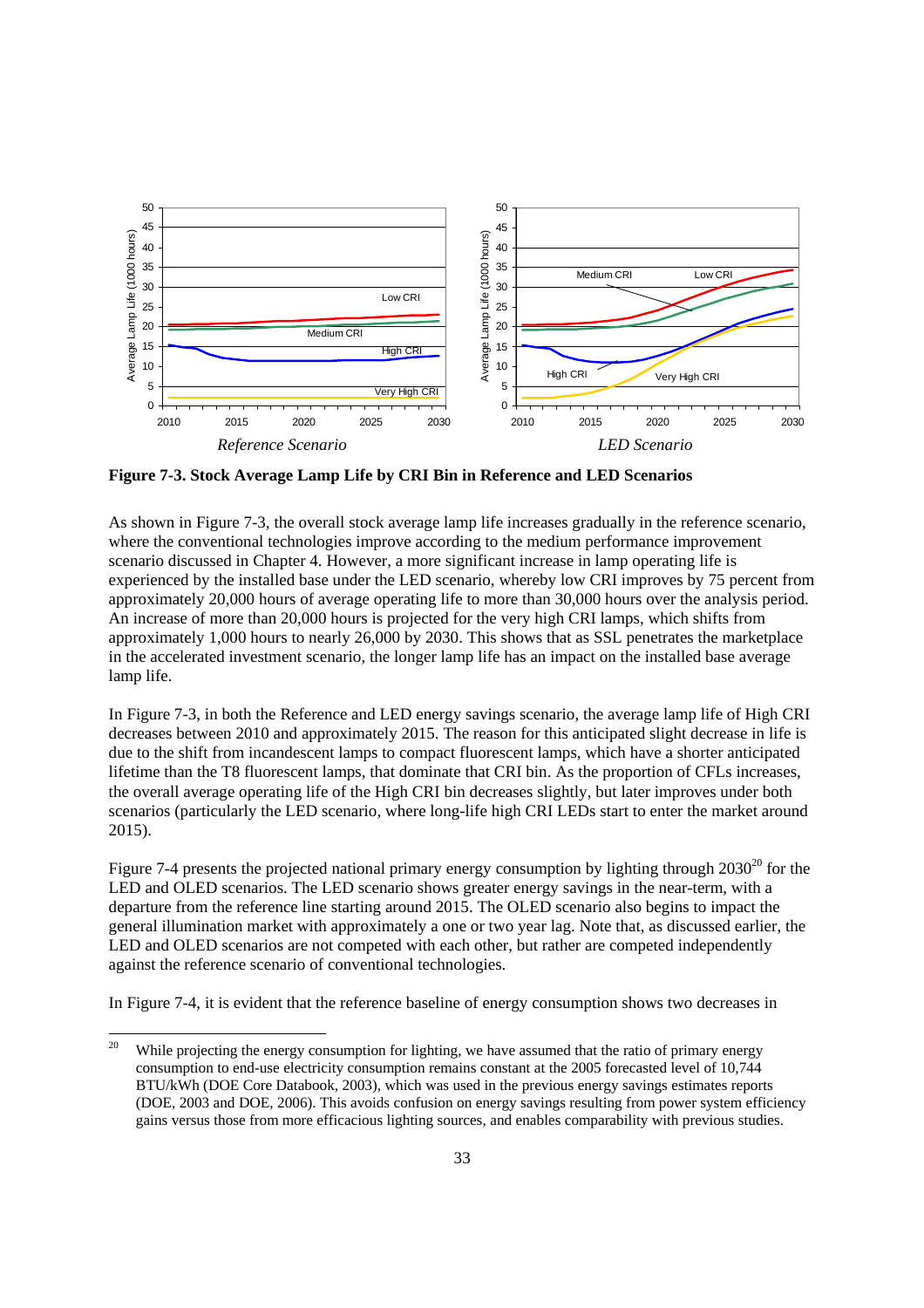energy consumption, between 2011 and 2020, and between 2020 and 2027. As discussed in section 2-2, the 2011–2020 reduction in baseline energy consumption reflects the effect of several regulatory standards: the U.S. DOE energy conservation standards on fluorescent lamp ballasts (65 FR 56740); standards promulgated in EISA 2007 on general service incandescent lamps (Section 321) and metal general service fluorescent lamps and incandescent reflector lamps (74 FR 34080); and the legislative halide lamp fixtures (Section 324). The second reduction in baseline energy consumption, occurring between 2020 and 2023, reflects a minimum standard contained in EISA 2007 that all general service lamps will achieve at least 45 lm/W (Section 321). By incorporating these regulatory standards into the baseline reference case, the energy consumed by lighting nationally will decrease, even as the lumen demand (see Section 2.2) is increasing. In other words, as consumers purchase these compliant products and install them, the absolute energy consumed for lighting declines, even as the lumen demand is increasing (see Figure 2-2).



**Figure 7-4. National Energy Consumption for Lighting through 2030 for Each Scenario (Quads)** 

Starting at the point when the energy efficiency regulations take effect, the competitive market into which LEDs and OLEDs are competing becomes considerably more difficult. As shown in Figure 7-4, between 2011 and 2015, the energy savings due to LED and OLED market penetration is relatively small, as SSL technologies have yet to achieve higher efficacy and lower price points in order to compete in the recently-regulated energy-efficient lighting market. Starting around 2016, the price and performance become sufficiently attractive that the forecasted energy consumption for lighting drops in absolute terms even as the lumens of service are increasing.

 discussed in this report. In addition, as both LEDs and OLEDs are projected to attain a 50,000-hour the SSL sources at that time. The impact of the "early adopters" contributes to a slowing in the lumen While the OLED scenario is slower in capturing energy savings, the scenario does anticipate energy savings that approach those of the LED scenario by the end of the analysis period (2030). This is due in part to the assumption that the technology will achieve the projected price and performance estimates operating life, the available lumen turnover in any given year diminishes. This means that "early adopter" sockets of SSL technology get locked into that technology for long periods of service at the efficacy of market turnover, which reduces the number of opportunities for higher-efficacy SSL to enter the market.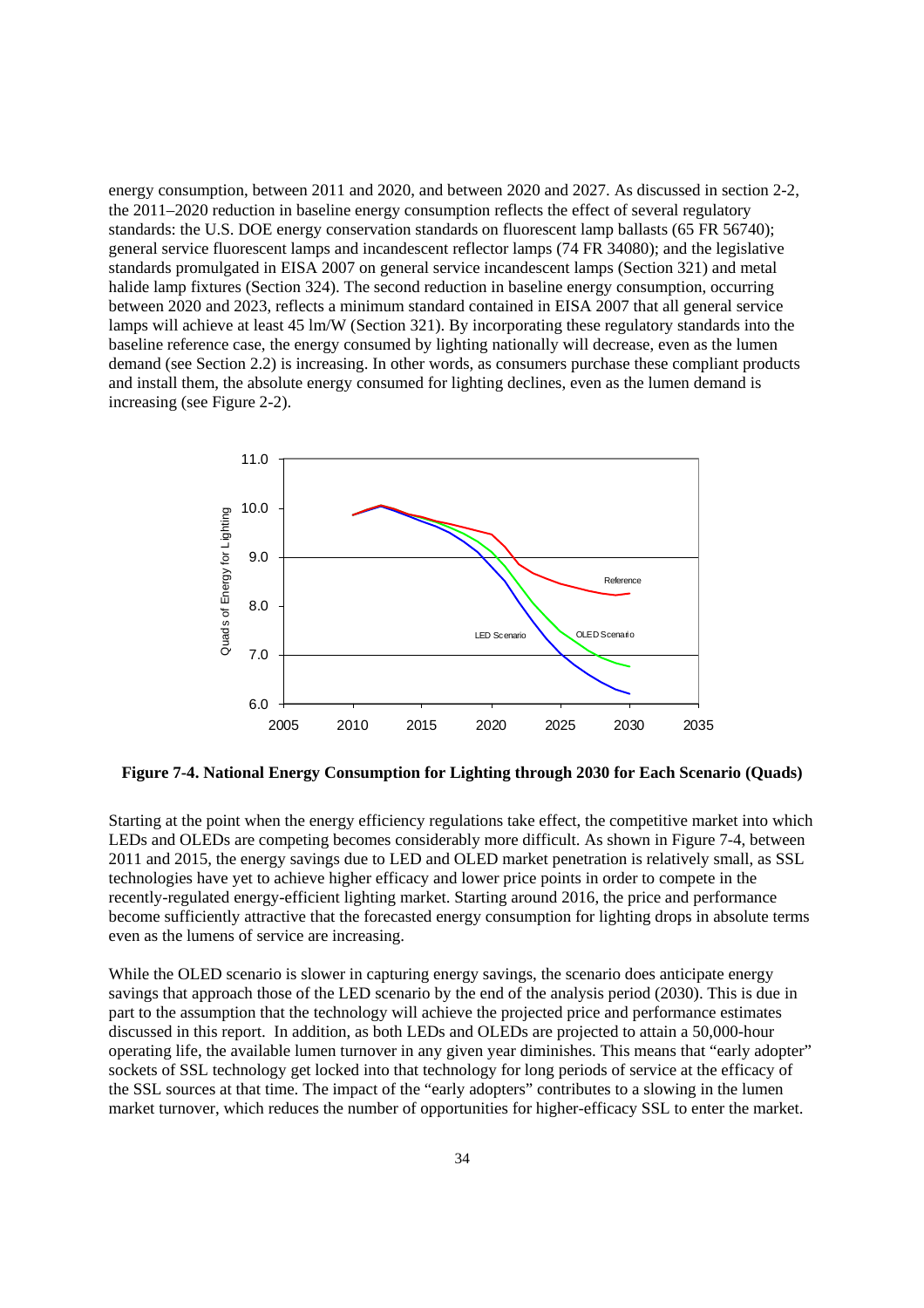This impact contributes to the reduction in slope of the energy consumption for both the LED and OLED scenarios in the final years of the analysis (see Figure 7-4).

Table 7-1 presents the energy savings terms of both quads of primary energy and terawatt-hours of site $^{21}$ electricity consumption.

| (Quaas of primary energy consumption and 1 mm of site electricity consumption) |                                                                                           |              |              |              |                                      |  |  |  |  |  |  |  |
|--------------------------------------------------------------------------------|-------------------------------------------------------------------------------------------|--------------|--------------|--------------|--------------------------------------|--|--|--|--|--|--|--|
| <b>Scenario</b>                                                                | 2015                                                                                      | 2020         | 2025         | 2030         | <b>Cumulative</b><br>$(2010 - 2030)$ |  |  |  |  |  |  |  |
|                                                                                | 9.81 quads                                                                                | $9.45$ quads | 8.46 quads   | 8.26 quads   | n/a                                  |  |  |  |  |  |  |  |
| Reference                                                                      | 911 TWh                                                                                   | 878 TWh      | 785 TWh      | 768 TWh      | n/a                                  |  |  |  |  |  |  |  |
|                                                                                | Quads of primary energy savings and TWh of site electricity savings relative to Reference |              |              |              |                                      |  |  |  |  |  |  |  |
| LED Scenario                                                                   | $0.07$ quads                                                                              | $0.65$ quads | $1.42$ quads | $2.05$ quads | $16.02$ quads                        |  |  |  |  |  |  |  |
|                                                                                | 7 TWh                                                                                     | 60 TWh       | 132 TWh      | 190 TWh      | 1,488 TWh                            |  |  |  |  |  |  |  |
| OLED Scenario                                                                  | $0.01$ quads                                                                              | $0.36$ quads | $0.96$ quads | $1.51$ quads | $10.49$ quads                        |  |  |  |  |  |  |  |
|                                                                                | 1 TWh                                                                                     | 33 TWh       | 90 TWh       | 140 TWh      | 974 TWh                              |  |  |  |  |  |  |  |

**Table 7-1. Energy Savings Estimates from LED and OLED Scenarios** 

*(Quads of primary energy consumption and TWh of site electricity consumption)* 

 In the LED scenario, approximately 2.05 quads of primary energy, or about 190 TWh, can be saved TWh can be saved. Compared to projected reference case energy consumption for lighting in 2030, the period, 2010. In other words, in 2010 lighting energy consumption is estimated to be approximately 9.81 annually by 2030. Under the OLED scenario approximately 1.51 quads of primary energy, or about 140 LED scenario represents a reduction of 25% and the OLED scenario, 18%. Both scenarios represent an actual reduction in lighting energy consumption (in absolute terms) compared to the start of the analysis quads of energy. By 2030, under the LED and OLED scenarios, lighting energy consumption is estimated to be 6.22 quads and 6.76 quads, respectively, both well below the 2010 level.

 energy savings in 2030 for each of these baseline technology scenarios, compared to the LED and OLED As discussed in Chapter 4, three scenarios are considered for the performance improvement of the conventional (i.e., incandescent, fluorescent, and HID) lighting technologies. Table 7-2 provides the scenarios. The variability in the two scenarios between the low and high conventional technology improvement scenarios relative to the medium scenario is about the same.

<u>.</u>

<sup>21</sup> This is the electricity consumed on the customer side of the electric meter. It does not include losses due to generation, transmission and distribution. The primary energy consumption value incorporates these losses.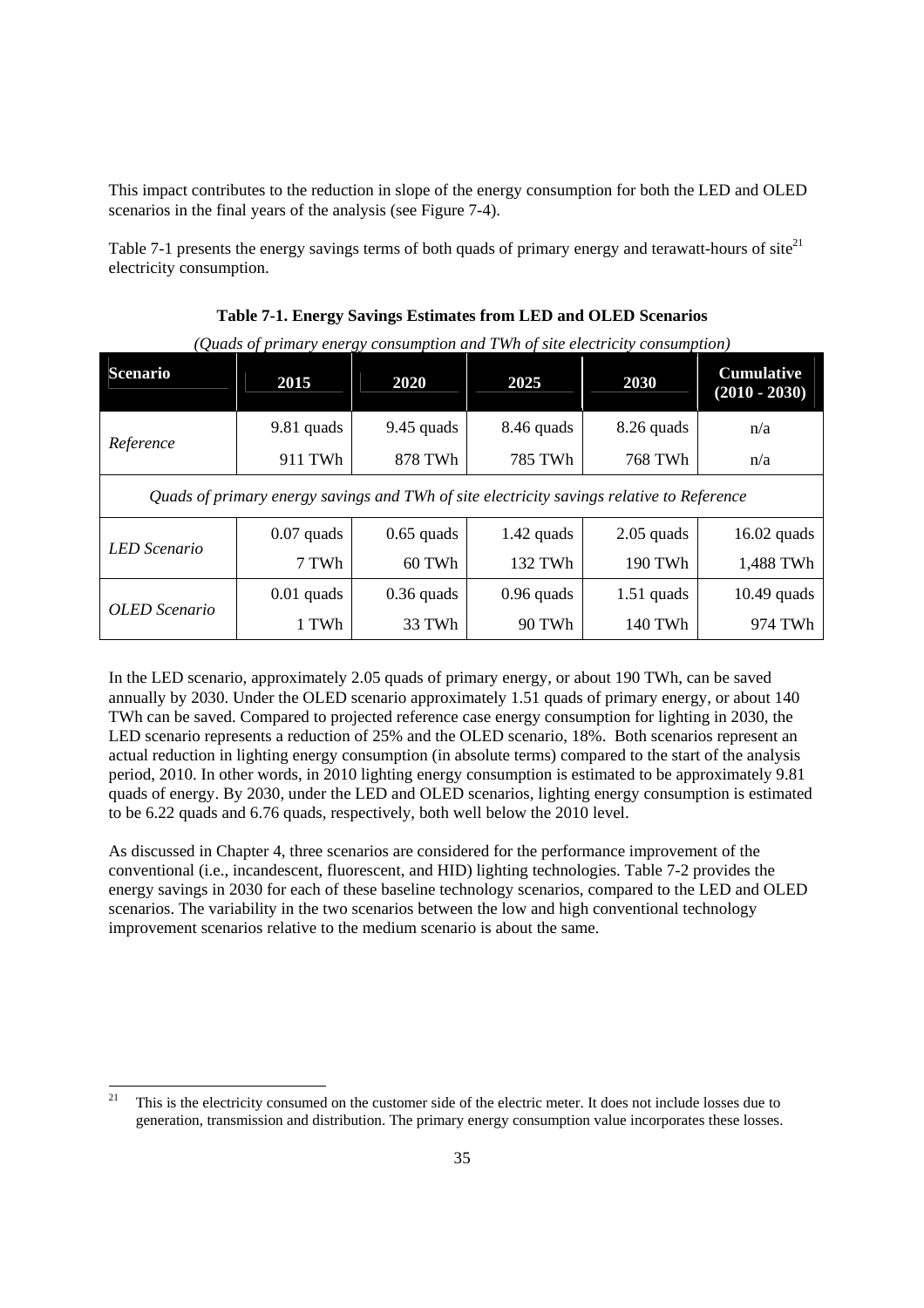| <b>SSL Performance</b><br><b>Scenarios</b>    | Low<br><b>Improvement</b><br><b>Conventional</b><br><b>Technology</b> | <b>Medium</b><br>Improvement<br><b>Conventional</b><br><b>Technology</b> | <b>High</b><br>Improvement<br><b>Conventional</b><br><b>Technology</b> |  |  |
|-----------------------------------------------|-----------------------------------------------------------------------|--------------------------------------------------------------------------|------------------------------------------------------------------------|--|--|
| Reference<br>(Quads for lighting in 2030)     | 8.70 Quads                                                            | 8.26 Quads                                                               | 8.10 Quads                                                             |  |  |
| <b>LED</b> Scenario<br>(Quads saved in 2030)  | 2.42 Quads                                                            | 2.05 Quads                                                               | 1.89 Quads                                                             |  |  |
| <b>OLED</b> Scenario<br>(Quads saved in 2030) | 1.77 Quads                                                            | 1.51 Quads                                                               | 1.39 Quads                                                             |  |  |

For LEDs, the range is  $+0.37$  and  $-0.16$  quads, indicative of the competitive nature of the market under each scenario. For OLEDs, the range is similar, at  $+0.26$  and  $-0.12$  quads. From these values, it is clear that as conventional technology improves, the market becomes more competitive (and more efficient), so the energy savings from SSL technology would diminish slightly. Under the low improvement scenario, the LEDs and OLEDs are able to capture more market share and thus increase the energy savings derived from the SSL technologies. However, for both the LED and OLED scenarios, even under the high degree of technological improvement for conventional technology,<sup>22</sup> the energy savings attributable to either SSL technology in 2030 is at least 1.39 quads.

To put these savings in perspective, a quad of energy saved is approximately equal to the average annual per capita energy consumption of 2.9 million people in the United States. Or, alternatively, it is equivalent to 167 million barrels of oil, or about 16 days of imported oil to the U.S.

 billion. Thus, the potential financial benefit that would accrue to consumers from switching to energy- efficient SSL technology is significant. These same consumers would be paying more for their SSL evaluated in this model (and shown in Figure 6-1), consumers would achieve acceptable payback periods and would save a significant amount of energy. The value of the energy savings that would accrue to lighting end-users is substantial. One quad of primary energy used to generate electricity for lighting in today's dollars is valued at approximately \$8.3 lighting technology on a first cost basis, which would off-set some of these energy savings; however, as

<u>.</u>

The high improvement of conventional technology assumes that relative to 2010 values, by 2030 average efficacies of incandescent lamps have increased by 10 percent, efficacies of fluorescent lamps by 10 percent, and efficacies of HID lamps by 20 percent. The high-improvement scenario assumes that median operating life increases by 15 percent for incandescent, 15 percent for fluorescent, and 20 percent for HID lamps. Finally, lamp prices of the conventional technologies are all assumed to have reduced by 15 percent relative to 2010 prices for incandescent, fluorescent, and HID lamps.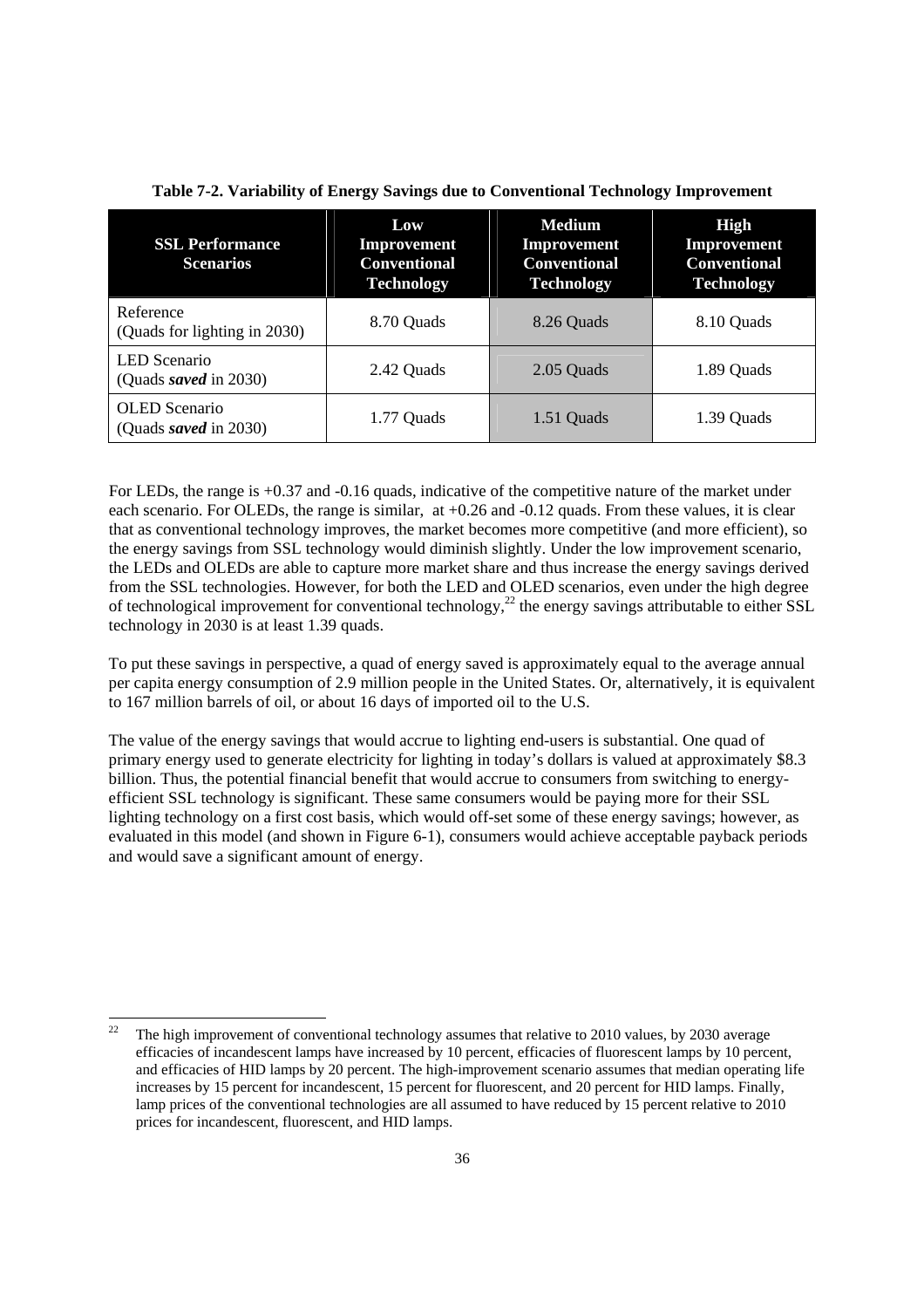#### <span id="page-43-0"></span>**8. Conclusions**

 As SSL technology advances, it will become better suited to a broader array of applications, the light Over the last few decades, advances in lighting technologies such as the development of T8 and T5 fluorescent tubes, electronic ballasts, pulse-start metal halide HID lamps and others have yielded considerable energy savings to the lighting market. Regulatory actions by Congress and the U.S. DOE have cemented those improvements into the U.S. lighting market, adopting minimum standards and thereby removing inefficient lighting products from the market. Over the coming decades, SSL sources promise to offer even greater energy savings if they achieve projected price and performance attributes. quality will improve, efficacies will increase, and prices will fall. The national energy savings that will result by 2030 will depend on how quickly and to what extent these developments occur.

 market by 2030, its market penetration and energy saving potential will be driven primarily by economics OLED scenarios, SSL displaces light sources in all sectors by the end of the analysis period, but the full life-cycle cost. LEDs also penetrate the very high CRI bin in all four sectors, further contributing to Assuming the performance of SSL will be capable of satisfying general lighting requirements of the — taking into account the initial price, operating cost, maintenance, and lifetime. In both the LED and significant energy savings are primarily from the displacement of fluorescent lamps and halogen lamps in the commercial sector. As shown in Figure 8-1, the majority of the 190 TWh saved in 2030 under the LED scenario are derived from LED lamps and fixtures displacing fluorescent lamps (high CRI), particularly in the commercial sector, where operating hours are longer and end-users are more aware of the energy savings.



**Figure 8-1. Electricity Savings Breakdown for the LED Scenario in 2030**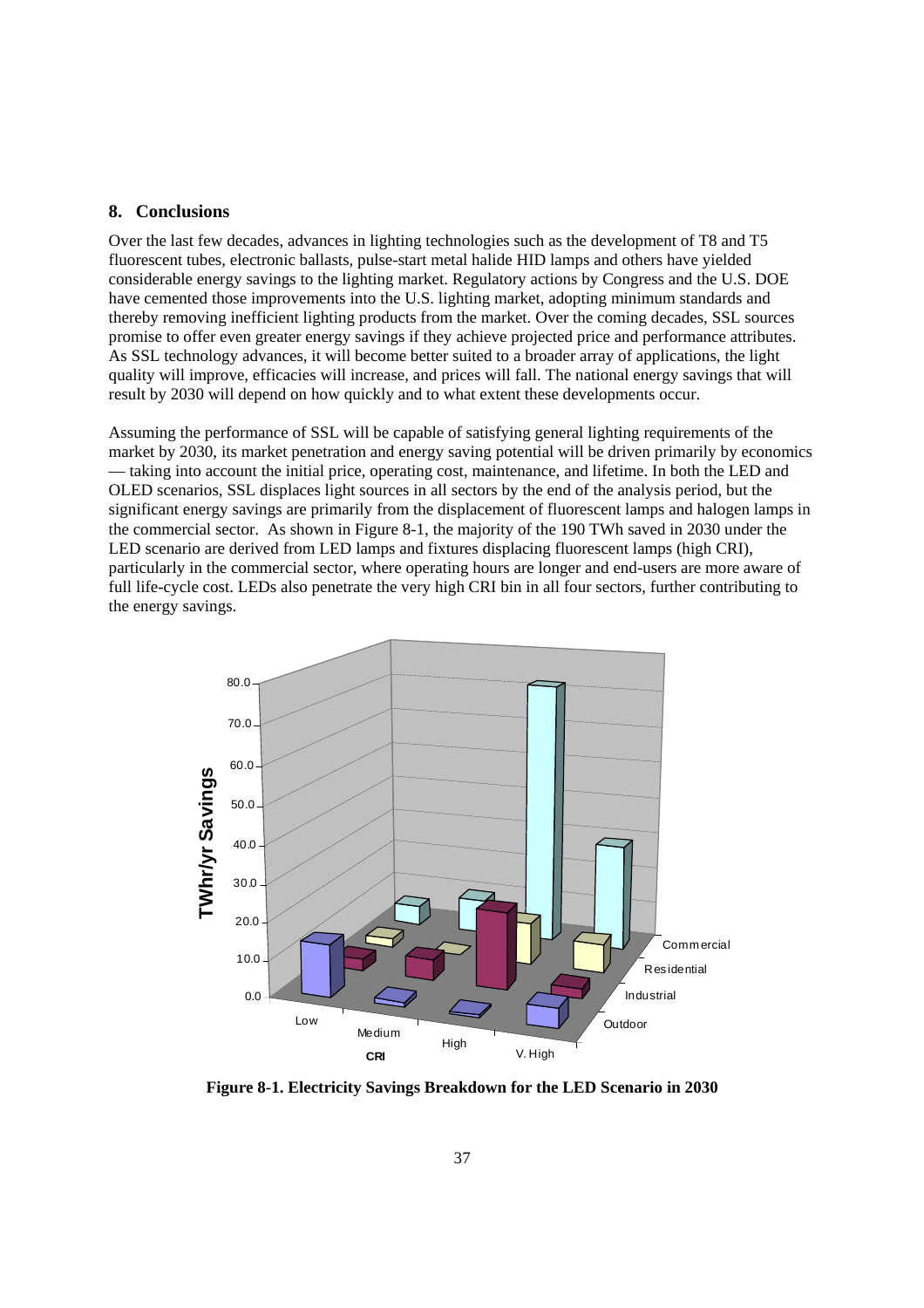As discussed in Chapter 7, SSL is penetrating all sectors and all CRI bins. Looking specifically at the LED scenario, very high CRI has the largest energy savings potential from SSL, as shown in Figure 8-1. The high CRI bin contributes 55 percent to the 2030 energy savings, while the very high CRI bin contributes 24 percent, the low CRI contributes 13 percent and the medium contributes 8 percent. There are two reasons for this development: first, the vast majority of lumens in the installed stock of lamps is in the high CRI bin (increased through Congressional and DOE regulatory measures), thus any penetration into that market will yield large savings; and second, the higher efficacies of some sources within the bins considered will make it more difficult for SSL sources to penetrate. For example, the low CRI bin already has energy-efficient sources such as high pressure sodium, so even though this bin has the highest efficacy values, its proportion of energy savings in 2030 is just 13 percent. Thus, the energy savings from the penetration of a more efficacious source (i.e., LED lamps and fixtures) has the greatest impact from an energy savings perspective in the high CRI bin.

 increases by 28.8 percent. This estimated reduction of 2.05 quads for LED (or 1.51 quads for OLEDs) in pressure on the transmission and distribution system during these peak times, and contribute to a cleaner In order for the estimated energy savings projection to be realized, SSL will need to achieve substantial improvements in price, efficacy and operating life. If these improvements are met, the economics would support SSL increasing its market share through the end of the analysis period and beyond. Relative to the reference case, the LED and OLED investment scenarios considered are both projected to reduce lighting energy consumption in absolute terms over the 20-year analysis period while the annual lumens delivered 2030 will contribute to peak electricity savings as commercial lighting is a peak load contributor through both direct consumption and indirect (i.e., reducing HVAC loads) consumption. This reduction will ease environment.

 (relative to the reference scenario) if SSL achieves the price and performance targets shown on each axis. Considering the medium improvement scenario for the conventional technologies, Figure 8-2 illustrates how efficacy and price influence the energy saving potential of SSL in the market model. Along the bottom of the graph is efficacy, with performance improving from left to right. Along the right-side of the graph is price, which decreases moving from top to bottom. Thus, the lower right corner of the graph represents the lowest price and highest efficacy combination. These values shown on these axes represent the target (i.e., final) values for SSL sources by CRI bin (low, medium, high, and very high) in 2030. Finally, the surface of Figure 8-2 is stratified, showing the quads of primary energy that could be saved

 compared to 2006 and a further reduction in cost per kilolumen. The relative positioning of these dots Figure 8-2 provides guidance for SSL R&D planning, as it shows the relative importance of improving both efficacy and price in order to achieve energy savings objectives. Four dots appear in the upper lefthand corner, representing the 2001, 2003, 2006, and 2009 estimates of white-light SSL performance. For 2003, the typical white-light available on the market is shown as \$350/klm and 25 lm/W. For 2006, the white-light SSL source was set at \$120/klm and 40 lm/W. In 2009, there was a doubling in efficacy illustrates the trend of increasing efficacy and reducing price. As the technology continues to improve along this trajectory, greater national energy savings will result.

In the lower left portion of the graph, two bands are shown that represent negative energy savings. This scenario represents a combination of a very low-cost<sup>23</sup> LED product that has a very low efficacy rating. In this section of the graph, the market migrates to this LED product on a basis of first cost, abandoning more efficacious light sources such as fluorescent and HID lamps. If this were to happen, this would have

<u>.</u>

 $^{23}$  The lowest price plotted on the right-hand axis of Figure 8-2 is \$0.50 per kilolumen, which is approximately the 2010 price of a 60-watt general service A-19 incandescent lamp.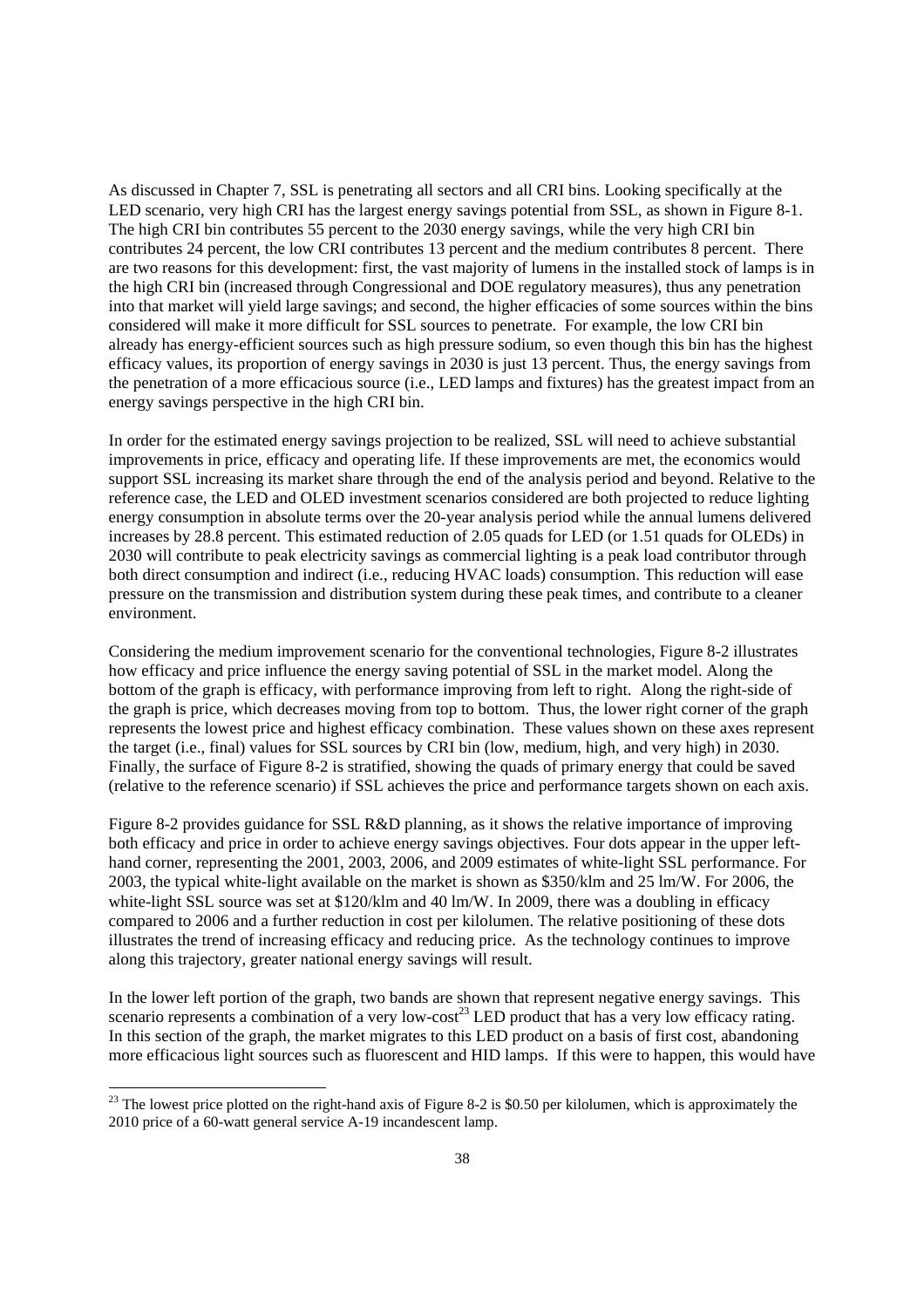

the net effect of increasing energy consumption for lighting nationally, hence the calculated negative energy savings.

**Figure 8-2. Quads of Primary Energy Savings over LED Reference Scenario** 

**0.5**  Thus, improvements in the price and performance of SSL devices are critical research objectives. These improvements are an important consideration for industry researchers interested in developing products that are considered cost-effective in the market, and tapping into the huge potential energy savings presented in "white-light" applications. Similarly, efficacy improvements are critical in order to save energy, rather than increase energy consumption through the promulgation of less efficient light sources. Figure 8-2 illustrates the range of national energy savings potential that exists with SSL. Careful investment and management of R&D could realize these significant national benefits through the development of efficacious, inexpensive SSL general illumination devices.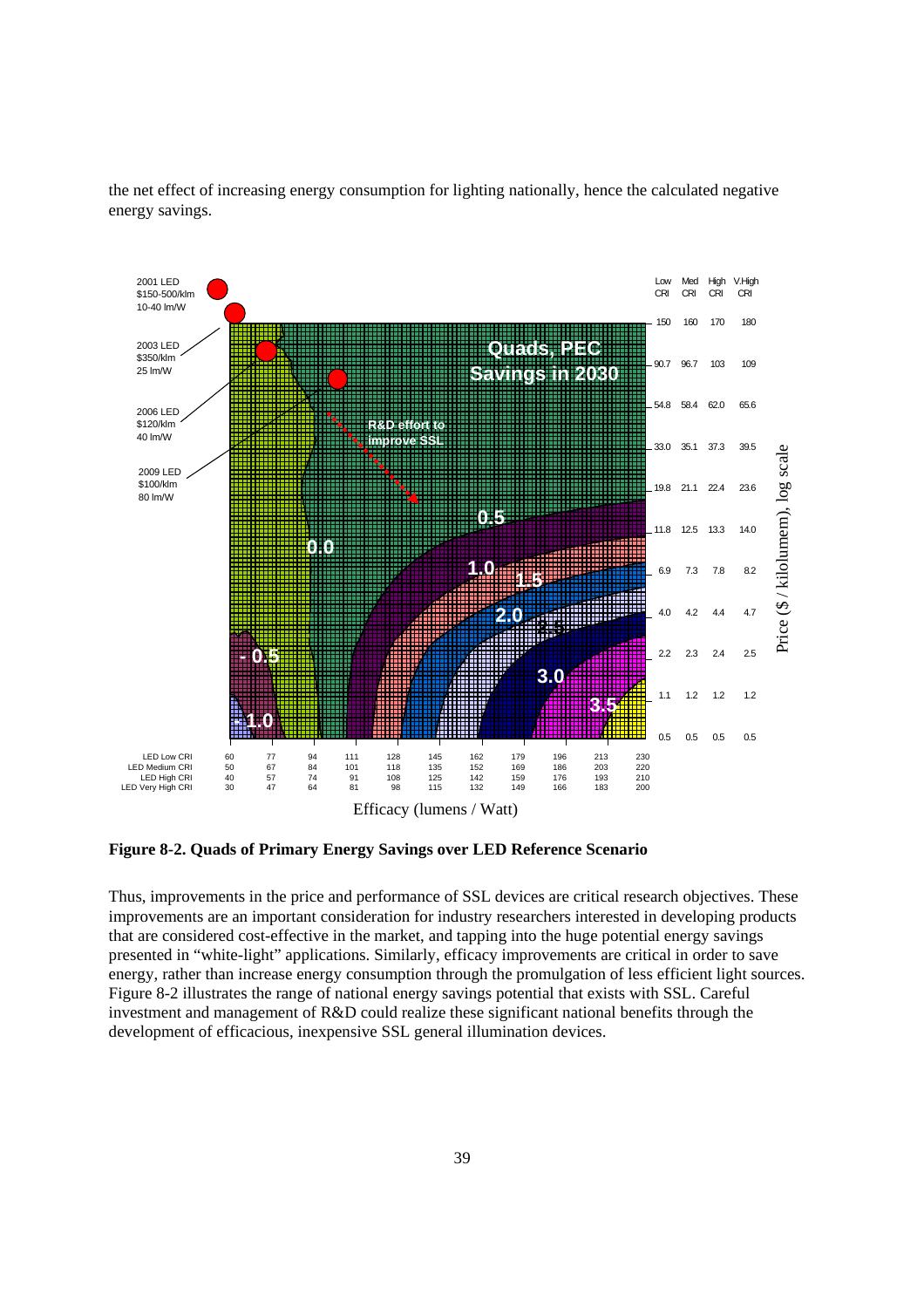#### **References**

Betz, 1993. Strategic Technology Management, Frederick Betz, McGraw-Hill Engineering and Technology Management Series, McGraw-Hill, Inc., New York, 1993.

 Department of Commerce, Washington DC, website accessed on July 15, 2009. Summary Table 1: DOC, 2009. U.S. Population Projections Released 2008, based on Census 2000. U.S. Census Bureau, Projections of the Population and Components of Change for the United States: 2010 to 2050. http://www.census.gov/population/www/projections/summarytables.html

DOE, 2001. Energy Savings Potential of Solid State Lighting in General Lighting Applications. Final Report, prepared by Arthur D. Little, Inc. for U.S. Department of Energy, Office of Building Technology, State and Community Programs, Washington DC, April 2001.

 DOE, 2002. U.S. Lighting Market Characterization, Volume I: National Lighting Inventory and Energy Consumption Estimate. Final Report, prepared by Navigant Consulting, Inc. for the U.S. Department of Energy, Office of Energy Efficiency and Renewable Energy, Building Technologies Program, Washington DC, September 2002.

DOE, 2003. Energy Savings Potential of Solid State Lighting in General Lighting Applications. Final Report, prepared by Navigant Consulting, Inc. for U.S. Department of Energy, Building Technologies Program, Washington DC, November 2003.

DOE, 2006. Energy Savings Potential of Solid State Lighting in General Lighting Applications. Final Report, prepared by Navigant Consulting, Inc. for U.S. Department of Energy, Building Technologies Program, Washington DC, December 2006.

DOE, 2008. Energy Savings Estimates of Light Emitting Diodes in Niche Lighting Applications. Final Report, prepared by Navigant Consulting, Inc. for U.S. Department of Energy, Building Technologies Program, Washington DC, October 2008.

DOE, 2009. *Solid-State Lighting Research and Development Multi-Year Program Plan FY'09-FY'15.*  Prepared by Navigant Consulting, Inc., Radcliffe Advisors, Inc., and SSLS, Inc. for the U.S. Department of Energy, Office of Energy Efficiency and Renewable Energy, Building Technologies Program, Washington DC, March 2009.

EELA, 2000. Energy Efficient Lighting Association *Fact Sheet*, February 2000.

 Economic Outlook. SR/OIF/2009-03. Table 3. Energy Prices by Sector and Source. Website: http://www.eia.doe.gov/oiaf/aeo/ EIA, 2009. Annual Energy Outlook 2009 with Projections to 2030. An updated AEO 2009 Reference Case Reflecting Provisions of the American Recovery and Reinvestment Act and Recent Changes in the

LBNL, 1999. Large Organizations' Investments in Energy Efficient Building Retrofits, Susan Kulakowski, Lawrence Berkeley National Laboratory, University of California, March 1999.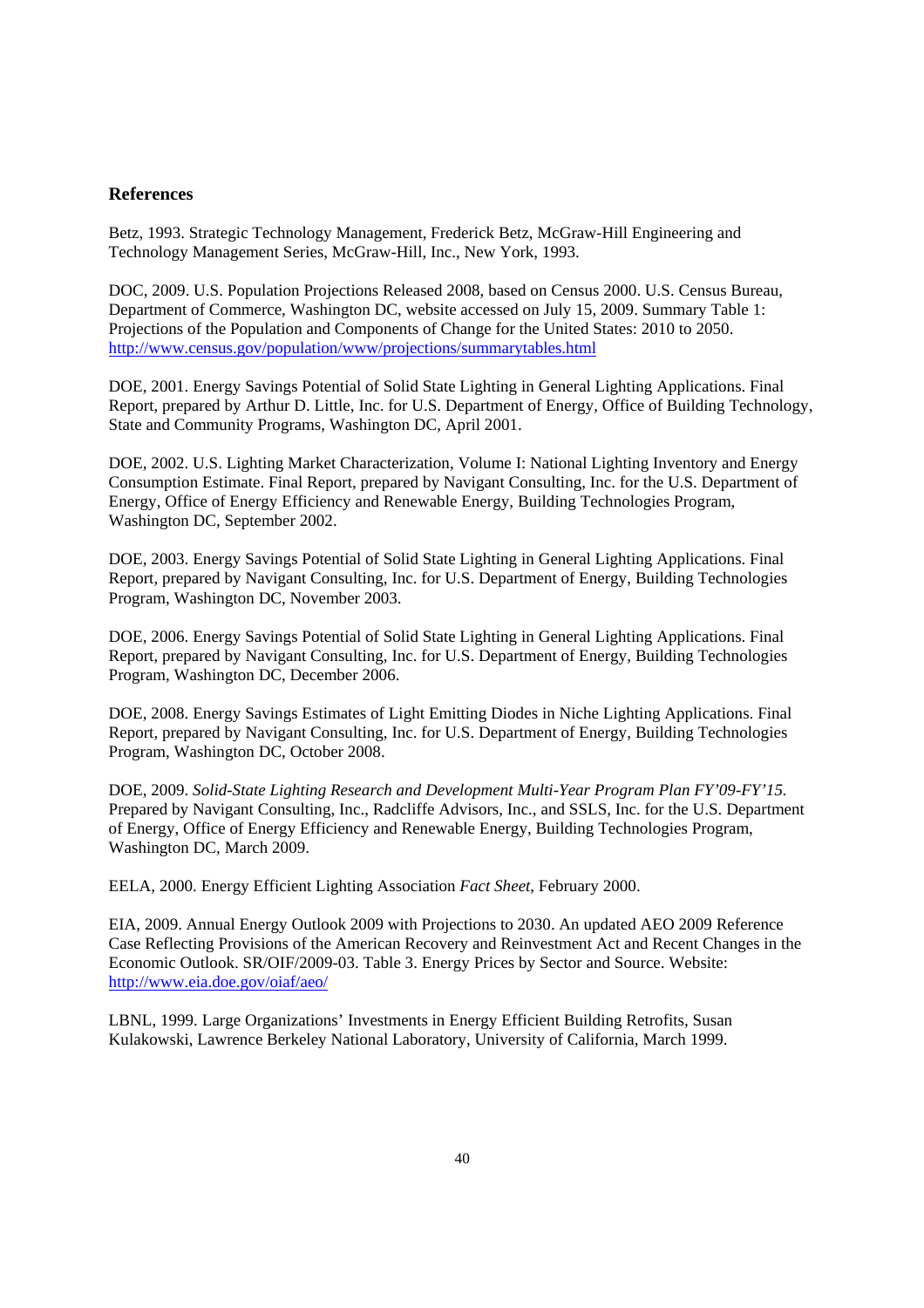#### <span id="page-47-0"></span>**Appendix A. SSL Technology Performance Improvement Projections**

| <b>LEDs</b>          | 2010  | 2011  | 2012  | 2013  | 2014  | 2015  | 2016  | 2017  | 2018  | 2019  | 2020  | 2021  | 2022  | 2023  | 2024  | 2025  | 2026  | 2027  | 2028  | 2029  | 2030  |
|----------------------|-------|-------|-------|-------|-------|-------|-------|-------|-------|-------|-------|-------|-------|-------|-------|-------|-------|-------|-------|-------|-------|
| Low CRI              |       |       |       |       |       |       |       |       |       |       |       |       |       |       |       |       |       |       |       |       |       |
| Efficacy (Im/w)      | 86.2  | 93.4  | 101.2 | 109.6 | 118.5 | 1275  | 136.5 | 145.4 | 153.1 | 161.6 | 168.8 | 175.  | 180.9 | 185.6 | 190.0 | 193.5 | 196   | 199.0 |       | 202   | 204.  |
| Lamp Cost (\$Alm)    | 91.4  | 71.7  | 53.9  | 39.2  | 27.9  | 196   | 139   | 10.0  | 74    | 5.7   | 46    | 3.9   | 35    | 32    | 30    | 2.9   | 28    | 2.8   | 2.8   | 21    | 27    |
| Lamp Life (1000 hrs) | 47.1  | 48.6  | 49.4  | 49.7  | 499   | 500   | 500   | 50.0  | 50.0  | 50.0  | 500   | 500   | 50.0  | 50.0  | 50.0  | 50.0  | 500   | 50.0  | 500   | 50.0  | 50.0  |
|                      |       |       |       |       |       |       |       |       |       |       |       |       |       |       |       |       |       |       |       |       |       |
| Medium CRI           |       |       |       |       |       |       |       |       |       |       |       |       |       |       |       |       |       |       |       |       |       |
| Efficacy (Im/w)      | 77.3  | 84.9  | 927   | 101.  | 109.  | 118.5 | 127.7 | 135.6 | 143.6 | 151.0 | 157.6 | 163.6 | 168.  |       | 77.0  | 180.3 | 183.0 | 185.  |       | 188.5 | 189.8 |
| Lamp Cost (\$A9m)    | 125.2 | 102   | 79.0  | 58.4  | 41.7  | 29.2  | 20.5  | 14.6  | 10.8  | 8.3   | 69    | 5B    | 52    | 48    | 4.6   | 可用    | -4.3  | 43    | 43    | $-47$ | 42    |
| Lamp Life (1000 hrs) | 433   | 45.   | 477   | 49.0  | 49.5  | 49.8  | 49.9  | 50.0  | 50.0  | 50.0  | 500   | 500   | 500   | 50.0  | 50.0  | 50.0  | 500   | 500   | 500   | 50.0  | 50.0  |
|                      |       |       |       |       |       |       |       |       |       |       |       |       |       |       |       |       |       |       |       |       |       |
| High CRI             |       |       |       |       |       |       |       |       |       |       |       |       |       |       |       |       |       |       |       |       |       |
| Efficacy (Im/w)      | 84.3  | 71.7  | 79.9  | 89.7  | 97.9  | 107.  | 116.3 | 125.1 | 133.3 | 140.7 | 147.3 | 1531  | 158.0 | 162.2 | 65.6  | 188.5 | 170.8 | 172.6 | 174.2 | 175.4 | 176.3 |
| Lamp Cost (\$Alm)    | 169.5 | 145.1 | 117.5 | 89.9  | 65.5  | 46.0  | 31.8  | 22.1  | 15.7  | 11.6  | 90    | 75    | 65    | 5.9   | 5.6   | 63    | 52    | 5.1   | 5.1   | 5.0   | 5.0   |
| Lamp Life (1000 hrs) | 39.7  | 41.5  | 44.0  | 48.5  | 48.3  | 49.2  | 49.7  | 49.9  | 49.9  | 50.0  | 50.0  | 50.0  | 50.0  | 50.0  | 50.0  | 50.0  | 500   | 50.0  | 500   | 50.0  | 50.0  |
|                      |       |       |       |       |       |       |       |       |       |       |       |       |       |       |       |       |       |       |       |       |       |
| Very High CRI        |       |       |       |       |       |       |       |       |       |       |       |       |       |       |       |       |       |       |       |       |       |
| Efficacy (Im/w)      | 50.2  | 57.2  | 64.9  | 73 4  | 82.3  | \$16  | 100.8 | 109.9 | 11 84 | 126.1 | 133.5 | 139   | 145.2 | 149.9 | 153.6 | 156.8 | 159.4 | 161.6 | 1833  | 164.7 | 165.9 |
| Lamp Cost (\$A9m)    | 213.7 | 191.7 | 1641  | 133.1 | 102.0 | 744   | 52.4  | 36.4  | 25.4  | 18.1  | 13.5  | 10.7  | 89    | 7.8   | 7.1   | 6.7   | 65    | 63    | 62    | 6.2   | 62    |
| Lamp Life (1000 hrs) | 356   | 36.4  | 38.1  | 40.8  | 44.2  | 469   | 48.6  | 49.4  | 49.7  | 49.9  | 500   | 50.0  | 50.0  | 50.0  | 50.0  | 50.0  | 500   | 50.0  | 500   | 50.0  | 50.0  |

## **Table A.1. Performance Improvement Curves for LEDs with Extrapolation to 2030**

Note: the values for the medium CRI bin in these tables are based on the projections contained in DOE's SSL R&D Multi-Year Program Plan FY'09FY'15, which is available on the web: http://apps1.eere.energy.gov/buildings/publications/pdfs/ssl/ssl\_mypp2009\_web.pdf The multiyear program plan projects price, performance, and life for one CRI bin through 2015. These projections were then extrapolated to 2030 using an S-shaped curve-fit, and estimates were made of the relative improvements for the other CRI bins not projected.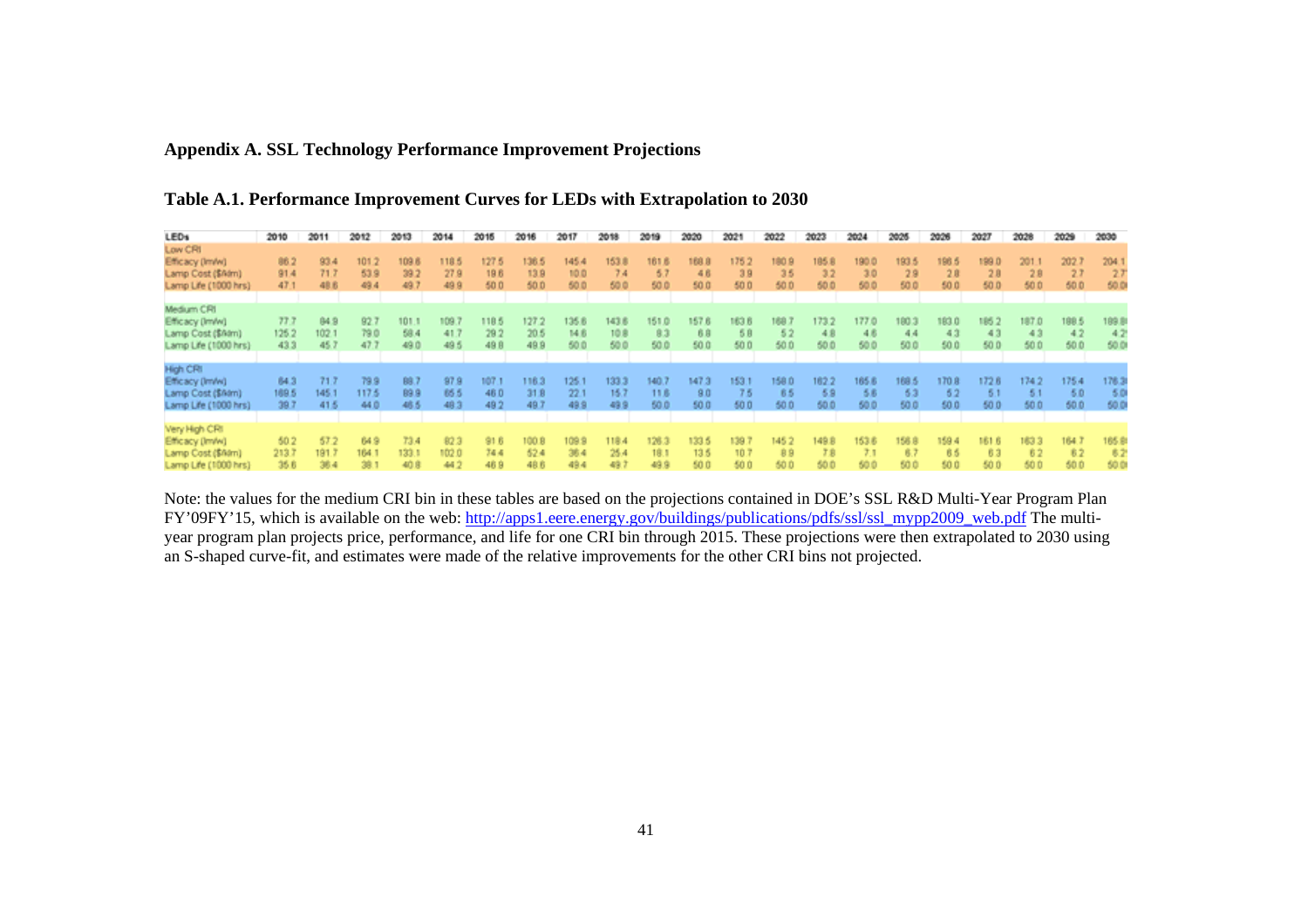| OLED <sub>1</sub>                                                             | 2010                  | 2011                  | 2012                  | 2013                  | 2014                  | 2015                  | 2016                  | 2017                 | 2018                  | 2019                  | 2020                  | 2021                 | 2022                  | 2023                 | 2024                 | 2025                 | 2026                 | 2027                | 2028                | 2029                 | 2030                  |
|-------------------------------------------------------------------------------|-----------------------|-----------------------|-----------------------|-----------------------|-----------------------|-----------------------|-----------------------|----------------------|-----------------------|-----------------------|-----------------------|----------------------|-----------------------|----------------------|----------------------|----------------------|----------------------|---------------------|---------------------|----------------------|-----------------------|
| Low CRI<br>Efficacy (Im/w)<br>Lamp Cost (\$A9m)<br>Lamp Life (1000 hrs)       | 43.6<br>136.9<br>15.5 | 57.4<br>106.0<br>20.1 | 73.1<br>78.4<br>25.0  | 90.0<br>55.8<br>29.9  | 106.9<br>38.9<br>34.5 | 122.6<br>26.7<br>38.4 | 136.4<br>18.5<br>41.6 | 147.<br>13.1<br>44.0 | 158.6<br>9.6<br>45.8  | 163.3<br>73<br>47.1   | 168.2<br>59<br>48.0   | 1718<br>50<br>48     | 1743<br>44<br>49.1    | 176.<br>$-1$<br>49.4 | 177.3<br>39<br>49.6  | 178.1<br>3.7<br>49.7 | 178.7<br>3.6<br>49.8 | 179.1<br>38<br>499  | 79.4<br>36<br>49.9  | 179.6<br>35<br>49.9  | 179.7<br>35<br>50.0   |
| Medium CRI<br>Efficacy (Im/w)<br>Lamp Cost (\$Alm)<br>Lamp Life (1000 hrs)    | 30.8<br>198.4<br>11.6 | 42.8<br>165.0<br>15.5 | 57.3<br>129.5<br>20.1 | 73 9<br>96.1<br>25.0  | 91.1<br>68.1<br>299   | 107.<br>46.8<br>34.5  | 122.2<br>31.3<br>38.4 | 134.2<br>21.1<br>418 | 143.3<br>15.2<br>44.0 | 150.<br>11.1<br>45.8  | 1549<br>85<br>47.     | 158<br>69<br>48.0    | 180.5<br>60<br>48     | 162.0<br>5.4<br>49   | 163.0<br>5.1<br>49.4 | 163.<br>4.8<br>49.6  | 164<br>$-47$<br>49   | 1644<br>48<br>49.8  | 164 B<br>4.6<br>499 | 164.8<br>45<br>49.9  | 1641<br>45<br>49.9    |
| High CRI<br>Efficacy (Im/w)<br>Lamp Cost (\$A9m)<br>Lamp Life (1000 hrs)      | 21.3<br>250.1<br>7.1  | 30.9<br>224.2<br>10.3 | 43.4<br>190.9<br>14.5 | 58.4<br>152.8<br>19.5 | 75.0<br>114.6<br>25.0 | 91.6<br>\$13<br>30.5  | 106.6<br>55.4<br>35.5 | 119<br>37.1<br>39.7  | 1281<br>24.9<br>42.9  | 135.7<br>17.3<br>45.2 | 140.6<br>12.5<br>48.9 | 143.8<br>9.7<br>47.9 | 146.0<br>80<br>48.7   | 147.4<br>70<br>49.1  | 148.4<br>64<br>49.5  | 148.9<br>6.0<br>49.6 | 149.3<br>5B<br>49.8  | 149.6<br>57<br>499  | 149.<br>5.6<br>49.9 | 149.8<br>5.6<br>49.9 | 149.9<br>- 55<br>50.0 |
| Very High CRI<br>Efficacy (Im/w)<br>Lamp Cost (\$A9m)<br>Lamp Life (1000 hrs) | 11.6<br>324.4<br>48   | 179<br>307.6          | 26.91<br>282.1        | 38 B<br>246.4<br>14.5 | 53.5<br>202.1<br>19.5 | ם מל<br>154.4<br>26.0 | 86.5<br>1103<br>30.5  | 101.2<br>744<br>35.5 | 113.2<br>48.9<br>39.7 | 122.1<br>32.1<br>42.9 | 129.4<br>218<br>452   | 132.6<br>153<br>469  | 135.3<br>11.6<br>47.9 | 13T<br>94<br>487     | 138.3<br>82<br>49.1  | 138.9<br>7.5<br>49.5 | 139.3<br>70<br>49.6  | 139.6<br>68<br>49.8 | 139<br>67<br>49.9   | 139.8<br>66<br>49.9  | 139.9<br>6.6<br>49.9  |

### **Table A.2. Performance Improvement Curves for OLEDs with Extrapolation to 2030**

Note: the values for the medium CRI bin in these tables are based on the projections contained in the DOE's SSL R&D 2009 Multi-Year Program Plan FY'09–FY'15, which is available on the web:

http://apps1.eere.energy.gov/buildings/publications/pdfs/ssl/ssl\_mypp2009\_web.pdf The multi-year program plan projects price, performance, and life for one CRI bin through 2015. These projections were then extrapolated to 2030 using an S-shaped curve-fit, and estimates were made of the relative improvements for the other CRI bins not projected.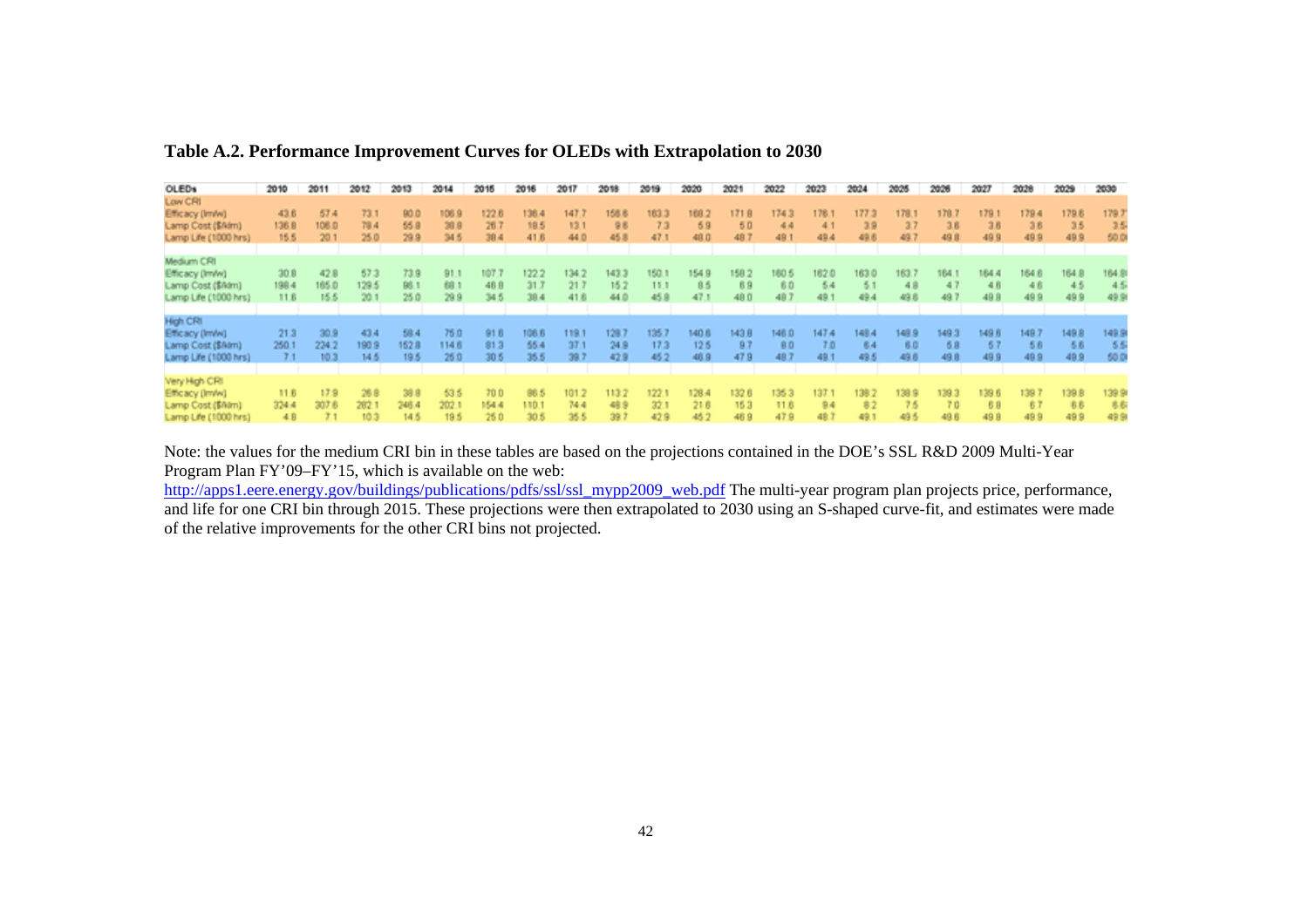# <span id="page-49-0"></span>**Appendix B. National Lighting Market Sensitivity Runs**

 A few sensitivity runs were conducted to assess the model's sensitivity to certain inputs, and to consider how alternative assumptions or scenarios may impact the analytical findings. Three critical areas were identified for consideration of a sensitivity analysis: 1) one-year acceleration of the LED price and performance curves, 2) alternative electricity price scenarios, and 3) use of a steeper residential payback curve.

#### **Sensitivity Analysis B.1 — One-Year Acceleration of SSL Price and Performance Curves**

 If the LED price and performance improvement projections were to be accelerated by one year — that is, cumulative energy savings would be realized, representing an additional 21 percent in cumulative energy all the curves shift one year to the left — there would be considerable benefit to the nation. Compared to the energy savings of the LED default scenario in this analysis (2.05 quads of energy savings in 2030), the one-year acceleration would achieve 2.17 quads of energy savings in 2030, for a savings of an additional 0.12 quads of energy from SSL. Over the time period of analysis, an additional 3.36 quads of savings over the analysis period.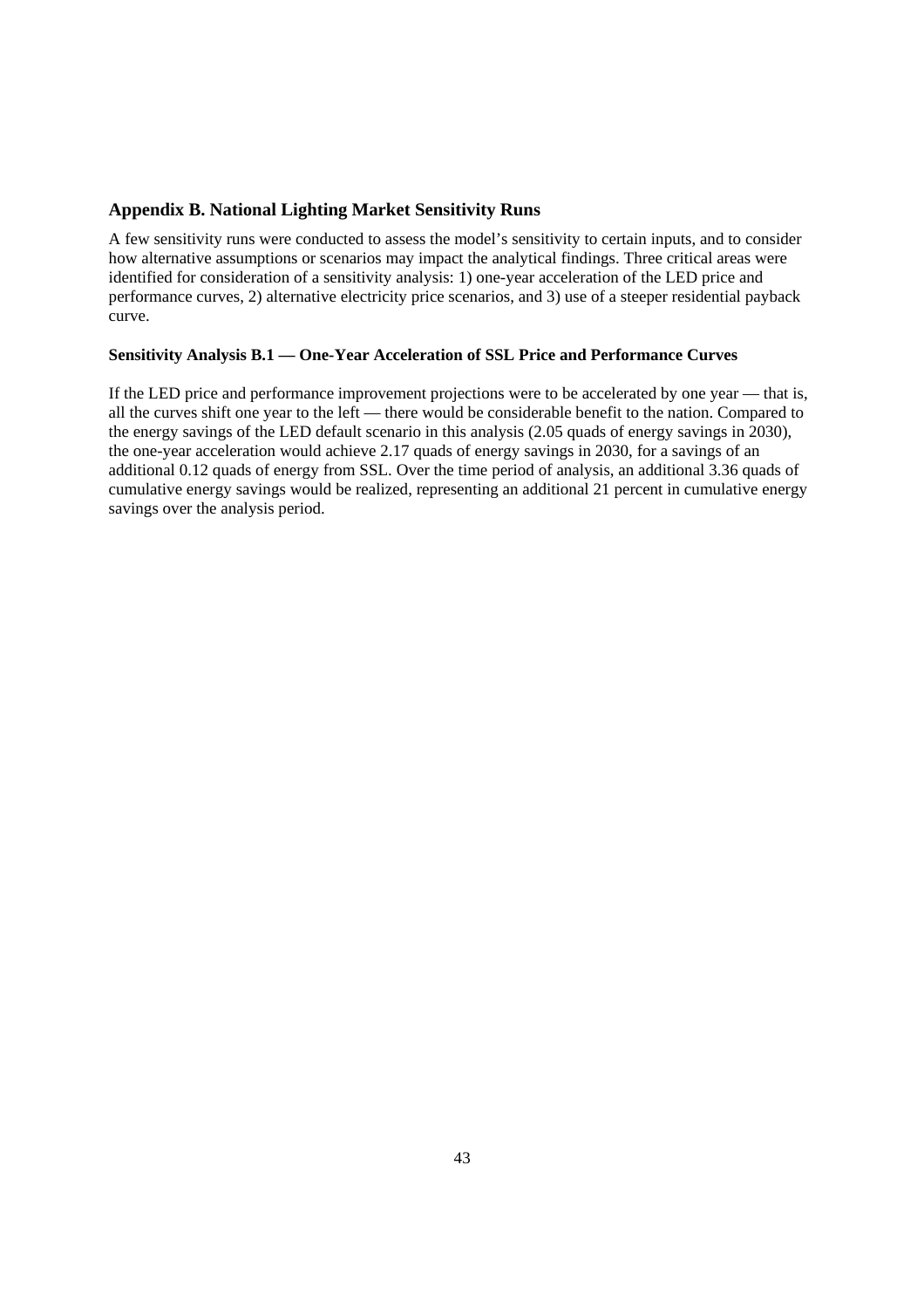# **Sensitivity Analysis B.2 – Electricity Price Sensitivity Runs**

Four alternative scenarios were examined to ascertain the impact of different electricity prices on the energy savings estimates from SSL price and performance improvement. These scenarios were all compared against the LED scenario.

| <b>Scenario</b> | <b>Description</b>                         | <b>Energy</b>  | <b>Discussion</b>                               |
|-----------------|--------------------------------------------|----------------|-------------------------------------------------|
|                 |                                            | <b>Savings</b> |                                                 |
| <b>EIA 2009</b> | AEO 2009 forecasted annual electricity     | 2.05           | Energy savings relative to the reference case   |
| reference       | prices, as summarized in table 6-1 of this | quads          | of no SSL and moderate improvement in           |
| case            | report.                                    |                | conventional lighting technologies              |
| Flat            | Hold the electricity price constant at     | 1.92           | Energy savings from SSL decreases by 0.13       |
| electricity     | 2010 levels for the complete time period   | quads          | quads over reference case electricity prices.   |
| price           | of analysis.                               |                | The future electricity price is projected to be |
|                 | Residential: \$0.102                       |                | higher than the 2010 price, thus the payback    |
|                 | Commercial: \$0.089                        |                | periods associated with SSL get longer and the  |
|                 | Industrial: \$0.060                        |                | market penetration (and subsequent energy       |
|                 | <b>Outdoor: \$0.089</b>                    |                | savings) is lower.                              |
| Inflate         | Consider annual electricity prices that    | 2.40           | Energy savings from SSL increases by 0.35       |
| electricity     | are 50% higher than those projected by     | quads          | quads in 2030, and by significant amounts       |
| prices by       | AEO 2006, as summarized in Table 6-1       |                | overall. While this scenario (50% higher        |
| 50%             | of this report. For example, this is the   |                | electricity prices) is not considered likely by |
|                 | commercial electricity price:              |                | EIA, it is clear that as electricity prices     |
|                 | 2010:<br>\$0.133 / kWh                     |                | increase, so will energy savings from more      |
|                 | 2015:<br>\$0.138 / kWh                     |                | efficient devices like SSL, as consumers are    |
|                 | 2020:<br>\$0.148 / kWh                     |                | driven to be more cost-conscious. This also     |
|                 | 2025:<br>\$0.151 / kWh                     |                | indicates that areas with electricity prices    |
|                 | 2030:<br>\$0.159 / kWh                     |                | above the average will likely see SSL market    |
|                 |                                            |                | penetration first.                              |
| EIA high        | Consider the EIA/AEO 2009 high             | 2.11           | Energy savings from SSL are slightly higher     |
| electricity     | electricity price projection. Below are    | quads          | than the reference case, as electricity becomes |
| price           | the commercial electricity prices:         |                | slightly more expensive (on average, 6.9%       |
| projection      | \$0.098 / kWh<br>2010:                     |                | above reference scenario prices), making SSL    |
| scenario        | 2015:<br>\$0.100 / kWh                     |                | marginally better able to capture market share  |
|                 | 2020:<br>\$0.105 / kWh                     |                | and saving more energy.                         |
|                 | 2025:<br>\$0.108 / kWh                     |                |                                                 |
|                 | 2030:<br>\$0.113 / kWh                     |                |                                                 |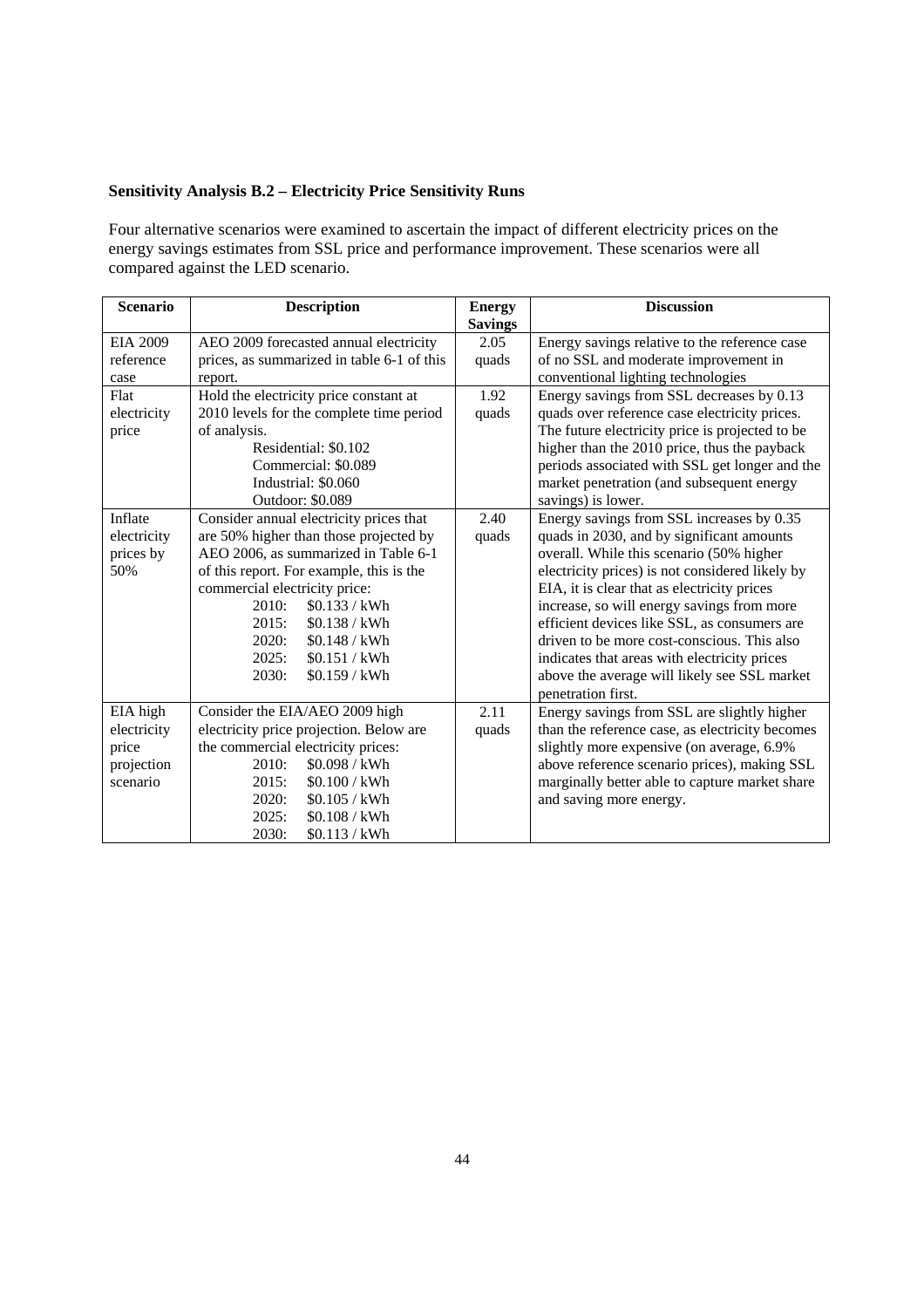#### **Sensitivity Analysis B.3 – Adjustment to the Residential Payback Curve**

 As discussed in Chapter 6 of this report, market share of SSL is awarded based on the payback period calculated for each sector, and the estimated percent market penetration associated with the payback period. For lighting technologies, the sector least tolerant of payback periods tends to be the residential sector, as depicted in Figure 6-1. This sensitivity analysis considers a scenario where the residential payback curve is shifted even further to the left, so that a one-year payback would not result in a 50 percent market penetration, but instead 25 percent. The figure below shows the reference case residential payback curve and the sensitivity analysis payback curve.



 **Figure B.1 Residential Market Penetration Curves for Reference and Sensitivity** 

Due to the substantial change in payback period associated with the residential sector, the threshold that SSL must surpass in order to be accepted by the residential sector becomes more difficult. Shorter payback periods — most less than one year — are required before substantial market shares of available lumen-hours of service can be awarded to SSL.

 reduces those energy savings by 0.04 quads to 2.01 quads of energy savings in 2030. This shift is small In the reference case, looking across all sectors, the energy savings from the LED scenario is 2.05 quads. Changing just the residential payback market penetration curve to the sensitivity shown in Figure B.1 because the energy savings contribution from the residential sector is small relative to the commercial and industrial sectors. This fact is also evident from Figure 8-1, which shows the energy savings contribution from the residential sector to be considerably smaller than the commercial sector.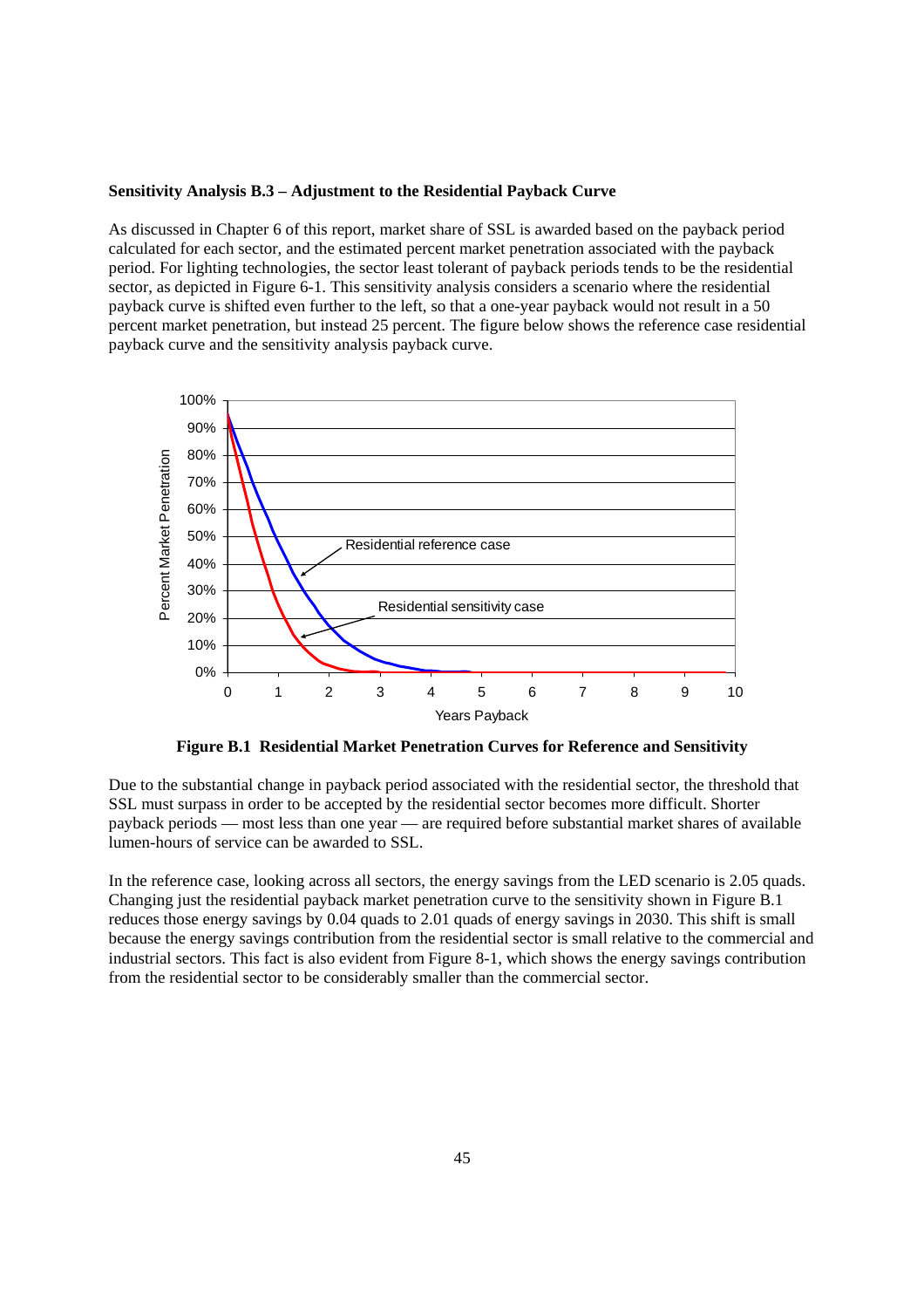## <span id="page-52-0"></span> **Appendix C. A Few Examples of DOE Program Support for SSL R&D**

Since 2000, the DOE has recognized the great potential for energy savings from SSL, and has built a program around these technologies that has encouraged and supported the development of U.S. expertise and intellectual property in these areas. In addition to supporting manufacturers and researchers, DOE is also cognizant of the needs and quality expectations of the market, and therefore is also supporting programs that will address consumer quality standards. The following are some examples of areas where DOE has active programs that support SSL, and will help the U.S. lighting market realize the energy savings potential quantified in this report:

- http://www1.eere.energy.gov/buildings/ssl/projects.html • DOE's SSL R&D priorities are updated every year, based on input from stakeholders. Each year, DOE releases an updated version of the SSL R&D Multi-Year Program Plan, reflecting new trends, forecasts, and inputs from DOE's annual research and development conference and roundtable discussions with industry experts. In addition, DOE publishes an updated version of the Manufacturing Roadmap every year. Both of the Multi-Year Program Plan and the Manufacturing Roadmap help to guide the development of DOE R&D solicitations and DOE planning for the coming year. More information can be found at:
- are published online, and are available at: http://www1.eere.energy.gov/buildings/ssl/caliper.html DOE manages a program called CALIPER, which independently tests SSL products introduced into the market to validate product performance claims and provide information on product trends and market readiness. This program protects consumers against unscrupulous manufacturers who make claims of performance in excess of the products they are retailing. All DOE's test results
- work can be found at: http://www1.eere.energy.gov/buildings/ssl/standards.html DOE supports the development of industry testing standards for SSL products. DOE facilitates ongoing dialogue and collaboration with key standards setting organizations, and offers technical assistance in the development of new standards. More information on the standards development
- operating life. Information on this competition can be found at: http://www.lightingprize.org/ • DOE is running a lighting design competition set in motion by EISA 2007 called the "L Prize." The L Prize competition will substantially accelerate U.S. shift from inefficient, dated lighting products to innovative, high-performance products. This prize is a cash award for the company first able to produce a quality product that meets specified performance criteria, including efficacy ( $>90 \text{ lm/W}$  for a 60W general lamp replacement,  $>123 \text{ lm/W}$  for a reflector lamp replacement, and >150 lm/W for a "21st Century Lamp") as well as quality of light and long
- DOE's SSL website: http://www.ssl.energy.gov/ • DOE convenes a series of conferences for leaders from industry, research institutions, utilities, energy efficiency organizations, manufacturers, trade groups, lighting designers, distributors, and many others to share updates and strategies for moving SSL to market. These conferences are centered around three general themes: (1) Solid-State Lighting Research and Development; (2) Solid-State Lighting Manufacturing and (3) Solid-State Lighting Market Introduction. These three conferences occur annually, and information can be found on upcoming conferences on
- SSL Quality Advocates, a voluntary pledge program jointly developed by DOE and NGLIA,